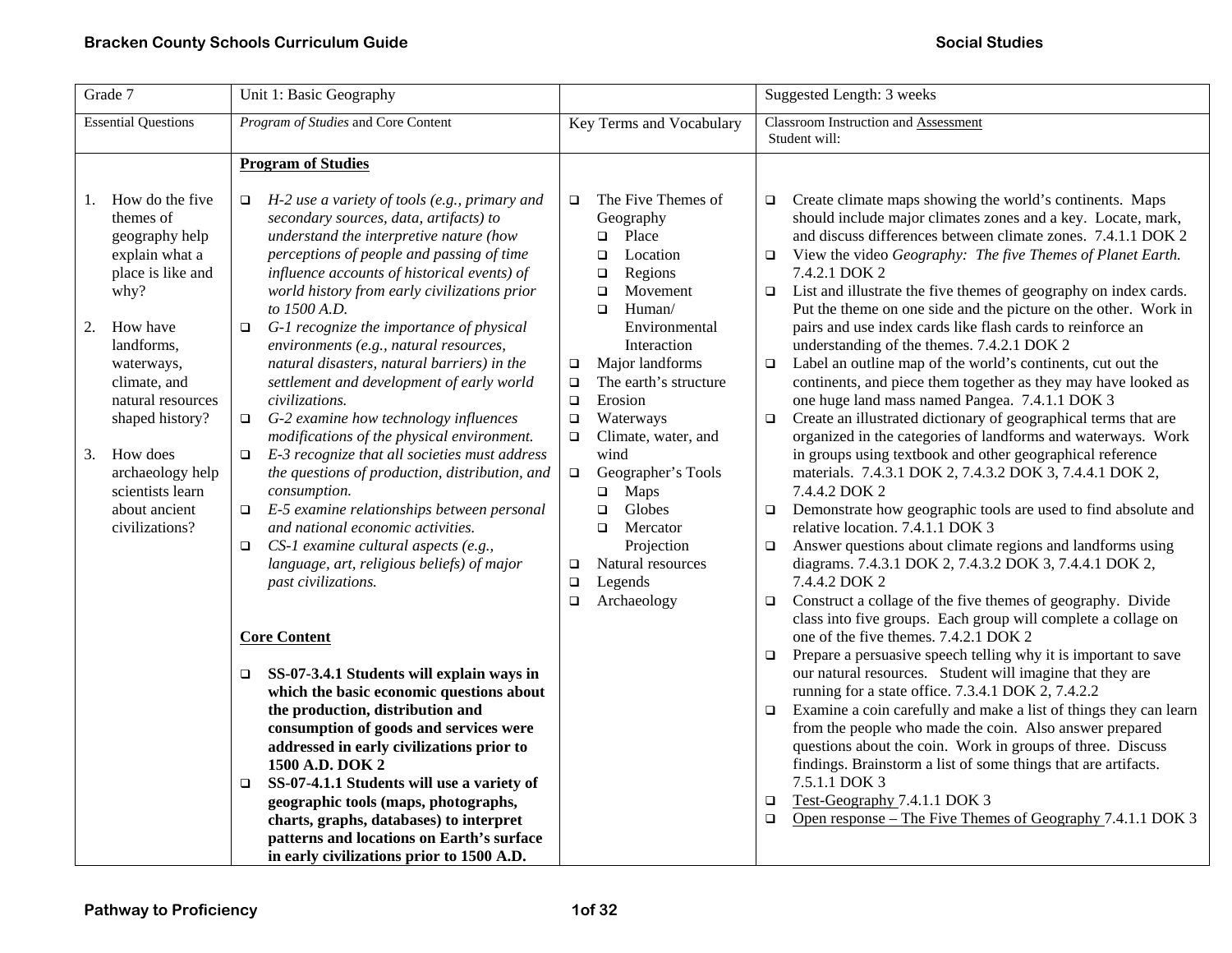| Grade 7                    | Unit 1: Basic Geography                                                                                                                                                                                                                                                                                                                                            |                          | Suggested Length: 3 weeks                             |
|----------------------------|--------------------------------------------------------------------------------------------------------------------------------------------------------------------------------------------------------------------------------------------------------------------------------------------------------------------------------------------------------------------|--------------------------|-------------------------------------------------------|
| <b>Essential Questions</b> | Program of Studies and Core Content                                                                                                                                                                                                                                                                                                                                | Key Terms and Vocabulary | Classroom Instruction and Assessment<br>Student will: |
|                            | DOK <sub>3</sub><br>SS-07-4.1.2 Students will describe how<br>$\Box$<br>different factors (e.g., rivers, mountains,<br>plains) affected where human activities were<br>located in early civilizations prior to 1500<br>A.D.                                                                                                                                        |                          |                                                       |
|                            | SS-07-4.2.1 Students will describe how<br>$\Box$<br>regions in early civilizations prior to 1500<br>A.D. were made distinctive by human<br>characteristics (e.g., dams, irrigation,<br>roads) and physical characteristics (e.g.,<br>mountains, bodies of water, valleys) that<br>created advantages and disadvantages for<br>human activities (e.g., exploration, |                          |                                                       |
|                            | migration, trade, settlement). DOK 2<br>SS-07-4.2.2 Students will describe and<br>$\Box$<br>give examples of how places and regions<br>in early civilizations prior to 1500 A.D.<br>changed over time as technologies,<br>resources and knowledge became<br>available. DOK 2                                                                                       |                          |                                                       |
|                            | SS-07-4.3.1 Students will describe<br>$\Box$<br>patterns of human settlement in early<br>civilizations prior to 1500 A.D. and<br>explain how these patterns were                                                                                                                                                                                                   |                          |                                                       |
|                            | influenced by human needs. DOK 2<br>SS-07-4.3.2 Students will explain why and<br>$\Box$<br>give examples of how human populations<br>changed and/or migrated because of<br>factors such as war, disease, economic                                                                                                                                                  |                          |                                                       |
|                            | opportunity and technology in early<br>civilizations prior to 1500 A.D. DOK 3<br>SS-07-4.4.1 Students will explain how<br>$\Box$<br>technology in early civilizations prior to<br>1500 A.D. assisted human modification<br>(e.g., irrigation, clearing land, building<br>roads) of the physical environment. DOK<br>$\mathbf{2}$                                   |                          |                                                       |
|                            | SS-07-4.4.2 Students will describe ways in<br>$\Box$                                                                                                                                                                                                                                                                                                               |                          |                                                       |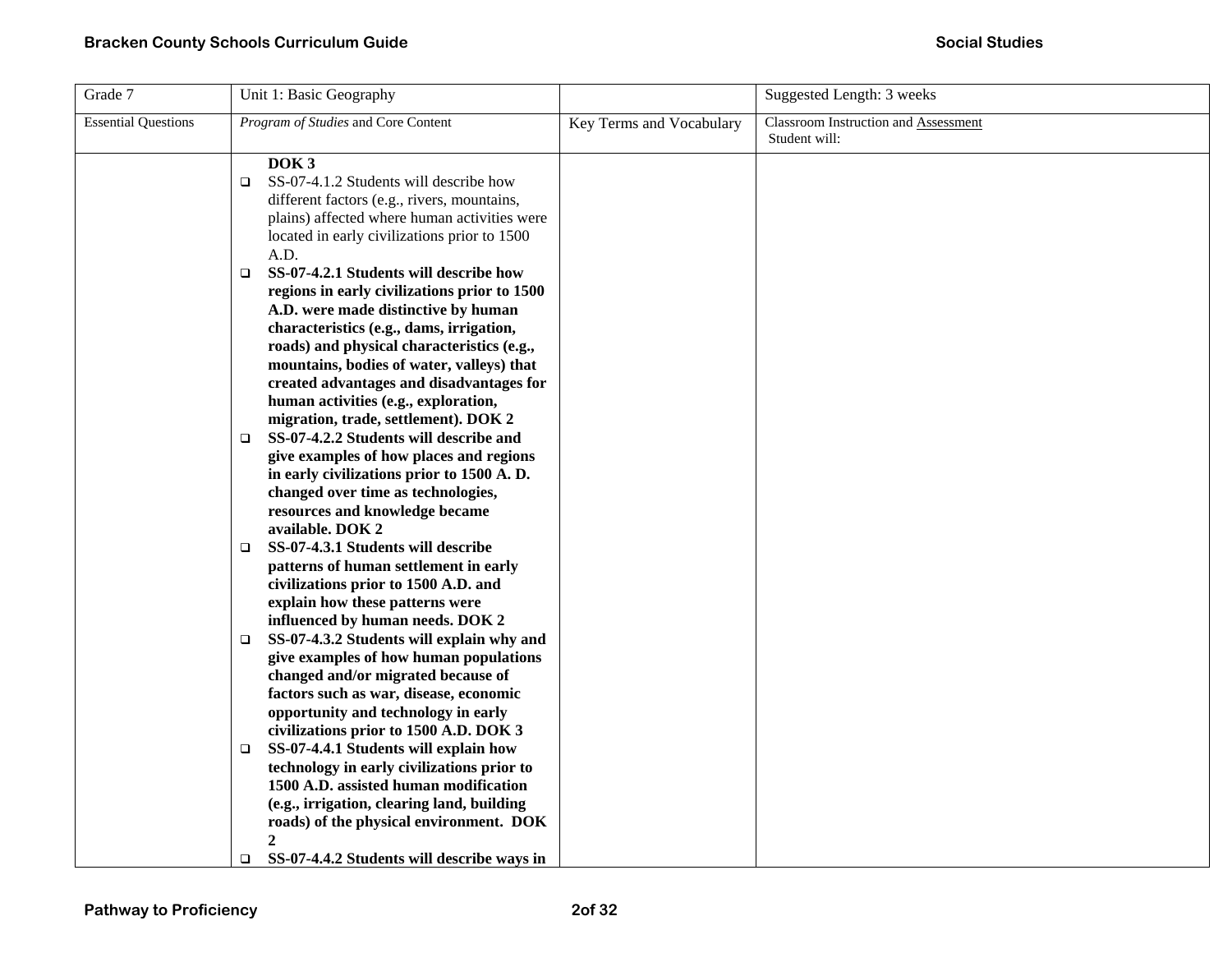| Grade 7                    | Unit 1: Basic Geography                                                                                                                                                                                                                                                                                                                                                                                                                                                                                                                                                                                                                                                                                                                                                                                                                                                                                                                                                                                                                                                              |                          | Suggested Length: 3 weeks                             |
|----------------------------|--------------------------------------------------------------------------------------------------------------------------------------------------------------------------------------------------------------------------------------------------------------------------------------------------------------------------------------------------------------------------------------------------------------------------------------------------------------------------------------------------------------------------------------------------------------------------------------------------------------------------------------------------------------------------------------------------------------------------------------------------------------------------------------------------------------------------------------------------------------------------------------------------------------------------------------------------------------------------------------------------------------------------------------------------------------------------------------|--------------------------|-------------------------------------------------------|
| <b>Essential Questions</b> | Program of Studies and Core Content                                                                                                                                                                                                                                                                                                                                                                                                                                                                                                                                                                                                                                                                                                                                                                                                                                                                                                                                                                                                                                                  | Key Terms and Vocabulary | Classroom Instruction and Assessment<br>Student will: |
|                            | which the physical environment (e.g.,<br>natural resources, physical geography,<br>natural disasters) both promoted and<br>limited human activities (e.g., exploration,<br>migration, trade, settlement,<br>development) in early civilizations prior to<br>1500 A.D. DOK 2<br>SS-07-4.4.3 Students will explain how the<br>❏<br>natural resources of a place or region impact<br>its political, social and economic<br>development in early civilizations prior to<br>1500 A.D.<br>SS-07-5.1.1 Students will use a variety of<br>□<br>tools (e.g., primary and secondary<br>sources) to describe and explain historical<br>events and conditions and to analyze the<br>perspectives of different individuals and<br>groups (e.g., gender, race, region, ethnic<br>group, age, economic status, religion,<br>political group) in early civilizations prior<br>to 1500 A.D. DOK 3<br>SS-07-5.1.2 Students will explain how<br>❏<br>history is a series of connected events<br>shaped by multiple cause-and-effect<br>relationships and give examples of those<br>relationships. DOK 3 |                          |                                                       |

| Grade 7<br>Unit 2: Prehistoric People and Mesopotamia |                                                   |                          | Suggested Length: 3 weeks                                      |
|-------------------------------------------------------|---------------------------------------------------|--------------------------|----------------------------------------------------------------|
| <b>Essential Questions</b>                            | Program of Studies and Core Content               | Key Terms and Vocabulary | <b>Classroom Instruction and Assessment</b><br>Student will:   |
|                                                       |                                                   |                          |                                                                |
|                                                       | <b>Program of Studies</b>                         |                          |                                                                |
|                                                       |                                                   |                          |                                                                |
| Why is it                                             | H-1 develop a chronological understanding<br>o.   | Prehistory               | View the video The Fate of the Neanderthals. 7.5.3.1<br>$\Box$ |
| important to                                          | early world history.                              | Paleolithic Age/Old      | DOK 3                                                          |
| study the                                             | H-2 use a variety of tools (e.g., primary an<br>❏ | Stone Age                | Create an illustrated timeline tracing the progression of<br>□ |
| history of                                            | secondary sources, data, artifacts) to            | Neolithic Age/New<br>□   | early people from prehistory to the establishment of the       |
| prehistoric                                           | understand the interpretive nature (how           | Stone Age                | first cities. Timeline should depict how early people          |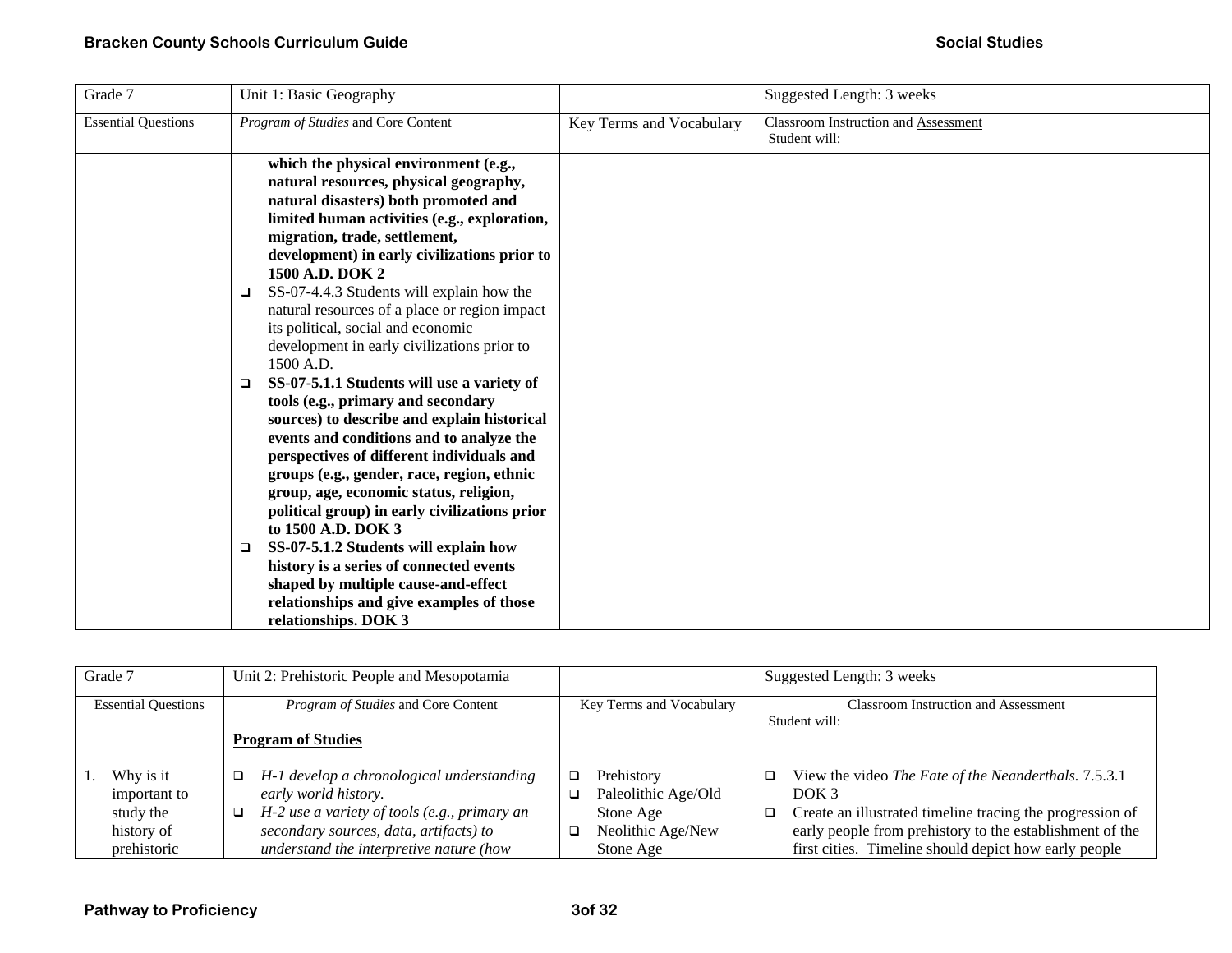| Grade 7                                                             | Unit 2: Prehistoric People and Mesopotamia                                                                                                                                                              | Suggested Length: 3 weeks                                                                       |                                                                                                                                                                                                                                                         |
|---------------------------------------------------------------------|---------------------------------------------------------------------------------------------------------------------------------------------------------------------------------------------------------|-------------------------------------------------------------------------------------------------|---------------------------------------------------------------------------------------------------------------------------------------------------------------------------------------------------------------------------------------------------------|
| <b>Essential Questions</b>                                          | Program of Studies and Core Content                                                                                                                                                                     | Key Terms and Vocabulary                                                                        | Classroom Instruction and Assessment<br>Student will:                                                                                                                                                                                                   |
| people and<br>Mesopotamia?                                          | perceptions of people and passing of time<br>influence accounts of historical events) of<br>government in early civilizations prior to                                                                  | <b>Hunters and Gathers</b><br>$\Box$<br>Civilization<br>$\Box$<br>Migrate<br>$\Box$             | may have looked, what they wore, where they lived, and<br>the tools that they used. 7.5.1.1 DOK 3, 7.3.4.2 DOK 2<br>Write a short essay explaining how tools, language,<br>о                                                                            |
| What role did<br>2.<br>geography play                               | 1500 A.D.<br>H-3 analyze the social, political, and<br>$\Box$                                                                                                                                           | Specialization<br>$\Box$<br>Domestication<br>$\Box$                                             | clothing, and the discovery of fire helped early people<br>advance. (WP-Transactive)                                                                                                                                                                    |
| in the<br>development of<br>prehistoric                             | economic changes in human societies in<br>historical eras prior to 1500 A.D. (Early<br>Human Communities, Early Civilizations and                                                                       | Development of<br>$\Box$<br>agriculture<br>Culture<br>$\Box$                                    | Create a chart with two columns, one-labeled<br>$\Box$<br>"Neanderthals" and the other labeled "Cro-Magnons."<br>Complete the chart with the following information:                                                                                     |
| people and<br>Mesopotamia?                                          | Empires, Western Europe and Feudalism,<br>Middle Ages, Age of Exploration).<br>H-4 examine the impact of significant<br>$\Box$                                                                          | Timeline<br>$\Box$<br>Maps<br>$\Box$<br>$\Box$<br>Mesopotamia                                   | where they lived, how they got their food, kinds of tools<br>they used, and other interesting facts. 7.2.1.1 DOK 2,<br>7.5.3.1 DOK 2, 7.3.1.1 DOK 2                                                                                                     |
| How are<br>3.<br>cultural<br>elements and                           | individuals and groups on world history prior<br>to 1500 A.D.<br>H-5 recognize cause-and-effect relationships<br>o.                                                                                     | Fertile Crescent<br>$\Box$<br>The Rise of Sumer<br>$\Box$<br>Surplus<br>$\Box$                  | Work in groups to write a script for a play describing<br>$\Box$<br>the importance of specialization, government, and<br>religion in the lives of Neolithic peoples. (WP-                                                                               |
| social<br>institutions                                              | and multiple causes of events in early world<br>history.                                                                                                                                                | Barter/Trade<br>$\Box$<br>City-States<br>$\Box$                                                 | Transactive)_7.4.4.2 DOK 2, 7.3.4.2 DOK 2,<br>Complete a diagram to show the cause and effects of the<br>$\Box$                                                                                                                                         |
| reflected in<br>Mesopotamian<br>civilization?                       | $\Box$<br>G-1 recognize the importance of physical<br>environments (e.g., natural resources, natural<br>disasters, natural barriers) in the settlement<br>and development of early world civilizations. | Ziggurat<br>$\Box$<br>Priest-Kings<br>$\Box$<br>Cuneiform<br>$\Box$<br>Babylon<br>$\Box$        | development of farming. 7.4.1.1 DOK 3, 7.3.4.2 DOK 2<br>Compare and contrast the cultures of the Old Stone Age<br>$\Box$<br>and the New Stone Age. 7.4.1.1 DOK 3<br>Respond to an open response question that compares<br>$\Box$                        |
| What is the<br>4.<br>influence of<br>government and<br>economics on | E-1 understand the concept of scarcity<br>$\Box$<br>(imbalance between unlimited wants and<br>limited resources) in civilizations prior to<br>1500 A.D.                                                 | Hammurabi<br>$\Box$<br>Code of Hammurabi<br>$\Box$<br>Sargon I<br>$\Box$<br>Gilgamesh<br>$\Box$ | and contrasts prehistoric man to modern man today.<br>Students will use the four-column method as their<br>prewriting technique. 7.5.1.1 DOK 3, 7.5.1.2 DOK 3<br>View the video Mesopotamia, Return to Eden. 7.3.4.1<br>$\Box$                          |
| the rise and fall<br>οf                                             | E-2 examine strategies used by individuals,<br>$\Box$<br>societies, and governments in early world                                                                                                      |                                                                                                 | DOK <sub>2</sub><br>Watch video ABCNEWS: Turning Points in World<br>$\Box$                                                                                                                                                                              |
| Mesopotamia?                                                        | civilizations to address scarcity.<br>GC-1 examine the essential roles of<br>□<br>government in early civilizations (establishing<br>order, providing security, achieving common<br>goals).             |                                                                                                 | History-The Code of Hammurabi. 7.2.1.1 DOK 2<br>Choose an event from Mesopotamian history to write<br>$\Box$<br>about in newspaper style. Elements of a newspaper<br>article should include who, what, where, when, why,<br>and how. (WP) 7.5.1.2 DOK 3 |
|                                                                     | GC-2 compare and analyze various forms<br>□<br>examine cultural aspects (e.g., language, art,<br>religious beliefs) of major past civilizations.                                                        |                                                                                                 | Work in groups to research and present information<br>$\Box$<br>about one aspect o life in Sumer, Akkad, or Babylon.<br>The group will determine the subject and format.                                                                                |
|                                                                     | CS-1 examine cultural aspects (e.g.,<br>$\Box$<br>language, art, religious beliefs) of major past<br>civilizations.                                                                                     |                                                                                                 | Subjects could include lifestyles, occupations, religious<br>practices, or achievements. Formats could include role-<br>plays, lectures, skits, posters, or Power Points. 7.4.3.1                                                                       |
|                                                                     | CS-2 investigate the emergence of social<br>$\Box$<br>institutions and how they responded to human                                                                                                      |                                                                                                 | DOK <sub>2</sub><br>Create a model of one of the 12 bustling Sumerian city-<br>□                                                                                                                                                                        |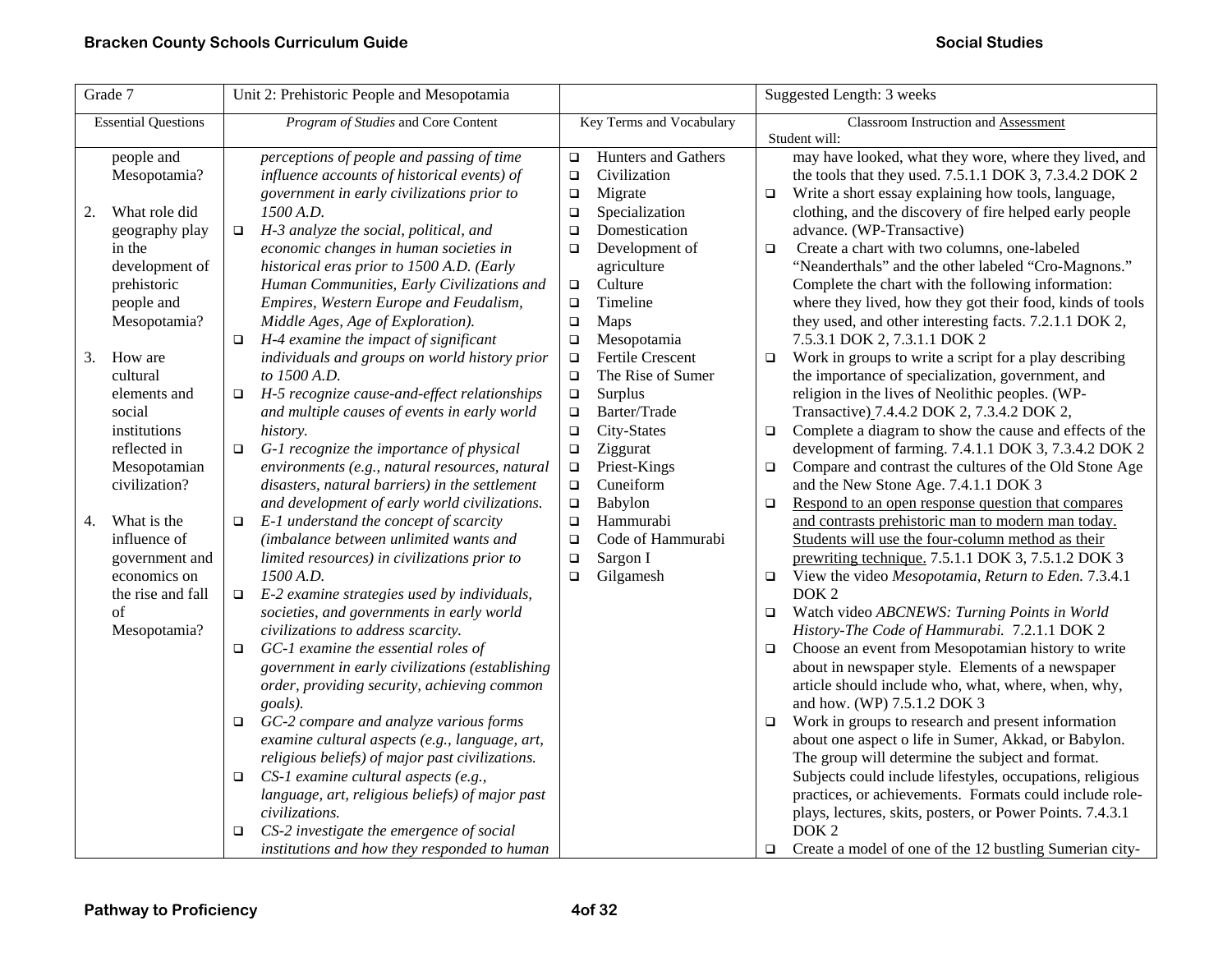| Grade 7                    | Unit 2: Prehistoric People and Mesopotamia                           |                          | Suggested Length: 3 weeks                                                                                         |
|----------------------------|----------------------------------------------------------------------|--------------------------|-------------------------------------------------------------------------------------------------------------------|
| <b>Essential Questions</b> | Program of Studies and Core Content                                  | Key Terms and Vocabulary | Classroom Instruction and Assessment                                                                              |
|                            | needs.                                                               |                          | Student will:<br>states using materials of their choice. Draw a map                                               |
|                            |                                                                      |                          | showing branches of the Tigris and Euphrates rivers and                                                           |
|                            |                                                                      |                          | locations of each city-state. 7.4.1.1 DOK 3                                                                       |
|                            | <b>Core Content</b>                                                  |                          | Label a map of ancient Mesopotamia and compare it<br>$\Box$                                                       |
|                            |                                                                      |                          | with a present-day map to find those countries that now                                                           |
|                            | SS-07-2.1.1 Students will explain how<br>$\Box$                      |                          | occupy the same region. 7.4.1.1 DOK 3                                                                             |
|                            | elements of culture (e.g., language, the arts,                       |                          | Research the geography of the western part of the Fertile<br>$\Box$                                               |
|                            | customs, beliefs, literature) define specific                        |                          | Crescent and write a description of its landforms,                                                                |
|                            | groups in the early civilizations prior to                           |                          | climate, and resources. 7.4.2.1 DOK 2, 7.4.3.2 DOK 3                                                              |
|                            | 1500 A.D. and resulted in unique                                     |                          | Create a chart on a poster that shows the achievements<br>$\Box$                                                  |
|                            | perspectives. DOK 2                                                  |                          | of Mesopotamian civilization. Some categories to                                                                  |
|                            | SS-07-2.2.1 Students will compare how<br>$\Box$                      |                          | include might be government, religion, art/architecture,                                                          |
|                            | cultures (early civilizations prior to 1500                          |                          | laws, and writing. Include illustrations. 7.4.3.1 DOK 2                                                           |
|                            | A.D.) developed social institutions (family,                         |                          | Research Henry Rawlinson, who first decoded<br>$\Box$                                                             |
|                            | religion, education, government, economy) to                         |                          | cuneiform. Present the story to the class as a radio<br>drama. 7.5.1.2 DOK 3                                      |
|                            | respond to human needs, structure society and<br>influence behavior. |                          | Decode a message written cuneiform. 7.2.1.1 DOK 2<br>$\Box$                                                       |
|                            | SS-07-3.1.1 Students will explain and give<br>$\Box$                 |                          | Write down five laws set forth by Hammurabi and<br>$\Box$                                                         |
|                            | examples of how scarcity required                                    |                          | rewrite it to fit today's society. 7.5.1.1 DOK 3, 7.2.1.1                                                         |
|                            | individuals, groups and governments in                               |                          | DOK <sub>2</sub>                                                                                                  |
|                            | early civilizations prior to 1500 A.D. to                            |                          | Analyze how early civilizations managed conflict<br>$\Box$                                                        |
|                            | make decisions about how productive                                  |                          | among the citizens by reviewing visual and written                                                                |
|                            | resources (natural resources, human                                  |                          | information about Hammurabi's Code and focus on the                                                               |
|                            | resources and capital goods) were used.                              |                          | ways in which criminals were punished. They will                                                                  |
|                            | DOK <sub>2</sub>                                                     |                          | share findings with wanted posters, indicating the                                                                |
|                            | SS-07-3.4.1 Students will explain ways in<br>$\Box$                  |                          | actions that would be taken against those who break the                                                           |
|                            | which the basic economic questions about                             |                          | law. 7.5.1.1. DOK 3, 7.2.1.1 DOK 2                                                                                |
|                            | the production, distribution and                                     |                          | Develop ten laws to improve their lives at school. They<br>$\Box$                                                 |
|                            | consumption of goods and services were                               |                          | should be basic rights for everyone at school. Work in                                                            |
|                            | addressed in early civilizations prior to                            |                          | groups or four. 7.5.1.1 DOK 3, 7.2.1.1 DOK 2                                                                      |
|                            | 1500 A.D. DOK 2                                                      |                          | Work cooperatively to design a three-dimensional<br>$\Box$                                                        |
|                            | SS-07-3.4.2 Students will describe how new<br>$\Box$                 |                          | model of a ziggurat. Students may use a variety of                                                                |
|                            | knowledge, technology/tools and                                      |                          | materials to construct their model including cardboard,<br>clay, or papier-mâché. An alternative could be to draw |
|                            | specialization increased productivity in                             |                          | a cross section of a temple. 7.2.1.1 DOK 2                                                                        |
|                            | early civilizations prior to 1500 A.D. DOK<br>$\mathbf{2}$           |                          | Design a diorama that depicts scenes from inside<br>$\Box$                                                        |
|                            | SS-07-4.1.1 Students will use a variety of<br>$\Box$                 |                          | temple. Research rituals and activities that took place in                                                        |
|                            | geographic tools (maps, photographs,                                 |                          | the temples and re-create the scene. 7.2.1.1 DOK 2                                                                |
|                            | charts, graphs, databases) to interpret                              |                          | Play a game to review the unit. Students will write and<br>$\Box$                                                 |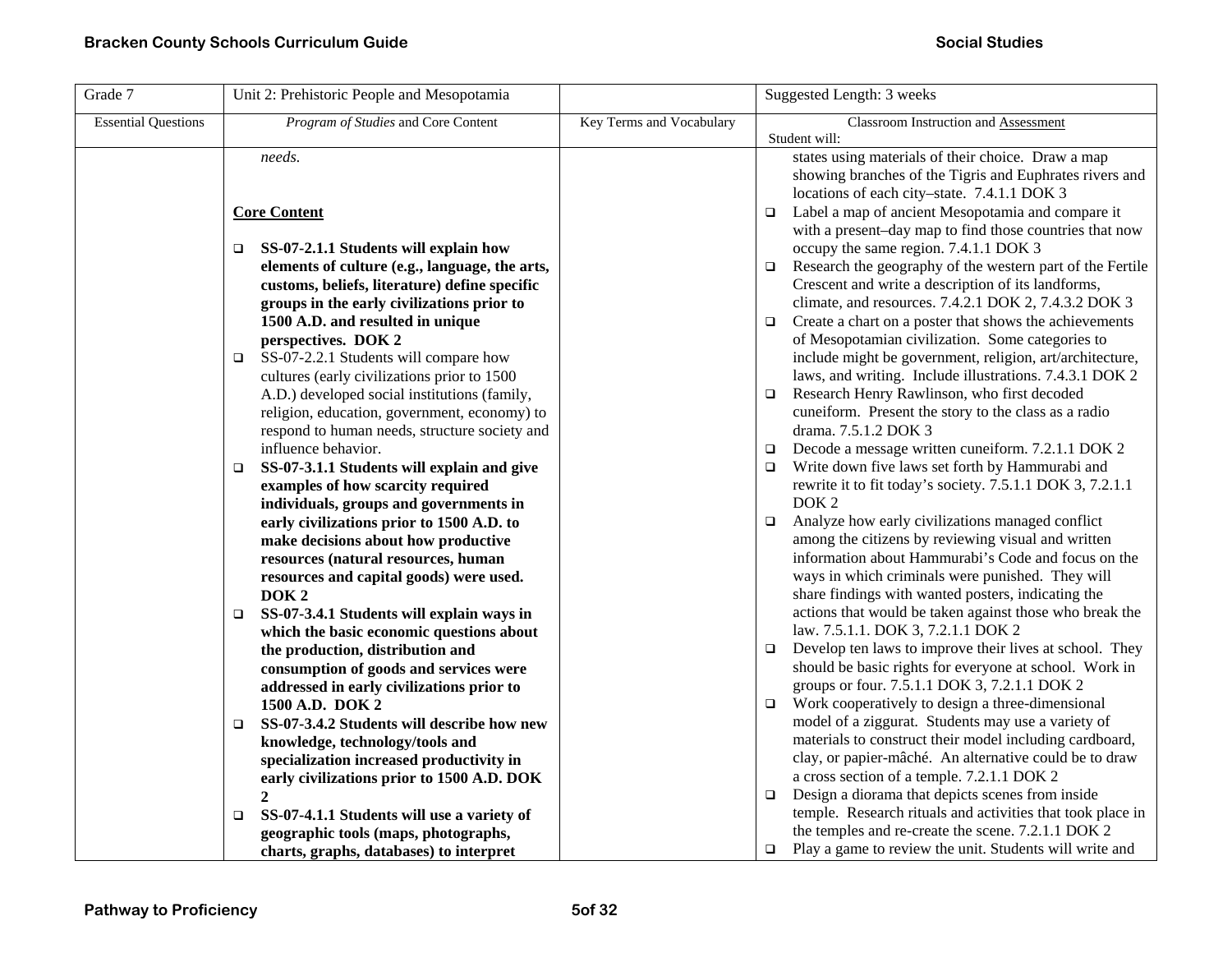| Grade 7                    | Unit 2: Prehistoric People and Mesopotamia                                                                                                                                                                                                                                                                                                                                                                                                                                                                                                                                                                                                                                                                                                                                                                                                                                                                                                                                                                |                          | Suggested Length: 3 weeks                                                                                                                                                                                                                          |
|----------------------------|-----------------------------------------------------------------------------------------------------------------------------------------------------------------------------------------------------------------------------------------------------------------------------------------------------------------------------------------------------------------------------------------------------------------------------------------------------------------------------------------------------------------------------------------------------------------------------------------------------------------------------------------------------------------------------------------------------------------------------------------------------------------------------------------------------------------------------------------------------------------------------------------------------------------------------------------------------------------------------------------------------------|--------------------------|----------------------------------------------------------------------------------------------------------------------------------------------------------------------------------------------------------------------------------------------------|
| <b>Essential Questions</b> | Program of Studies and Core Content                                                                                                                                                                                                                                                                                                                                                                                                                                                                                                                                                                                                                                                                                                                                                                                                                                                                                                                                                                       | Key Terms and Vocabulary | Classroom Instruction and Assessment                                                                                                                                                                                                               |
|                            | patterns and locations on Earth's surface<br>in early civilizations prior to 1500 A.D.<br>DOK <sub>3</sub><br>SS-07-4.1.2 Students will describe how<br>$\Box$<br>different factors (e.g., rivers, mountains,<br>plains) affected where human activities were<br>located in early civilizations prior to 1500<br>A.D.<br>SS-07-4.2.1 Students will describe how<br>$\Box$<br>regions in early civilizations prior to 1500<br>A.D. were made distinctive by human<br>characteristics (e.g., dams, irrigation,<br>roads) and physical characteristics (e.g.,<br>mountains, bodies of water, valleys) that<br>created advantages and disadvantages for<br>human activities (e.g., exploration,<br>migration, trade, settlement). DOK 2<br>SS-07-4.3.1 Students will describe patterns<br>$\Box$<br>of human settlement in early civilizations<br>prior to 1500 A.D. and explain how these<br>patterns were influenced by human needs.<br>DOK <sub>2</sub><br>SS-07-4.3.2 Students will explain why and<br>O. |                          | Student will:<br>answer the questions to be used when playing the game.<br>(See unit materials for game directions) 7.5.1.2 DOK 3,<br>7.5.3.1 DOK 2<br>Test-Prehistoric People 7.5.1.2 DOK 3<br>$\Box$<br>Test-Mesopotamia 7.5.3.1 DOK 2<br>$\Box$ |
|                            | give examples of how human populations<br>changed and/or migrated because of<br>factors such as war, disease, economic<br>opportunity and technology in early<br>civilizations prior to 1500 A.D. DOK 3<br>SS-07-4.4.1 Students will explain how<br>O.<br>technology in early civilizations prior to<br>1500 A.D. assisted human modification<br>(e.g., irrigation, clearing land, building<br>roads) of the physical environment. DOK<br>2<br>SS-07-4.4.2 Students will describe ways in<br>$\Box$<br>which the physical environment (e.g.,<br>natural resources, physical geography,<br>natural disasters) both promoted and<br>limited human activities (e.g., exploration,                                                                                                                                                                                                                                                                                                                            |                          |                                                                                                                                                                                                                                                    |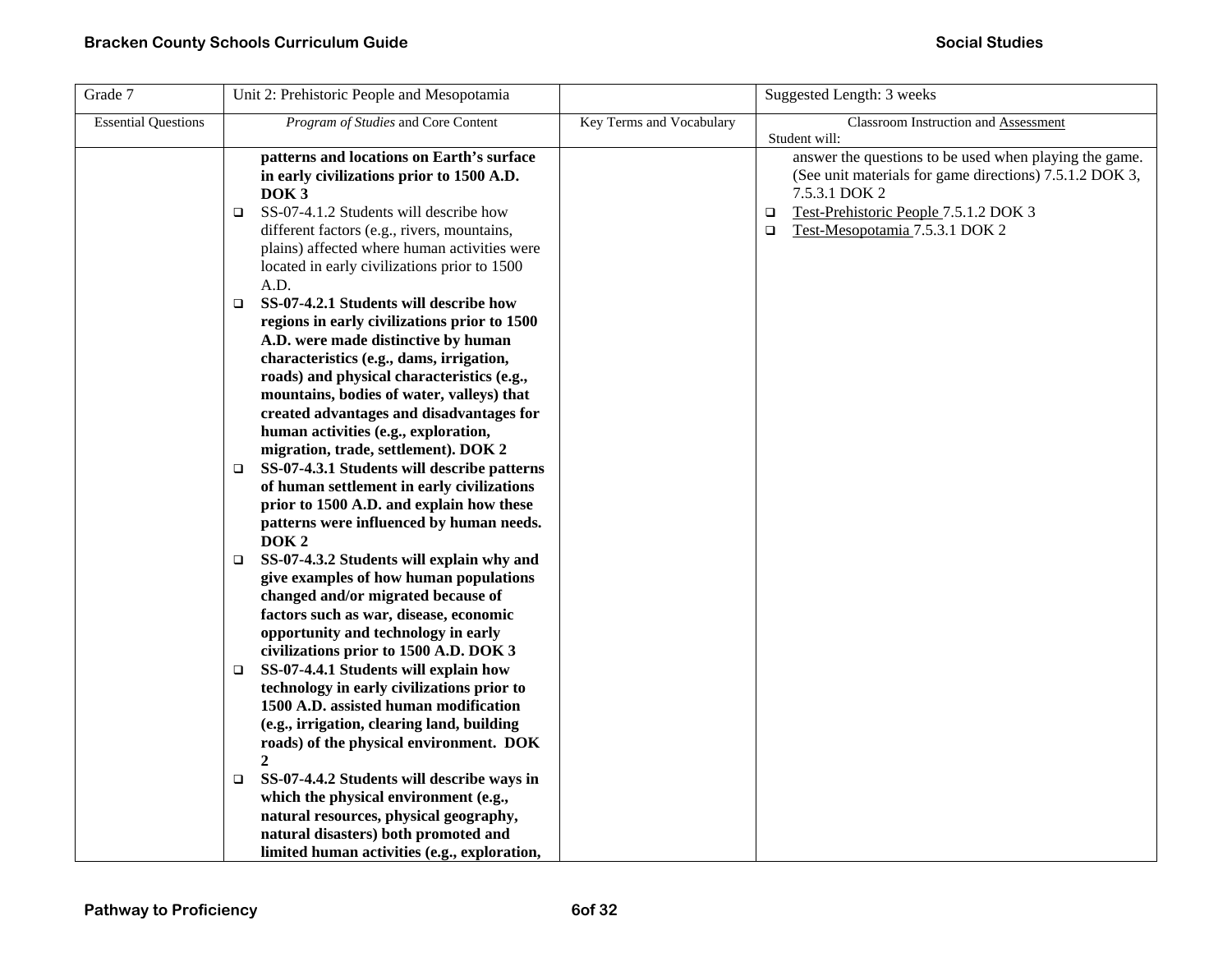| Grade 7                    | Unit 2: Prehistoric People and Mesopotamia                                                                                                                                                                                                                                                                                                                                                                                                                                                                                                                                                                                                                                   |                          | Suggested Length: 3 weeks                             |
|----------------------------|------------------------------------------------------------------------------------------------------------------------------------------------------------------------------------------------------------------------------------------------------------------------------------------------------------------------------------------------------------------------------------------------------------------------------------------------------------------------------------------------------------------------------------------------------------------------------------------------------------------------------------------------------------------------------|--------------------------|-------------------------------------------------------|
| <b>Essential Questions</b> | Program of Studies and Core Content                                                                                                                                                                                                                                                                                                                                                                                                                                                                                                                                                                                                                                          | Key Terms and Vocabulary | Classroom Instruction and Assessment<br>Student will: |
|                            | migration, trade, settlement, development)<br>in early civilizations prior to 1500 A.D.<br>DOK <sub>2</sub><br>SS-07-4.4.3 Students will explain how the<br>$\Box$<br>natural resources of a place or region impact<br>its political, social and economic development<br>in early civilizations prior to 1500 A.D.<br>SS-07-5.1.1 Students will use a variety of<br>□<br>tools (e.g., primary and secondary sources)<br>to describe and explain historical events                                                                                                                                                                                                            |                          |                                                       |
|                            | and conditions and to analyze the<br>perspectives of different individuals and<br>groups (e.g., gender, race, region, ethnic<br>group, age, economic status, religion,<br>political group) in early civilizations prior<br>to 1500 A.D. DOK 3<br>SS-07-5.1.2 Students will explain how<br>□<br>history is a series of connected events<br>shaped by multiple cause-and-effect<br>relationships and give examples of those<br>relationships. DOK 3<br>SS-07-5.3.1 Students will explain and give<br>$\Box$<br>examples of how early hunters and<br>gatherers (Paleolithic and Neolithic)<br>developed new technologies as they settled<br>into organized civilizations. DOK 2 |                          |                                                       |

| Unit 3: Ancient Egypt<br>Grade 7                                       |                                                                                                                                                                                                                                                    | Suggested Length: 6 weeks                                                                 |                                                                                                                                                                                                                                                                                          |
|------------------------------------------------------------------------|----------------------------------------------------------------------------------------------------------------------------------------------------------------------------------------------------------------------------------------------------|-------------------------------------------------------------------------------------------|------------------------------------------------------------------------------------------------------------------------------------------------------------------------------------------------------------------------------------------------------------------------------------------|
| <b>Essential Questions</b>                                             | <i>Program of Studies</i> and Core Content<br>Key Terms and Vocabulary                                                                                                                                                                             |                                                                                           | <b>Classroom Instruction and Assessment</b><br>Student will:                                                                                                                                                                                                                             |
| Why is it<br>important to<br>study the<br>history of<br>Ancient Egypt? | <b>Program of Studies</b><br>H-1 develop a chronological understanding<br>o.<br>of early world history.<br>H-2 use a variety of tools (e.g., primary and<br>❏<br>secondary sources, data, artifacts) to<br>understand the interpretive nature (how | The Nile River<br>Upper and lower Egypt<br>Timeline<br><b>Maps</b><br>Geographic features | Through map study and analysis determine the<br>$\Box$<br>importance of geography in the study of ancient<br>Egyptian civilization. 7.4.1.1 DOK 3, 7.4.2.1 DOK 2<br>View the videos Mummies and the Wonders of Ancient<br>$\Box$<br>Egypt and King Tut: The Face of Tutankhamen. 7.5.3.3 |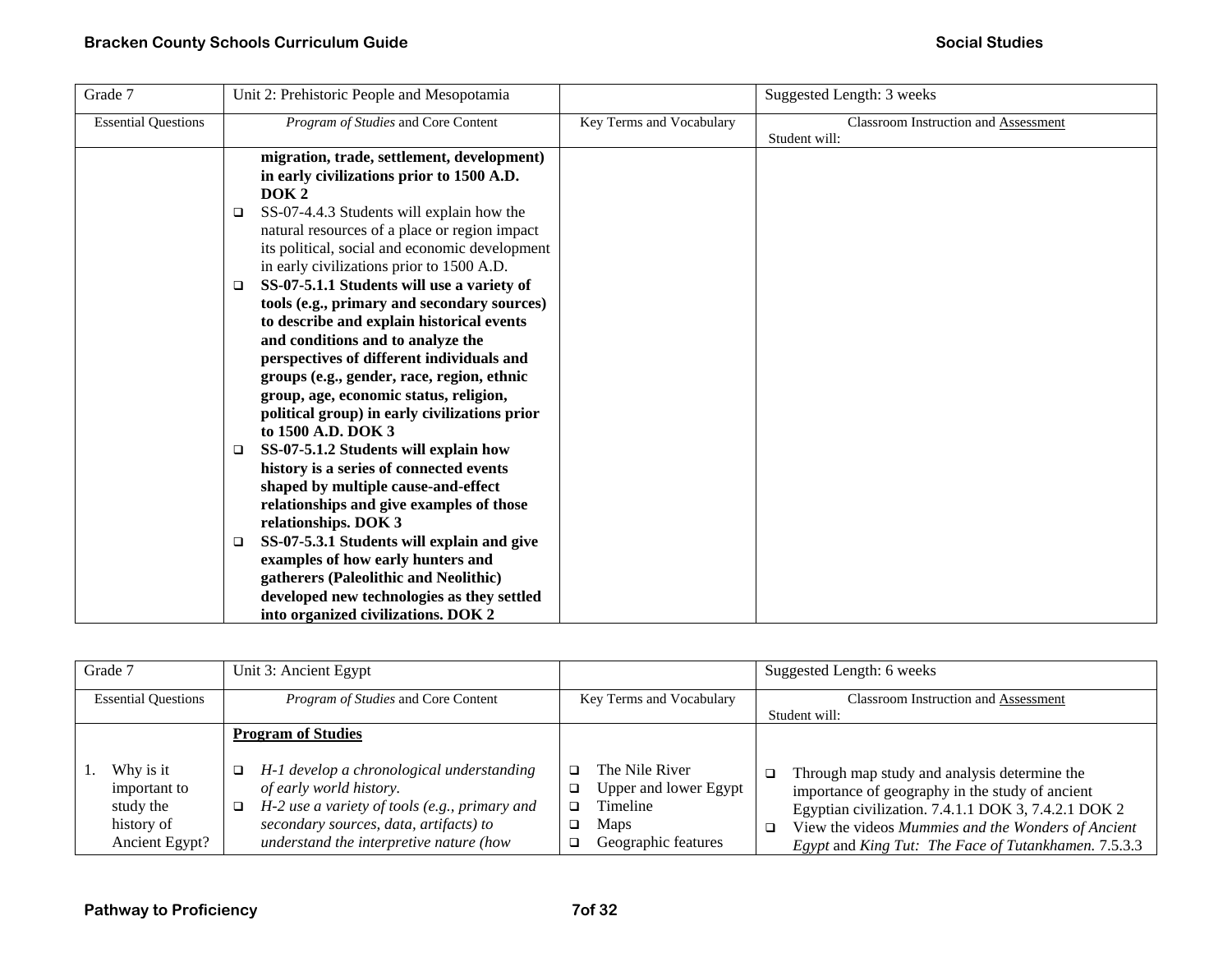|    | Grade 7                                                                                                                                                 |                                       | Unit 3: Ancient Egypt                                                                                                                                                                                                                                                                                                                                                                                                                                                                                                                                                                                                                                                                                                                                                                                                                                                                                                                                                                                                                                                                                                                                            | Suggested Length: 6 weeks |                                                                                            |                                                |                                                                                                                                                                                                                                                                                                                                                                                                                                                                                                                                                                                                                                                                                                                                                                                                                                                                                                                                                                                                                                                                                                                                                                                                                                                                                                                                                                                                                                  |
|----|---------------------------------------------------------------------------------------------------------------------------------------------------------|---------------------------------------|------------------------------------------------------------------------------------------------------------------------------------------------------------------------------------------------------------------------------------------------------------------------------------------------------------------------------------------------------------------------------------------------------------------------------------------------------------------------------------------------------------------------------------------------------------------------------------------------------------------------------------------------------------------------------------------------------------------------------------------------------------------------------------------------------------------------------------------------------------------------------------------------------------------------------------------------------------------------------------------------------------------------------------------------------------------------------------------------------------------------------------------------------------------|---------------------------|--------------------------------------------------------------------------------------------|------------------------------------------------|----------------------------------------------------------------------------------------------------------------------------------------------------------------------------------------------------------------------------------------------------------------------------------------------------------------------------------------------------------------------------------------------------------------------------------------------------------------------------------------------------------------------------------------------------------------------------------------------------------------------------------------------------------------------------------------------------------------------------------------------------------------------------------------------------------------------------------------------------------------------------------------------------------------------------------------------------------------------------------------------------------------------------------------------------------------------------------------------------------------------------------------------------------------------------------------------------------------------------------------------------------------------------------------------------------------------------------------------------------------------------------------------------------------------------------|
|    | <b>Essential Questions</b>                                                                                                                              |                                       | Program of Studies and Core Content                                                                                                                                                                                                                                                                                                                                                                                                                                                                                                                                                                                                                                                                                                                                                                                                                                                                                                                                                                                                                                                                                                                              |                           | Key Terms and Vocabulary                                                                   |                                                | Classroom Instruction and Assessment                                                                                                                                                                                                                                                                                                                                                                                                                                                                                                                                                                                                                                                                                                                                                                                                                                                                                                                                                                                                                                                                                                                                                                                                                                                                                                                                                                                             |
|    |                                                                                                                                                         |                                       | perceptions of people and passing of time                                                                                                                                                                                                                                                                                                                                                                                                                                                                                                                                                                                                                                                                                                                                                                                                                                                                                                                                                                                                                                                                                                                        | $\Box$                    | Natural resources                                                                          |                                                | Student will:<br>DOK <sub>3</sub>                                                                                                                                                                                                                                                                                                                                                                                                                                                                                                                                                                                                                                                                                                                                                                                                                                                                                                                                                                                                                                                                                                                                                                                                                                                                                                                                                                                                |
| 2. | What role did                                                                                                                                           |                                       | influence accounts of historical events) of                                                                                                                                                                                                                                                                                                                                                                                                                                                                                                                                                                                                                                                                                                                                                                                                                                                                                                                                                                                                                                                                                                                      | $\Box$                    | Neighboring                                                                                | $\Box$                                         | Imagine that they are television journalists carried back                                                                                                                                                                                                                                                                                                                                                                                                                                                                                                                                                                                                                                                                                                                                                                                                                                                                                                                                                                                                                                                                                                                                                                                                                                                                                                                                                                        |
|    | geography play                                                                                                                                          |                                       | world history from early civilizations prior to                                                                                                                                                                                                                                                                                                                                                                                                                                                                                                                                                                                                                                                                                                                                                                                                                                                                                                                                                                                                                                                                                                                  |                           | civilizations                                                                              |                                                | in time to Ancient Egypt. They will write and present a                                                                                                                                                                                                                                                                                                                                                                                                                                                                                                                                                                                                                                                                                                                                                                                                                                                                                                                                                                                                                                                                                                                                                                                                                                                                                                                                                                          |
|    | in the                                                                                                                                                  |                                       | 1500 A.D.                                                                                                                                                                                                                                                                                                                                                                                                                                                                                                                                                                                                                                                                                                                                                                                                                                                                                                                                                                                                                                                                                                                                                        | $\Box$                    | Daily life                                                                                 |                                                | newscast-style report on an object or structure to be                                                                                                                                                                                                                                                                                                                                                                                                                                                                                                                                                                                                                                                                                                                                                                                                                                                                                                                                                                                                                                                                                                                                                                                                                                                                                                                                                                            |
|    | development of                                                                                                                                          | $\Box$                                | H-3 analyze the social, political, and                                                                                                                                                                                                                                                                                                                                                                                                                                                                                                                                                                                                                                                                                                                                                                                                                                                                                                                                                                                                                                                                                                                           | $\Box$                    | Religion and afterlife                                                                     |                                                | shown on the evening news. $7.5.1.2$ DOK 3, $7.4.3.1$                                                                                                                                                                                                                                                                                                                                                                                                                                                                                                                                                                                                                                                                                                                                                                                                                                                                                                                                                                                                                                                                                                                                                                                                                                                                                                                                                                            |
|    | the Ancient                                                                                                                                             |                                       | economic changes in human societies in                                                                                                                                                                                                                                                                                                                                                                                                                                                                                                                                                                                                                                                                                                                                                                                                                                                                                                                                                                                                                                                                                                                           | $\Box$                    | Gods and goddesses                                                                         |                                                | DOK <sub>2</sub>                                                                                                                                                                                                                                                                                                                                                                                                                                                                                                                                                                                                                                                                                                                                                                                                                                                                                                                                                                                                                                                                                                                                                                                                                                                                                                                                                                                                                 |
|    | Egyptian                                                                                                                                                |                                       | historical eras prior to 1500 A.D. (Early                                                                                                                                                                                                                                                                                                                                                                                                                                                                                                                                                                                                                                                                                                                                                                                                                                                                                                                                                                                                                                                                                                                        | $\Box$                    | Art and architecture                                                                       | $\Box$                                         | Complete a chart that compares and contrasts scribe                                                                                                                                                                                                                                                                                                                                                                                                                                                                                                                                                                                                                                                                                                                                                                                                                                                                                                                                                                                                                                                                                                                                                                                                                                                                                                                                                                              |
|    | civilization?                                                                                                                                           |                                       | Human Communities, Early Civilizations and                                                                                                                                                                                                                                                                                                                                                                                                                                                                                                                                                                                                                                                                                                                                                                                                                                                                                                                                                                                                                                                                                                                       | $\Box$                    | Pyramids                                                                                   |                                                | school to school today. 7.2.1.1 DOK 2                                                                                                                                                                                                                                                                                                                                                                                                                                                                                                                                                                                                                                                                                                                                                                                                                                                                                                                                                                                                                                                                                                                                                                                                                                                                                                                                                                                            |
|    |                                                                                                                                                         |                                       | Empires, Western Europe and Feudalism,                                                                                                                                                                                                                                                                                                                                                                                                                                                                                                                                                                                                                                                                                                                                                                                                                                                                                                                                                                                                                                                                                                                           | $\Box$                    | Hieroglyphics                                                                              | $\Box$                                         | Create a Venn diagram that compares Ancient Egyptian                                                                                                                                                                                                                                                                                                                                                                                                                                                                                                                                                                                                                                                                                                                                                                                                                                                                                                                                                                                                                                                                                                                                                                                                                                                                                                                                                                             |
| 3. | How are                                                                                                                                                 |                                       | Middle Ages, Age of Exploration).                                                                                                                                                                                                                                                                                                                                                                                                                                                                                                                                                                                                                                                                                                                                                                                                                                                                                                                                                                                                                                                                                                                                | $\Box$                    | Hammurabi's Code                                                                           |                                                | burial practices with burial practices today. 7.2.1.1 DOK                                                                                                                                                                                                                                                                                                                                                                                                                                                                                                                                                                                                                                                                                                                                                                                                                                                                                                                                                                                                                                                                                                                                                                                                                                                                                                                                                                        |
|    | cultural                                                                                                                                                | □                                     |                                                                                                                                                                                                                                                                                                                                                                                                                                                                                                                                                                                                                                                                                                                                                                                                                                                                                                                                                                                                                                                                                                                                                                  | $\Box$                    | <b>Rosetta Stone</b>                                                                       |                                                | $\mathcal{D}_{\mathcal{L}}$                                                                                                                                                                                                                                                                                                                                                                                                                                                                                                                                                                                                                                                                                                                                                                                                                                                                                                                                                                                                                                                                                                                                                                                                                                                                                                                                                                                                      |
|    | elements and                                                                                                                                            |                                       |                                                                                                                                                                                                                                                                                                                                                                                                                                                                                                                                                                                                                                                                                                                                                                                                                                                                                                                                                                                                                                                                                                                                                                  | $\Box$                    |                                                                                            | $\Box$                                         |                                                                                                                                                                                                                                                                                                                                                                                                                                                                                                                                                                                                                                                                                                                                                                                                                                                                                                                                                                                                                                                                                                                                                                                                                                                                                                                                                                                                                                  |
|    | social                                                                                                                                                  |                                       |                                                                                                                                                                                                                                                                                                                                                                                                                                                                                                                                                                                                                                                                                                                                                                                                                                                                                                                                                                                                                                                                                                                                                                  | $\Box$                    |                                                                                            |                                                |                                                                                                                                                                                                                                                                                                                                                                                                                                                                                                                                                                                                                                                                                                                                                                                                                                                                                                                                                                                                                                                                                                                                                                                                                                                                                                                                                                                                                                  |
|    | institutions                                                                                                                                            | $\Box$                                |                                                                                                                                                                                                                                                                                                                                                                                                                                                                                                                                                                                                                                                                                                                                                                                                                                                                                                                                                                                                                                                                                                                                                                  | $\Box$                    |                                                                                            |                                                |                                                                                                                                                                                                                                                                                                                                                                                                                                                                                                                                                                                                                                                                                                                                                                                                                                                                                                                                                                                                                                                                                                                                                                                                                                                                                                                                                                                                                                  |
|    |                                                                                                                                                         |                                       |                                                                                                                                                                                                                                                                                                                                                                                                                                                                                                                                                                                                                                                                                                                                                                                                                                                                                                                                                                                                                                                                                                                                                                  | $\Box$                    |                                                                                            | $\Box$                                         |                                                                                                                                                                                                                                                                                                                                                                                                                                                                                                                                                                                                                                                                                                                                                                                                                                                                                                                                                                                                                                                                                                                                                                                                                                                                                                                                                                                                                                  |
|    | ancient                                                                                                                                                 |                                       | history                                                                                                                                                                                                                                                                                                                                                                                                                                                                                                                                                                                                                                                                                                                                                                                                                                                                                                                                                                                                                                                                                                                                                          |                           |                                                                                            |                                                |                                                                                                                                                                                                                                                                                                                                                                                                                                                                                                                                                                                                                                                                                                                                                                                                                                                                                                                                                                                                                                                                                                                                                                                                                                                                                                                                                                                                                                  |
|    |                                                                                                                                                         | $\Box$                                |                                                                                                                                                                                                                                                                                                                                                                                                                                                                                                                                                                                                                                                                                                                                                                                                                                                                                                                                                                                                                                                                                                                                                                  |                           |                                                                                            |                                                |                                                                                                                                                                                                                                                                                                                                                                                                                                                                                                                                                                                                                                                                                                                                                                                                                                                                                                                                                                                                                                                                                                                                                                                                                                                                                                                                                                                                                                  |
|    |                                                                                                                                                         |                                       |                                                                                                                                                                                                                                                                                                                                                                                                                                                                                                                                                                                                                                                                                                                                                                                                                                                                                                                                                                                                                                                                                                                                                                  |                           |                                                                                            | $\Box$                                         |                                                                                                                                                                                                                                                                                                                                                                                                                                                                                                                                                                                                                                                                                                                                                                                                                                                                                                                                                                                                                                                                                                                                                                                                                                                                                                                                                                                                                                  |
|    |                                                                                                                                                         |                                       |                                                                                                                                                                                                                                                                                                                                                                                                                                                                                                                                                                                                                                                                                                                                                                                                                                                                                                                                                                                                                                                                                                                                                                  |                           |                                                                                            |                                                |                                                                                                                                                                                                                                                                                                                                                                                                                                                                                                                                                                                                                                                                                                                                                                                                                                                                                                                                                                                                                                                                                                                                                                                                                                                                                                                                                                                                                                  |
|    |                                                                                                                                                         |                                       |                                                                                                                                                                                                                                                                                                                                                                                                                                                                                                                                                                                                                                                                                                                                                                                                                                                                                                                                                                                                                                                                                                                                                                  |                           |                                                                                            |                                                |                                                                                                                                                                                                                                                                                                                                                                                                                                                                                                                                                                                                                                                                                                                                                                                                                                                                                                                                                                                                                                                                                                                                                                                                                                                                                                                                                                                                                                  |
|    |                                                                                                                                                         | O.                                    |                                                                                                                                                                                                                                                                                                                                                                                                                                                                                                                                                                                                                                                                                                                                                                                                                                                                                                                                                                                                                                                                                                                                                                  |                           |                                                                                            | $\Box$                                         |                                                                                                                                                                                                                                                                                                                                                                                                                                                                                                                                                                                                                                                                                                                                                                                                                                                                                                                                                                                                                                                                                                                                                                                                                                                                                                                                                                                                                                  |
|    |                                                                                                                                                         |                                       |                                                                                                                                                                                                                                                                                                                                                                                                                                                                                                                                                                                                                                                                                                                                                                                                                                                                                                                                                                                                                                                                                                                                                                  |                           |                                                                                            |                                                |                                                                                                                                                                                                                                                                                                                                                                                                                                                                                                                                                                                                                                                                                                                                                                                                                                                                                                                                                                                                                                                                                                                                                                                                                                                                                                                                                                                                                                  |
|    |                                                                                                                                                         |                                       |                                                                                                                                                                                                                                                                                                                                                                                                                                                                                                                                                                                                                                                                                                                                                                                                                                                                                                                                                                                                                                                                                                                                                                  |                           |                                                                                            |                                                |                                                                                                                                                                                                                                                                                                                                                                                                                                                                                                                                                                                                                                                                                                                                                                                                                                                                                                                                                                                                                                                                                                                                                                                                                                                                                                                                                                                                                                  |
|    |                                                                                                                                                         |                                       |                                                                                                                                                                                                                                                                                                                                                                                                                                                                                                                                                                                                                                                                                                                                                                                                                                                                                                                                                                                                                                                                                                                                                                  |                           |                                                                                            |                                                |                                                                                                                                                                                                                                                                                                                                                                                                                                                                                                                                                                                                                                                                                                                                                                                                                                                                                                                                                                                                                                                                                                                                                                                                                                                                                                                                                                                                                                  |
|    |                                                                                                                                                         |                                       |                                                                                                                                                                                                                                                                                                                                                                                                                                                                                                                                                                                                                                                                                                                                                                                                                                                                                                                                                                                                                                                                                                                                                                  |                           |                                                                                            |                                                |                                                                                                                                                                                                                                                                                                                                                                                                                                                                                                                                                                                                                                                                                                                                                                                                                                                                                                                                                                                                                                                                                                                                                                                                                                                                                                                                                                                                                                  |
|    |                                                                                                                                                         |                                       |                                                                                                                                                                                                                                                                                                                                                                                                                                                                                                                                                                                                                                                                                                                                                                                                                                                                                                                                                                                                                                                                                                                                                                  |                           |                                                                                            |                                                |                                                                                                                                                                                                                                                                                                                                                                                                                                                                                                                                                                                                                                                                                                                                                                                                                                                                                                                                                                                                                                                                                                                                                                                                                                                                                                                                                                                                                                  |
|    |                                                                                                                                                         |                                       |                                                                                                                                                                                                                                                                                                                                                                                                                                                                                                                                                                                                                                                                                                                                                                                                                                                                                                                                                                                                                                                                                                                                                                  |                           |                                                                                            |                                                |                                                                                                                                                                                                                                                                                                                                                                                                                                                                                                                                                                                                                                                                                                                                                                                                                                                                                                                                                                                                                                                                                                                                                                                                                                                                                                                                                                                                                                  |
|    |                                                                                                                                                         |                                       |                                                                                                                                                                                                                                                                                                                                                                                                                                                                                                                                                                                                                                                                                                                                                                                                                                                                                                                                                                                                                                                                                                                                                                  |                           |                                                                                            |                                                |                                                                                                                                                                                                                                                                                                                                                                                                                                                                                                                                                                                                                                                                                                                                                                                                                                                                                                                                                                                                                                                                                                                                                                                                                                                                                                                                                                                                                                  |
|    |                                                                                                                                                         |                                       |                                                                                                                                                                                                                                                                                                                                                                                                                                                                                                                                                                                                                                                                                                                                                                                                                                                                                                                                                                                                                                                                                                                                                                  |                           |                                                                                            |                                                |                                                                                                                                                                                                                                                                                                                                                                                                                                                                                                                                                                                                                                                                                                                                                                                                                                                                                                                                                                                                                                                                                                                                                                                                                                                                                                                                                                                                                                  |
|    |                                                                                                                                                         |                                       |                                                                                                                                                                                                                                                                                                                                                                                                                                                                                                                                                                                                                                                                                                                                                                                                                                                                                                                                                                                                                                                                                                                                                                  |                           |                                                                                            |                                                |                                                                                                                                                                                                                                                                                                                                                                                                                                                                                                                                                                                                                                                                                                                                                                                                                                                                                                                                                                                                                                                                                                                                                                                                                                                                                                                                                                                                                                  |
|    |                                                                                                                                                         |                                       |                                                                                                                                                                                                                                                                                                                                                                                                                                                                                                                                                                                                                                                                                                                                                                                                                                                                                                                                                                                                                                                                                                                                                                  |                           |                                                                                            |                                                |                                                                                                                                                                                                                                                                                                                                                                                                                                                                                                                                                                                                                                                                                                                                                                                                                                                                                                                                                                                                                                                                                                                                                                                                                                                                                                                                                                                                                                  |
|    |                                                                                                                                                         |                                       |                                                                                                                                                                                                                                                                                                                                                                                                                                                                                                                                                                                                                                                                                                                                                                                                                                                                                                                                                                                                                                                                                                                                                                  |                           |                                                                                            |                                                |                                                                                                                                                                                                                                                                                                                                                                                                                                                                                                                                                                                                                                                                                                                                                                                                                                                                                                                                                                                                                                                                                                                                                                                                                                                                                                                                                                                                                                  |
|    |                                                                                                                                                         |                                       |                                                                                                                                                                                                                                                                                                                                                                                                                                                                                                                                                                                                                                                                                                                                                                                                                                                                                                                                                                                                                                                                                                                                                                  |                           |                                                                                            |                                                |                                                                                                                                                                                                                                                                                                                                                                                                                                                                                                                                                                                                                                                                                                                                                                                                                                                                                                                                                                                                                                                                                                                                                                                                                                                                                                                                                                                                                                  |
|    |                                                                                                                                                         |                                       |                                                                                                                                                                                                                                                                                                                                                                                                                                                                                                                                                                                                                                                                                                                                                                                                                                                                                                                                                                                                                                                                                                                                                                  |                           |                                                                                            |                                                |                                                                                                                                                                                                                                                                                                                                                                                                                                                                                                                                                                                                                                                                                                                                                                                                                                                                                                                                                                                                                                                                                                                                                                                                                                                                                                                                                                                                                                  |
|    |                                                                                                                                                         |                                       |                                                                                                                                                                                                                                                                                                                                                                                                                                                                                                                                                                                                                                                                                                                                                                                                                                                                                                                                                                                                                                                                                                                                                                  |                           |                                                                                            |                                                |                                                                                                                                                                                                                                                                                                                                                                                                                                                                                                                                                                                                                                                                                                                                                                                                                                                                                                                                                                                                                                                                                                                                                                                                                                                                                                                                                                                                                                  |
|    |                                                                                                                                                         |                                       |                                                                                                                                                                                                                                                                                                                                                                                                                                                                                                                                                                                                                                                                                                                                                                                                                                                                                                                                                                                                                                                                                                                                                                  |                           |                                                                                            |                                                |                                                                                                                                                                                                                                                                                                                                                                                                                                                                                                                                                                                                                                                                                                                                                                                                                                                                                                                                                                                                                                                                                                                                                                                                                                                                                                                                                                                                                                  |
|    |                                                                                                                                                         |                                       |                                                                                                                                                                                                                                                                                                                                                                                                                                                                                                                                                                                                                                                                                                                                                                                                                                                                                                                                                                                                                                                                                                                                                                  |                           |                                                                                            |                                                |                                                                                                                                                                                                                                                                                                                                                                                                                                                                                                                                                                                                                                                                                                                                                                                                                                                                                                                                                                                                                                                                                                                                                                                                                                                                                                                                                                                                                                  |
|    |                                                                                                                                                         |                                       |                                                                                                                                                                                                                                                                                                                                                                                                                                                                                                                                                                                                                                                                                                                                                                                                                                                                                                                                                                                                                                                                                                                                                                  |                           |                                                                                            |                                                |                                                                                                                                                                                                                                                                                                                                                                                                                                                                                                                                                                                                                                                                                                                                                                                                                                                                                                                                                                                                                                                                                                                                                                                                                                                                                                                                                                                                                                  |
| 4. | reflected in<br>Egyptian<br>civilization?<br>What is the<br>influence of<br>government and<br>economics on<br>the rise and fall<br>of Ancient<br>Egypt? | $\Box$<br>□<br>$\Box$<br>o.<br>$\Box$ | H-4 examine the impact of significant<br>individuals and groups on world history prior<br>to 1500 A.D.<br>H-5 recognize cause-and-effect relationships<br>and multiple causes of events in early world<br>G-1 recognize the importance of physical<br>environments (e.g., natural resources, natural<br>disasters, natural barriers) in the settlement<br>and development of early world civilizations.<br>G-2 examine how technology influences<br>modifications of the physical environment.<br>E-1 understand the concept of scarcity<br>(imbalance between unlimited wants and<br>limited resources) in civilizations prior to<br>1500 A.D.<br>E-2 examine strategies used by individuals,<br>societies, and governments in early world<br>civilizations to address scarcity.<br>E-3 recognize that all societies must address<br>the questions of production, distribution, and<br>consumption.<br>GC-1 examine the essential roles of<br>government in early civilizations (establishing<br>order, providing security, achieving common<br>goals).<br>GC-2 compare and analyze various forms of<br>government in early civilizations prior to<br>1500 A.D. |                           | Papyrus<br>Pharaohs<br>Mummification<br>Old Kingdom, Middle<br>Kingdom, and New<br>Kingdom | $\Box$<br>$\Box$<br>$\Box$<br>$\Box$<br>$\Box$ | Create a chart that compares characteristics of the Old<br>Kingdom, Middle Kingdom, and the New Kingdom of<br>Egypt. 7.5.3.3 DOK 3<br>Create bulletin boards, collages, or multimedia<br>presentations that illustrates daily life in Ancient Egypt.<br>7.2.1.1 DOK 2<br>Make a model of the Step-Pyramid of Zoser (ca. 2700<br>B.C.) to gain a greater understanding of the evolution of<br>ancient Egyptian pyramids. 7.3.4.2 DOK 2<br>Construct a crossword puzzle using at least twenty<br>names, terms, or pieces of information about ancient<br>Egyptian culture. 7.2.1.1 DOK 2<br>Demonstrate knowledge and understanding of the<br>system of hieroglyphics by using the picture, rebus, and<br>syllabic structure of hieroglyphics to create their own<br>writing system. They will use this system to write a<br>letter to a friend. 7.2.1.1 DOK 2, 7.4.4.2 DOK 2<br>Create a map of the geographical features of Ancient<br>Egypt. 7.5.1.1 DOK 3, 7.4.1.1 DOK 3, 7.4.1.1 DOK 2,<br>7.4.2.1 DOK 2<br>Construct and illustrate a time line of the major events<br>and rulers of Ancient Egypt. 7.5.1.1 DOK 3<br>Design and illustrate an "ABC Pyramid Book". 7.5.1.1<br>DOK <sub>3</sub><br>Construct an Egyptian pyramid out of materials of their<br>chose. Design a landscape on which to place the<br>pyramid. Locate or create models or drawings of the<br>following items to place inside the pyramid: pharaoh's |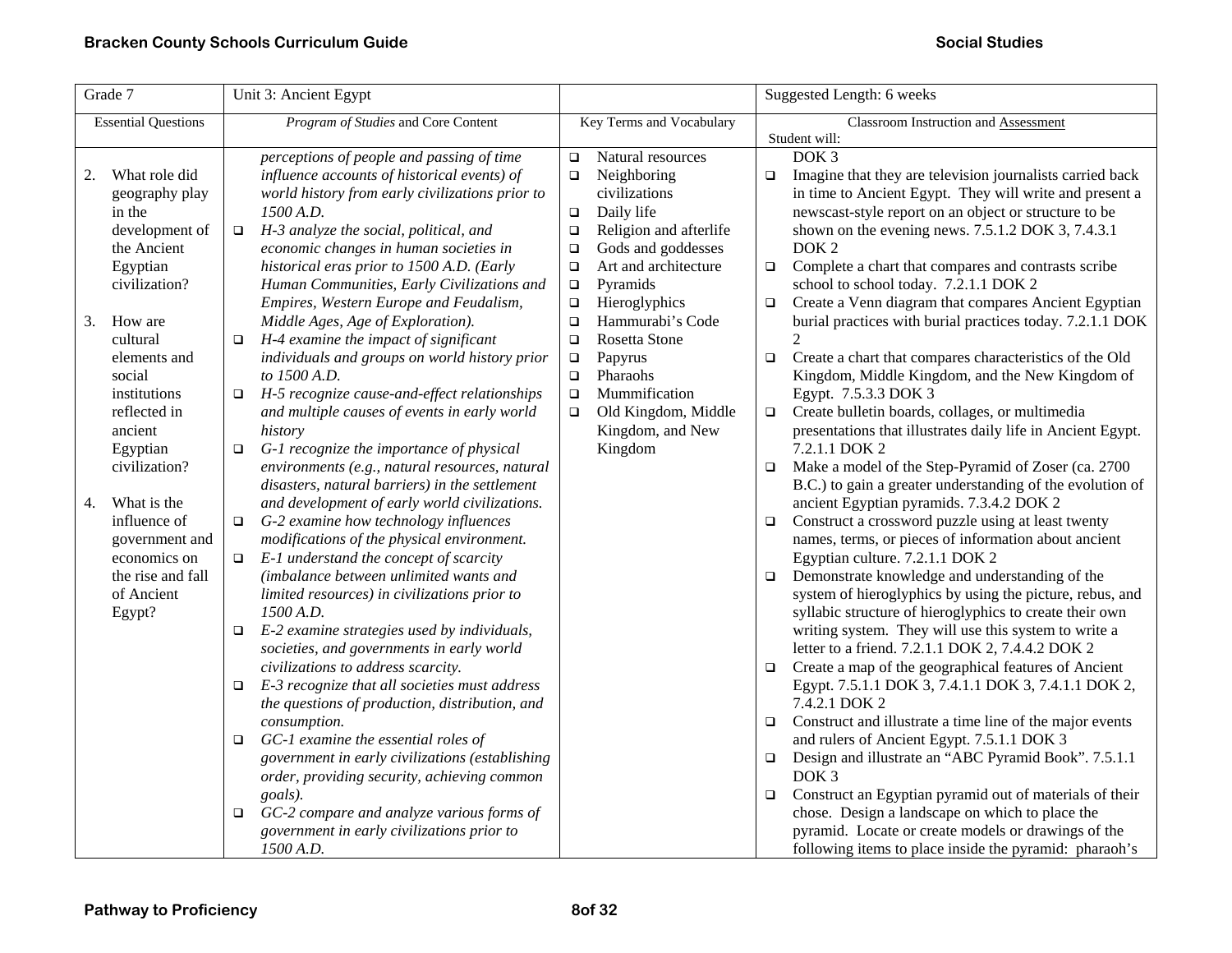| Grade 7                    | Unit 3: Ancient Egypt                                                                                                                                                                                                                                                  |                          | Suggested Length: 6 weeks                                                                                                                                                                                                                                                                                                                                                               |
|----------------------------|------------------------------------------------------------------------------------------------------------------------------------------------------------------------------------------------------------------------------------------------------------------------|--------------------------|-----------------------------------------------------------------------------------------------------------------------------------------------------------------------------------------------------------------------------------------------------------------------------------------------------------------------------------------------------------------------------------------|
| <b>Essential Questions</b> | Program of Studies and Core Content                                                                                                                                                                                                                                    | Key Terms and Vocabulary | Classroom Instruction and Assessment<br>Student will:                                                                                                                                                                                                                                                                                                                                   |
|                            | CS-1 examine cultural aspects (e.g.,<br>$\Box$<br>language, art, religious beliefs) of major past<br>civilizations.<br>$\Box$ CS-2 investigate the emergence of social<br>institutions and how they responded to human<br>needs.                                       |                          | body, clothing, weapons, furniture, and jewelry. 7.2.1.1<br>DOK <sub>2</sub><br>Make a life-sized mummy or coffin figure. 7.2.1.1 DOK<br>$\Box$<br>2, 7.5.3.3 DOK 3<br>Design a flipbook that describes how to mummify a<br>$\Box$<br>body or how the stones for the pyramids were quarried<br>and shipped to the building site or how to make papyrus.<br>7.3.4.1 DOK 2, 7.3.4.2 DOK 2 |
|                            | <b>Core Content</b><br>$\Box$ SS-07-2.1.1 Students will explain how<br>elements of culture (e.g., language, the arts,                                                                                                                                                  |                          | Complete the Web Quest King Tutankhamun: Was it<br>$\Box$<br>Murder? Then students will write a persuasive essay<br>that could be used as a portfolio piece. (WP-<br>Transactive) 7.5.3.3 DOK 3                                                                                                                                                                                         |
|                            | customs, beliefs, literature) defined specific<br>groups in the early civilizations prior to<br>1500 A.D. and resulted in unique<br>perspectives. DOK 2                                                                                                                |                          | Complete a simulation called MUMMY'S MESSAGE. It<br>$\Box$<br>is an archeological expedition into a pyramid. 7.5.3.3<br>DOK 3, 7.2.1.1 DOK 2<br>Write an Egyptian myth or story that could be used as a<br>$\Box$                                                                                                                                                                       |
|                            | SS-07-2.2.1 Students will compare how<br>$\Box$<br>cultures (early civilizations prior to 1500<br>A.D.) developed social institutions (family,<br>religion, education, government, economy) to<br>respond to human needs, structure society and<br>influence behavior. |                          | portfolio piece. (WP-Literary) 7.5.3.3 DOK 3<br>Play Ancient Egypt bingo. 7.5.3.3 DOK 3<br>$\Box$<br>Design, play, and explain how to play the game Climb<br>$\Box$<br>the Pyramid. 7.5.3.3 DOK 3<br>Respond to an open response question about Egyptian<br>$\Box$<br>contributions. 7.5.3.3 DOK 3                                                                                      |
|                            | SS-07-3.4.1 Students will explain ways in<br>$\Box$<br>which the basic economic questions about<br>the production, distribution and<br>consumption of goods and services<br>addressed in early civilizations prior to<br>1500 A.D. DOK 2                               |                          | Students will use the four-column method as their<br>$\Box$<br>prewriting technique. 7.5.3.3 DOK 3<br>Test-Egypt 7.5.3.3 DOK 3<br>$\Box$                                                                                                                                                                                                                                                |
|                            | SS-07-3.4.2 Students will describe how new<br>□<br>knowledge, technology/tools, and<br>specialization increased productivity in<br>early civilizations prior to 1500 A.D. DOK<br>$\mathbf{2}$                                                                          |                          |                                                                                                                                                                                                                                                                                                                                                                                         |
|                            | SS-07-4.1.1 Students will use a variety of<br>$\Box$<br>geographic tools (maps, photographs,<br>charts, graphs, databases) to interpret<br>patterns and locations on Earth's surface<br>in early civilizations prior to 1500 A.D.<br>DOK <sub>3</sub>                  |                          |                                                                                                                                                                                                                                                                                                                                                                                         |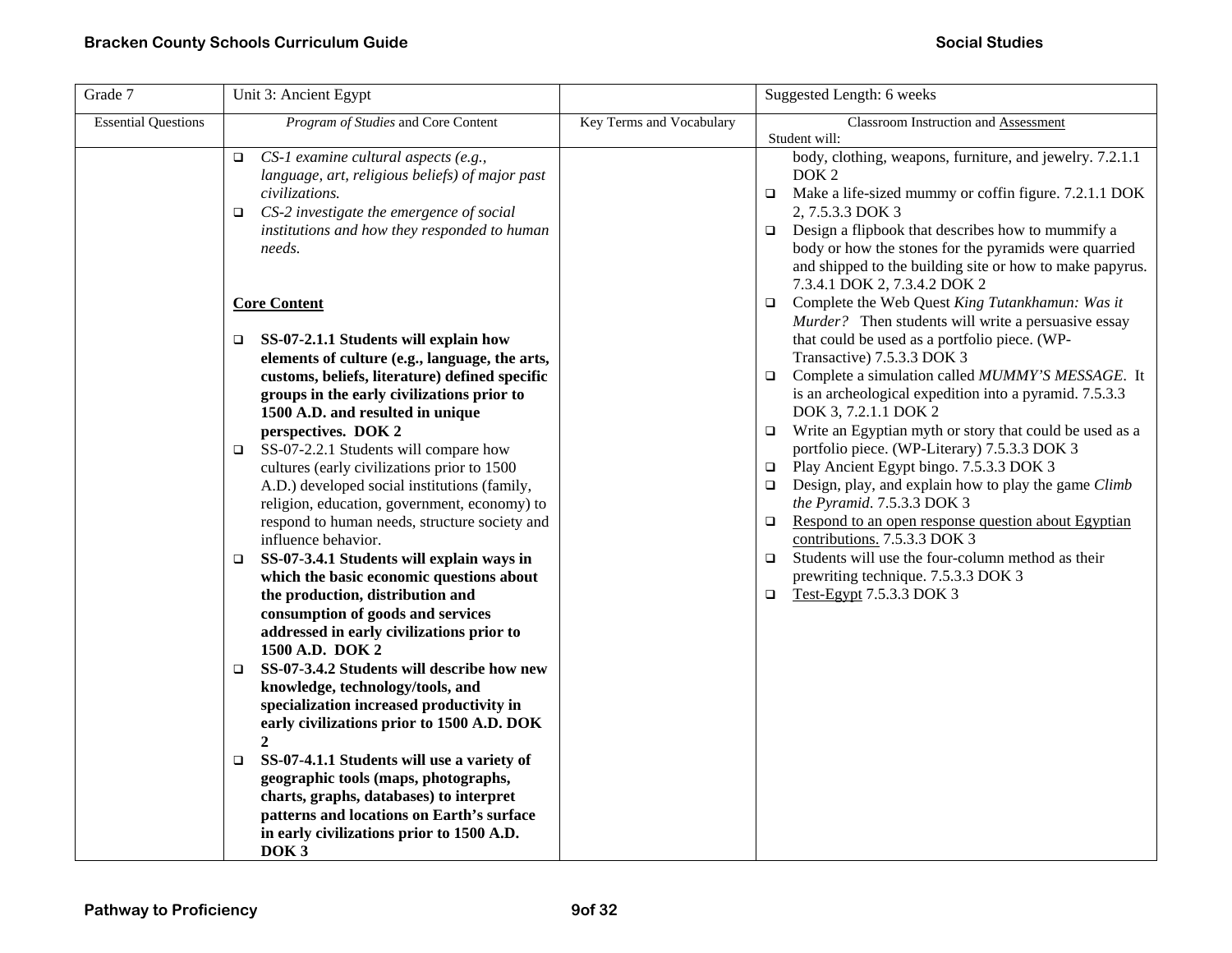| Grade 7                    | Unit 3: Ancient Egypt                                                                                |                          | Suggested Length: 6 weeks            |
|----------------------------|------------------------------------------------------------------------------------------------------|--------------------------|--------------------------------------|
| <b>Essential Questions</b> | Program of Studies and Core Content                                                                  | Key Terms and Vocabulary | Classroom Instruction and Assessment |
|                            | SS-07-4.1.2 Students will describe how<br>$\Box$                                                     |                          | Student will:                        |
|                            | different factors (e.g., rivers, mountains,                                                          |                          |                                      |
|                            | plains) affected where human activities were                                                         |                          |                                      |
|                            | located in early civilizations prior to 1500                                                         |                          |                                      |
|                            | A.D.                                                                                                 |                          |                                      |
|                            | SS-07-4.2.1 Students will describe how<br>$\Box$                                                     |                          |                                      |
|                            | regions in early civilizations prior to 1500                                                         |                          |                                      |
|                            | A.D. were made distinctive by human                                                                  |                          |                                      |
|                            | characteristics (e.g., dams, irrigation,                                                             |                          |                                      |
|                            | roads) and physical characteristics (e.g.,                                                           |                          |                                      |
|                            | mountains, bodies of water, valleys) that                                                            |                          |                                      |
|                            | created advantages and disadvantages for<br>human activities (e.g., exploration,                     |                          |                                      |
|                            | migration, trade, settlement). DOK 2                                                                 |                          |                                      |
|                            | SS-07-4.3.1 Students will describe patterns<br>❏                                                     |                          |                                      |
|                            | of human settlement in early civilizations                                                           |                          |                                      |
|                            | prior to 1500 A.D. and explain how these                                                             |                          |                                      |
|                            | patterns were influenced by human needs.                                                             |                          |                                      |
|                            | DOK <sub>2</sub>                                                                                     |                          |                                      |
|                            | SS-07-4.4.1 Students will explain how<br>□                                                           |                          |                                      |
|                            | technology in early civilizations prior to                                                           |                          |                                      |
|                            | 1500 A.D. assisted human modification                                                                |                          |                                      |
|                            | (e.g., irrigation, clearing land, building                                                           |                          |                                      |
|                            | roads) of the physical environment. DOK<br>$\mathbf{2}$                                              |                          |                                      |
|                            | SS-07-4.4.2 Students will describe ways in<br>□                                                      |                          |                                      |
|                            | which the physical environment (e.g.,                                                                |                          |                                      |
|                            | natural resources, physical geography,                                                               |                          |                                      |
|                            | natural disasters) both promoted and                                                                 |                          |                                      |
|                            | limited human activities (e.g., exploration,                                                         |                          |                                      |
|                            | migration, trade, settlement, development)                                                           |                          |                                      |
|                            | in early civilizations prior to 1500 A.D.                                                            |                          |                                      |
|                            | DOK <sub>2</sub>                                                                                     |                          |                                      |
|                            | SS-07-4.4.3 Students will explain how the<br>$\Box$<br>natural resources of a place or region impact |                          |                                      |
|                            | its political, social and economic development                                                       |                          |                                      |
|                            | in early civilizations prior to 1500 A.D.                                                            |                          |                                      |
|                            | SS-07-5.1.1 Students will use a variety of<br>□                                                      |                          |                                      |
|                            | tools (e.g., primary and secondary sources)                                                          |                          |                                      |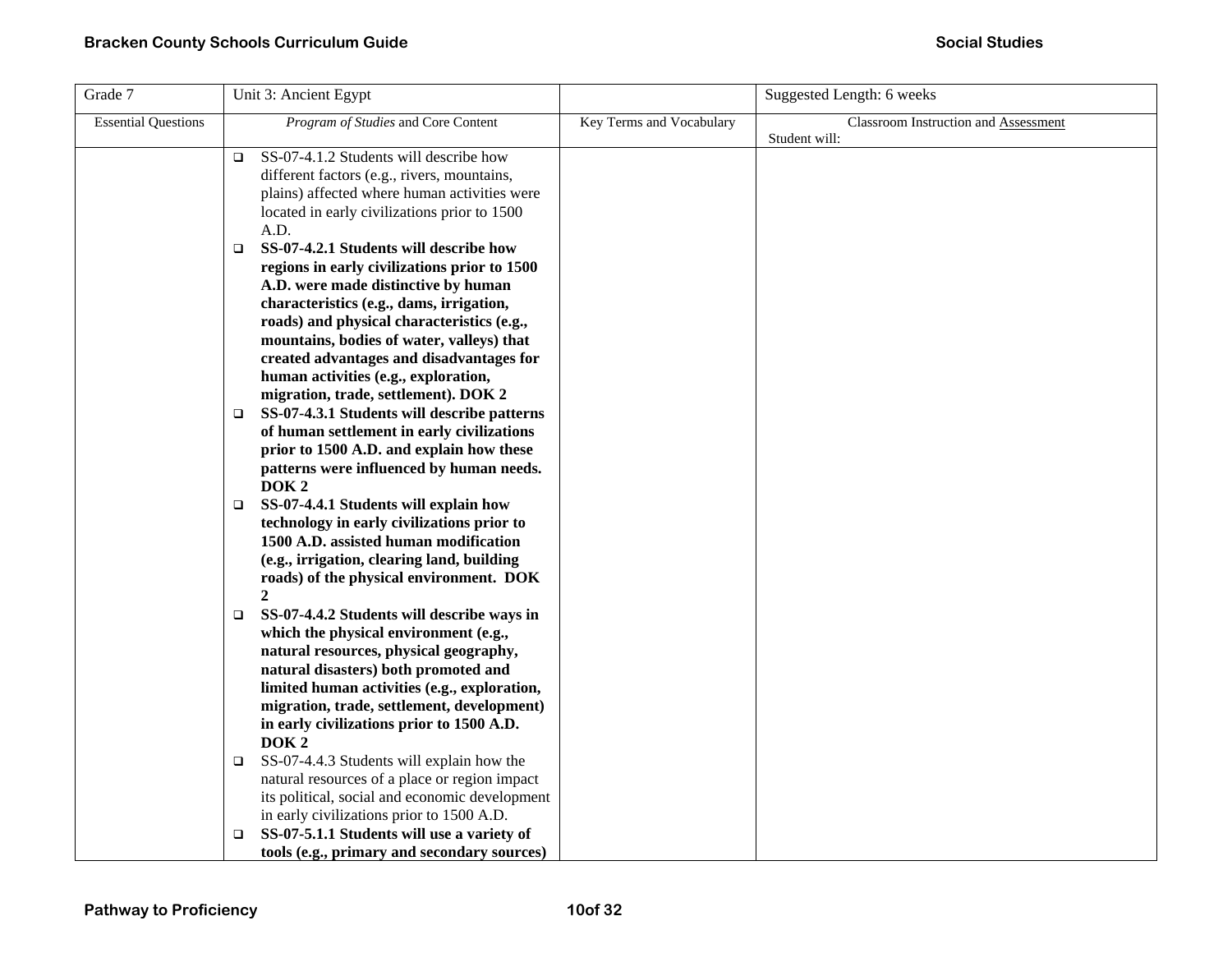| Grade 7                    | Unit 3: Ancient Egypt                            |                          | Suggested Length: 6 weeks                   |
|----------------------------|--------------------------------------------------|--------------------------|---------------------------------------------|
| <b>Essential Questions</b> | <i>Program of Studies</i> and Core Content       | Key Terms and Vocabulary | <b>Classroom Instruction and Assessment</b> |
|                            |                                                  |                          | Student will:                               |
|                            | to describe and explain historical events        |                          |                                             |
|                            | and conditions and to analyze the                |                          |                                             |
|                            | perspectives of different individuals and        |                          |                                             |
|                            | groups (e.g., gender, race, region, ethnic       |                          |                                             |
|                            | group, age, economic status, religion,           |                          |                                             |
|                            | political group) in early civilizations prior    |                          |                                             |
|                            | to 1500 A.D. DOK 3                               |                          |                                             |
|                            | SS-07-5.1.2 Students will explain how            |                          |                                             |
|                            | history is a series of connected events          |                          |                                             |
|                            | shaped by multiple cause-and-effect              |                          |                                             |
|                            | relationships and give examples of those         |                          |                                             |
|                            | relationships. DOK 3                             |                          |                                             |
|                            | SS-07-5.3.3 Students will describe the rise<br>□ |                          |                                             |
|                            | of non-Western cultures (e.g., Egyptian,         |                          |                                             |
|                            | Chinese, Indian, Persian) and explain ways       |                          |                                             |
|                            | in which these cultures influenced               |                          |                                             |
|                            | government, philosophy, art, drama and           |                          |                                             |
|                            | literature in the present day. DOK 3             |                          |                                             |

| Grade 7 |                            |        | Unit 4: Eastern River Valleys-Ancient India and |        |                           |        | Suggested Length: 3 weeks                                        |  |
|---------|----------------------------|--------|-------------------------------------------------|--------|---------------------------|--------|------------------------------------------------------------------|--|
|         |                            |        | Ancient China                                   |        |                           |        |                                                                  |  |
|         | <b>Essential Questions</b> |        | Program of Studies and Core Content             |        | Key Terms and Vocabulary  |        | Classroom Instruction and Assessment                             |  |
|         |                            |        |                                                 |        |                           |        | Student will:                                                    |  |
|         |                            |        | <b>Program of Studies</b>                       |        |                           |        |                                                                  |  |
|         |                            |        |                                                 |        |                           |        |                                                                  |  |
| 1.      | Why is it                  | □      | H-11 develop a chronological understanding      | ❏      | Major geographic          | $\Box$ | Analyze and indicate geographic features and determine           |  |
|         | important to               |        | of early world history.                         |        | features                  |        | cause/effect relationships between geographic features           |  |
|         | study the                  | $\Box$ | H-2 use a variety of tools (e.g., primary and   | □      | <b>Timeline</b>           |        | and the Indus River Valley civilization. 7.4.1.1 DOK 3,          |  |
|         | history of                 |        | secondary sources, data, artifacts) to          | □      | Maps                      |        | 7.4.3.1 DOK 2, 7.4.3.1 DOK 2, 7.3.1.1 DOK 2, 7.4.4.1             |  |
|         | Ancient India              |        | understand the interpretive nature (how         | □      | Mohenjo-Daro              |        | DOK <sub>2</sub>                                                 |  |
|         | and Ancient                |        | perceptions of people and passing of time       | $\Box$ | Harappa                   | □      | Through map study and analysis identify and label                |  |
|         | China?                     |        | influence accounts of historical events) of     | □      | Indus River               |        | geographic features on maps of ancient India and China.          |  |
|         |                            |        | world history from early civilizations prior to | □      | Huang Ho valley           |        | 7.4.1.1 DOK 3, 7.4.4.2 DOK 2                                     |  |
| 2.      | What role did              |        | 1500 A.D.                                       | □      | Qualities that made the   | $\Box$ | View the film <i>India: Early Civilizations</i> and hold a class |  |
|         | geography play             | □      | H-3 analyze the social, political, and          |        | <b>Indus River Valley</b> |        | discussion afterwards. 7.5.3.3 DOK 3, 7.2.1.1 DOK 2,             |  |
|         | in the                     |        | economic changes in human societies in          |        | good of civilization      |        | 7.3.4.2 DOK 2, 7.3.4.1 DOK 2                                     |  |
|         | development of             |        | historical era prior to 1500 AD (Early          | □      | Trade                     | □      | Create a chart comparing the roles of a Shang ruler, a           |  |
|         | Ancient India              |        | Human Communities, Early Civilizations and      | □      | Accomplishments           |        | noble, a farmer, or a married woman. 7.5.3.3 DOK 3,              |  |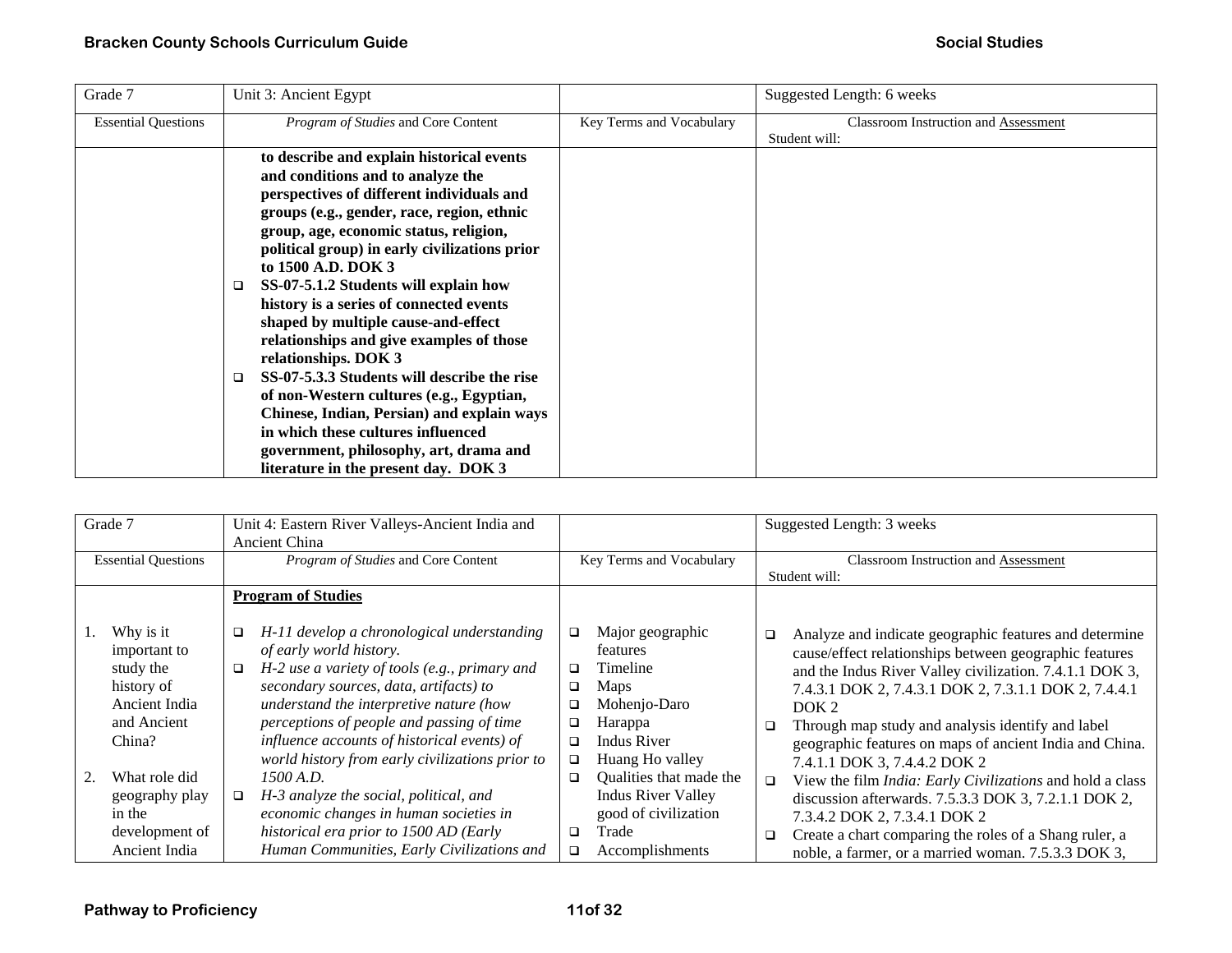| Grade 7 |                            |        | Unit 4: Eastern River Valleys-Ancient India and         |        | Suggested Length: 3 weeks |        |                                                                                                       |  |
|---------|----------------------------|--------|---------------------------------------------------------|--------|---------------------------|--------|-------------------------------------------------------------------------------------------------------|--|
|         |                            |        | Ancient China                                           |        |                           |        |                                                                                                       |  |
|         | <b>Essential Questions</b> |        | Program of Studies and Core Content                     |        | Key Terms and Vocabulary  |        | Classroom Instruction and Assessment                                                                  |  |
|         |                            |        |                                                         |        |                           |        | Student will:                                                                                         |  |
|         | and Ancient                |        | Empires, Western Europe Exploration).                   | $\Box$ | Ancestors                 |        | 7.2.1.1 DOK 2                                                                                         |  |
|         | China?                     | $\Box$ | H-4 examine the impact of significant                   | $\Box$ | Oracle bones              | $\Box$ | Draw and label a web cluster to summarize the                                                         |  |
|         |                            |        | individuals and groups on world history prior           | $\Box$ | Religion (Hinduism        |        | accomplishments of the Harappans. 7. 5.3.3 DOK 3,                                                     |  |
| 3.      | How are                    |        | to 1500 A.D.                                            |        | and Buddhism)             |        | 7.2.1.1 DOK 2                                                                                         |  |
|         | cultural                   | $\Box$ | H-5 recognize cause-and-effect relationships            | $\Box$ | Silk Road                 | $\Box$ | Create a diagram to show the flow of power and                                                        |  |
|         | elements and               |        | and multiple causes of events in early world            | $\Box$ | Dynasties                 |        | authority in the Shang government. Groups that should                                                 |  |
|         | social                     |        | history.                                                | $\Box$ | Art and architecture      |        | appear on the chart include: artisans, farmers, king,                                                 |  |
|         | institutions               | $\Box$ | G-1 recognize the importance of physical                | $\Box$ | Daily life                |        | spirits and ancestors, nobles. 7.5.3.3 DOK 3                                                          |  |
|         | reflected in               |        | environments (e.g., natural resources, natural          |        |                           | $\Box$ | Categorize elements indicating that Harappa and                                                       |  |
|         | Ancient Indian             |        | disasters, natural barriers) in the settlement          |        |                           |        | Mohenjo-Daro were city cultures. 7.5.3.3 DOK 3,                                                       |  |
|         | and Ancient                |        | and development of early world civilizations.           |        |                           |        | 7.2.1.1 DOK 2                                                                                         |  |
|         | Chinese                    | $\Box$ | G-3 explore migration and settlement patterns           |        |                           | $\Box$ | Create an illustrated time line tracing the development                                               |  |
|         | civilizations?             |        | in early world civilizations.                           |        |                           |        | of India's history and highlight occurrences to indicate                                              |  |
|         |                            | $\Box$ | E-1 understand the concept of scarcity                  |        |                           |        | factors of economic activity. 7.5.1.1 DOK 3                                                           |  |
| 4.      | What is the                |        | (imbalance between unlimited wants and                  |        |                           | $\Box$ | Examine cultural aspects of India's civilization. 7.2.1.1                                             |  |
|         | influence of               |        | limited resources) in civilizations prior to            |        |                           |        | DOK 2, 7.5.3.3 DOK 3                                                                                  |  |
|         | government and             |        | 1500 A.D.                                               |        |                           | $\Box$ | Analyze events of Indian history utilizing primary                                                    |  |
|         | economics on               |        | $\Box$ E-1 understand the concept of scarcity           |        |                           |        | sources and create a poster, collage, or other multimedia                                             |  |
|         | the rise and fall          |        | (imbalance between unlimited wants and                  |        |                           |        | presentation evaluating its impact on early world                                                     |  |
|         | of Ancient India           |        | limited resources) in civilizations prior to            |        |                           |        | history. 7.2.2.1 DOK 2                                                                                |  |
|         | and Ancient                |        | 1500 A.D.                                               |        |                           | $\Box$ | Write a magazine article about the Indus River Valley                                                 |  |
|         | China                      |        | $\Box$ E-3 recognize that all societies must address    |        |                           |        | region that will motivate people to visit the area. They                                              |  |
|         |                            |        | the questions of production, distribution, and          |        |                           |        | should tell about the animals, climate, cities, and best                                              |  |
|         |                            |        | consumption.                                            |        |                           |        | routes to take to reach an area. Include illustrations.                                               |  |
|         |                            | $\Box$ | E-5 examine relationships between personal              |        |                           |        | (WP-Transactive) 7.4.2.1 DOK 2, 7.4.4.2 DOK 2,                                                        |  |
|         |                            |        | and national economic activities.                       |        |                           |        | 7.4.1.1 DOK 3                                                                                         |  |
|         |                            | $\Box$ | GC-1 examine the essential roles of                     |        |                           | $\Box$ | Build a model or diorama of the ancient city of Harappa                                               |  |
|         |                            |        | government in early civilizations (establishing         |        |                           |        | or Mohenjo-Dara. 7.2.1.1 DOK 2, 7.5.3.3 DOK 3                                                         |  |
|         |                            |        | order, providing security, achieving common             |        |                           | $\Box$ | Make a comparison chart or Venn diagram showing<br>how the ancient cities of Harappa and Mohenjo-Daro |  |
|         |                            | $\Box$ | goals).<br>GC-2 compare and analyze various forms of    |        |                           |        | were the same and how they were different. 7.5.1.1                                                    |  |
|         |                            |        |                                                         |        |                           |        | DOK 3, 7.2.1.1 DOK 2                                                                                  |  |
|         |                            |        | government in early civilizations prior to<br>1500 A.D. |        |                           |        | Make a comparison chart or Venn diagram showing the                                                   |  |
|         |                            | $\Box$ | CS-1 examine cultural aspects (e.g.,                    |        |                           | $\Box$ | differences and the similarities of Hinduism and                                                      |  |
|         |                            |        | language, art, religious beliefs) of major past         |        |                           |        | Buddhism. 7.5.1.1 DOK 3, 7.2.1.1 DOK 2                                                                |  |
|         |                            |        | civilizations.                                          |        |                           | $\Box$ | Dramatically read scenes from an adaptation of the                                                    |  |
|         |                            | ❏      | CS-2 investigate the emergence of social                |        |                           |        | Ramayana and create an illustrated poem that                                                          |  |
|         |                            |        | institutions and how they responded to human            |        |                           |        | summarizes the events and Hindu beliefs portrayed in                                                  |  |
|         |                            |        | needs.                                                  |        |                           |        | the epic. 7.5.1.1 DOK 3, 7.2.1.1 DOK 2                                                                |  |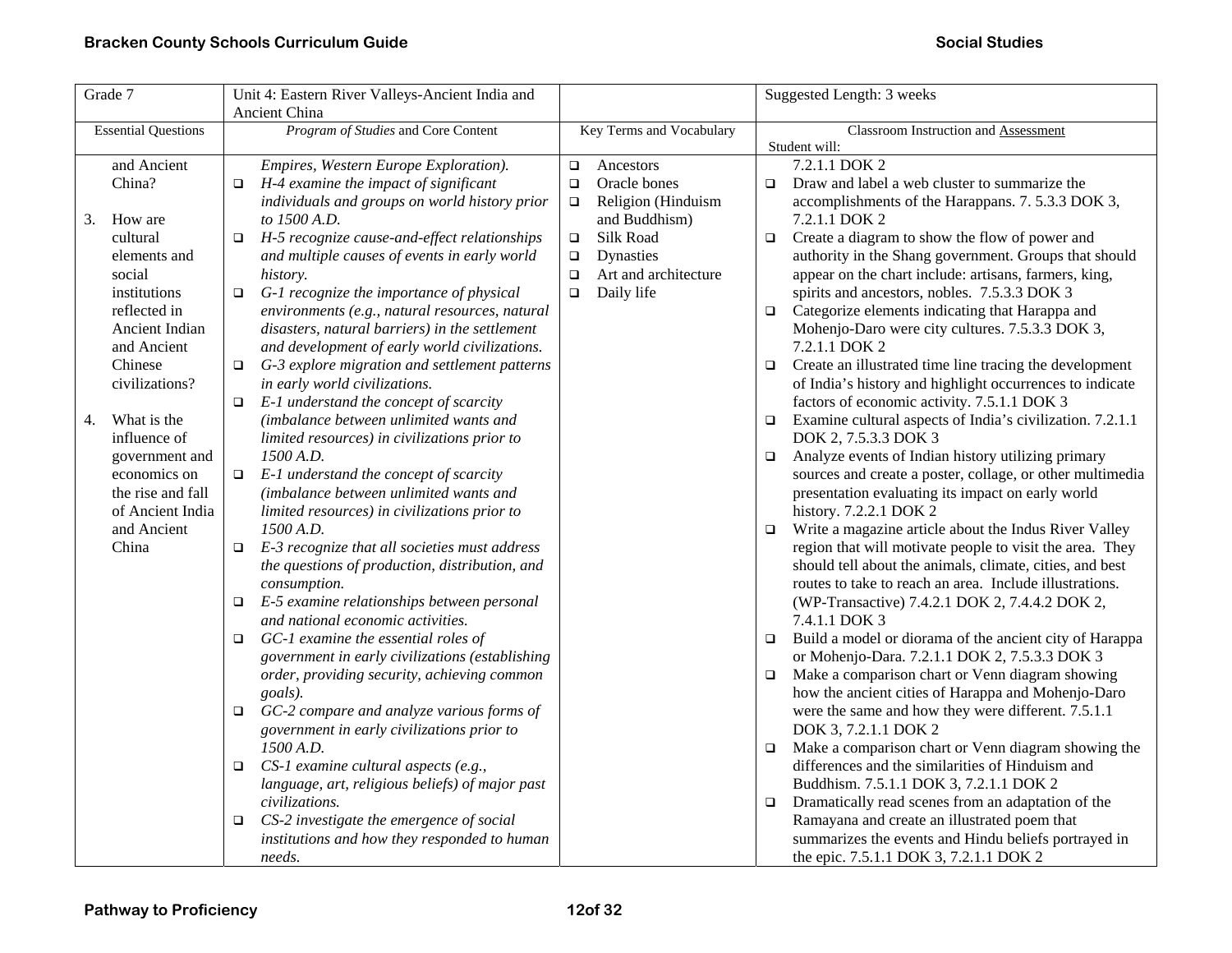| Grade 7                    | Unit 4: Eastern River Valleys-Ancient India and<br>Ancient China                                                                                                                                                                                                                                                                                                                                                                                               |                          | Suggested Length: 3 weeks                                                                                                                                                                                                                                                                                                                                                                                                                                                                                                                                                                                                           |
|----------------------------|----------------------------------------------------------------------------------------------------------------------------------------------------------------------------------------------------------------------------------------------------------------------------------------------------------------------------------------------------------------------------------------------------------------------------------------------------------------|--------------------------|-------------------------------------------------------------------------------------------------------------------------------------------------------------------------------------------------------------------------------------------------------------------------------------------------------------------------------------------------------------------------------------------------------------------------------------------------------------------------------------------------------------------------------------------------------------------------------------------------------------------------------------|
| <b>Essential Questions</b> | Program of Studies and Core Content                                                                                                                                                                                                                                                                                                                                                                                                                            | Key Terms and Vocabulary | Classroom Instruction and Assessment<br>Student will:                                                                                                                                                                                                                                                                                                                                                                                                                                                                                                                                                                               |
|                            | <b>Core Content</b>                                                                                                                                                                                                                                                                                                                                                                                                                                            |                          | Create a poster including Confucius' quotes in a<br>$\Box$<br>decorative script or print style. 7.2.1.1 DOK 2, 7.5.3.3<br>DOK <sub>3</sub><br>Choose to be merchants, caravan leaders, or adventures<br>$\Box$                                                                                                                                                                                                                                                                                                                                                                                                                      |
|                            | SS-07-2.1.1 Students will explain how<br>$\Box$<br>elements of culture (e.g., language, the arts,<br>customs, beliefs, literature) defined specific<br>groups in the early civilizations prior to<br>1500 A.D. and resulted in unique<br>perspectives. DOK 2<br>SS-07-2.2.1 Students will compare how<br>$\Box$<br>cultures (early civilizations prior to 1500<br>A.D.) developed social institutions (family,<br>religion, education, government, economy) to |                          | and work in groups to produce television commercials<br>that promote he Silk Road from their perspective points<br>of view. Writings should include information about the<br>geography of the Silk Road as they try to attract viewers<br>to join them on their journeys. 7.4.2.2 DOK 2<br>Analyze ancestor worship and respect for the past<br>$\Box$<br>comparing these values to present day attitudes in<br>America toward elderly people and toward the past.<br>7.5.1.2 DOK 3, 7.5.1.1 DOK 3<br>Write an original fable using a monkey, an elephant, and<br>$\Box$<br>a young prince as characters, and greed, friendship, or |
|                            | respond to human needs, structure society and<br>influence behavior.<br>SS-07-3.1.1 Students will explain and give<br>$\Box$<br>examples of how scarcity required<br>individuals, groups and governments in<br>early civilizations prior to 1500 A.D. to<br>make decisions about how productive<br>resources (natural resources, human<br>resources, capital goods) were used. DOK 2                                                                           |                          | laziness as the point of the lesson. (WP-Literary) 7.2.1.1<br>DOK <sub>2</sub><br>Sequence major events for the Indus River Valley and<br>$\Box$<br>the Huang Ho Valley civilizations on a time line chart.<br>7.5.1.1 DOK 3<br>Respond to an open response question about showing<br>$\Box$<br>respect to their ancestors today as the Shang did in<br>Ancient China. Students will use the four-column                                                                                                                                                                                                                            |
|                            | SS-07-3.4.1 Students will explain ways in<br>$\Box$<br>which the basic economic questions about<br>the production, distribution and<br>consumption of goods and service<br>addressed in early civilizations prior to<br>1500 A.D. DOK 2<br>SS-07-3.4.2 Students will describe how new<br>$\Box$<br>knowledge, technology/tools and                                                                                                                             |                          | method as their prewriting technique. 7.5.3.3 DOK 3<br>Test-Eastern River Valleys. 7.5.3.3 DOK 3<br>$\Box$                                                                                                                                                                                                                                                                                                                                                                                                                                                                                                                          |
|                            | specialization increased productivity in<br>early civilizations prior to 1500 A.D. DOK<br>$\mathbf{2}$<br>SS-07-4.1.1 Students will use a variety of<br>$\Box$<br>geographic tools (maps, photographs,<br>charts, graphs, and databases) to interpret<br>patterns and locations on Earth's surface                                                                                                                                                             |                          |                                                                                                                                                                                                                                                                                                                                                                                                                                                                                                                                                                                                                                     |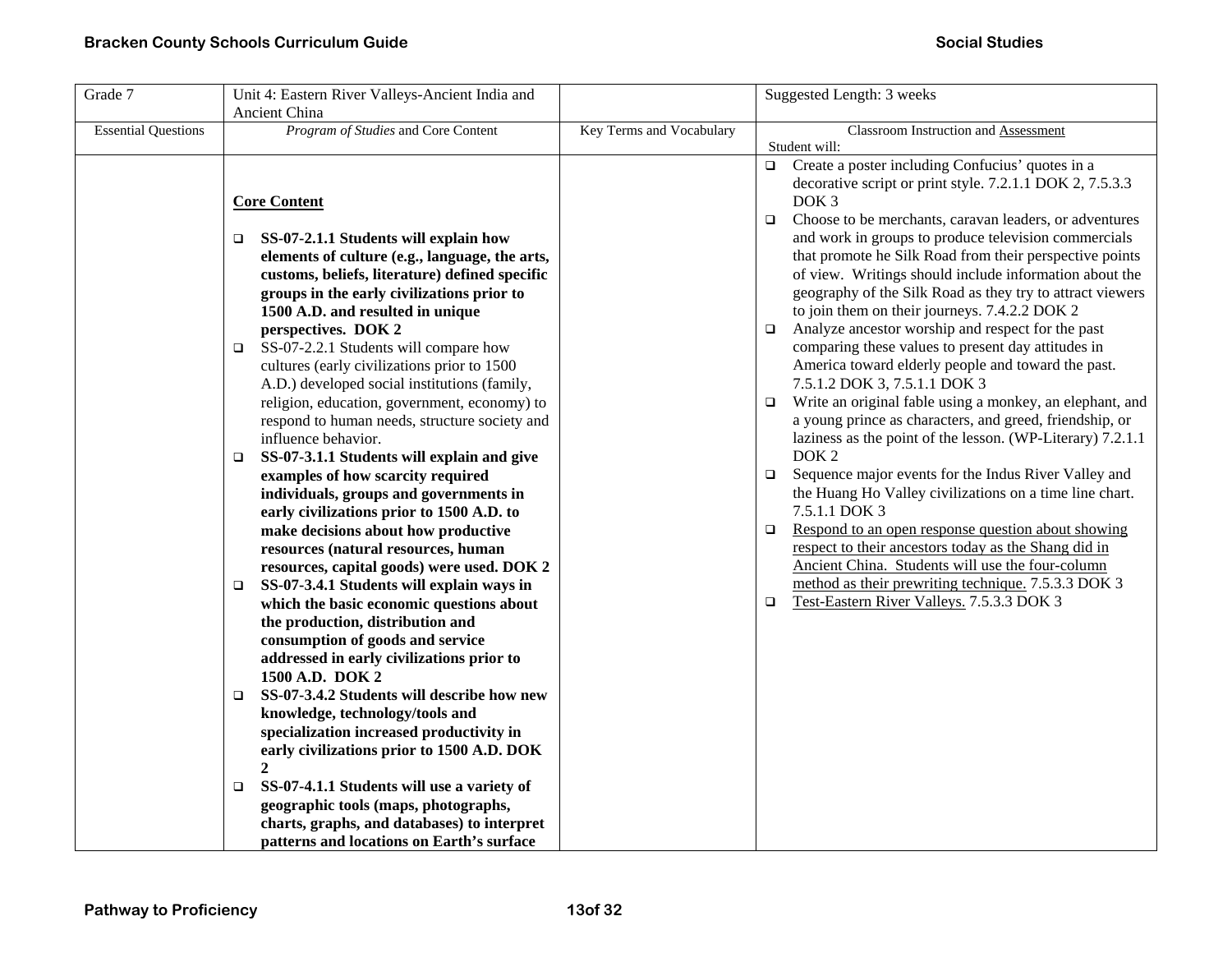| Grade 7                    | Unit 4: Eastern River Valleys-Ancient India and       |                          | Suggested Length: 3 weeks            |
|----------------------------|-------------------------------------------------------|--------------------------|--------------------------------------|
|                            | Ancient China                                         |                          |                                      |
| <b>Essential Questions</b> | Program of Studies and Core Content                   | Key Terms and Vocabulary | Classroom Instruction and Assessment |
|                            |                                                       |                          | Student will:                        |
|                            | in early civilizations prior to 1500 A.D.             |                          |                                      |
|                            | DOK <sub>3</sub>                                      |                          |                                      |
|                            | SS-07-4.1.2 Students will describe how<br>$\Box$      |                          |                                      |
|                            | different factors (e.g., rivers, mountains,           |                          |                                      |
|                            | plains) affected where human activities were          |                          |                                      |
|                            | located in early civilizations prior to 1500          |                          |                                      |
|                            | A.D.                                                  |                          |                                      |
|                            | SS-07-4.2.1 Students will describe how<br>$\Box$      |                          |                                      |
|                            | regions in early civilizations prior to 1500          |                          |                                      |
|                            | A.D. were made distinctive by human                   |                          |                                      |
|                            | characteristics (e.g., dams, irrigation,              |                          |                                      |
|                            | roads) and physical characteristics (e.g.,            |                          |                                      |
|                            | mountains, bodies of water, valleys) that             |                          |                                      |
|                            | created advantages and disadvantages for              |                          |                                      |
|                            | human activities (e.g., exploration,                  |                          |                                      |
|                            | migration, trade, settlement). DOK 2                  |                          |                                      |
|                            | SS-07-4.3.1 Students will describe patterns<br>$\Box$ |                          |                                      |
|                            | of human settlement in early civilizations            |                          |                                      |
|                            | prior to 1500 A.D. and explain how these              |                          |                                      |
|                            | patterns were influenced by human needs.              |                          |                                      |
|                            | DOK <sub>2</sub>                                      |                          |                                      |
|                            | SS-07-4.4.1 Students will explain how<br>$\Box$       |                          |                                      |
|                            | technology in early civilizations prior to            |                          |                                      |
|                            | 1500 A.D. assisted human modification                 |                          |                                      |
|                            | (e.g., irrigation, clearing land, building            |                          |                                      |
|                            | roads) of the physical environment. DOK               |                          |                                      |
|                            | $\boldsymbol{2}$                                      |                          |                                      |
|                            | SS-07-4.4.2 Students will describe ways in<br>$\Box$  |                          |                                      |
|                            | which the physical environment (e.g.,                 |                          |                                      |
|                            | natural resources, physical geography,                |                          |                                      |
|                            | natural disasters) both promoted and                  |                          |                                      |
|                            | limited human activities (e.g., exploration,          |                          |                                      |
|                            | migration, trade, settlement, development)            |                          |                                      |
|                            | in early civilizations prior to 1500 A.D.             |                          |                                      |
|                            | DOK <sub>2</sub>                                      |                          |                                      |
|                            | SS-07-4.4.3 Students will explain how the<br>$\Box$   |                          |                                      |
|                            | natural resources of a place or region impact         |                          |                                      |
|                            | its political, social and economic development        |                          |                                      |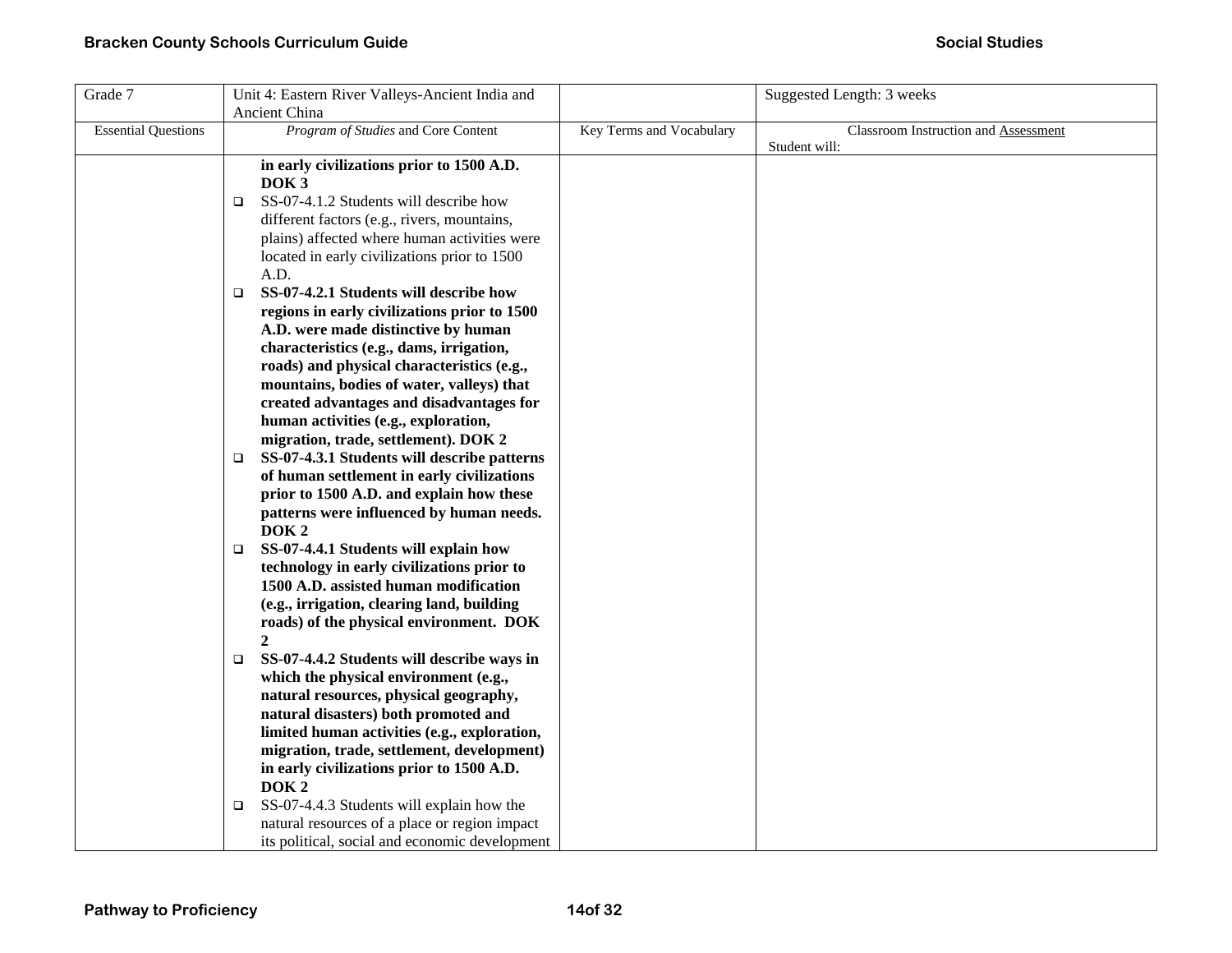| Grade 7                    | Unit 4: Eastern River Valleys-Ancient India and      |                          | Suggested Length: 3 weeks            |
|----------------------------|------------------------------------------------------|--------------------------|--------------------------------------|
|                            | <b>Ancient China</b>                                 |                          |                                      |
| <b>Essential Questions</b> | Program of Studies and Core Content                  | Key Terms and Vocabulary | Classroom Instruction and Assessment |
|                            |                                                      |                          | Student will:                        |
|                            | in early civilizations prior to 1500 A.D.            |                          |                                      |
|                            | SS-07-5.1.1 Students will use a variety of<br>$\Box$ |                          |                                      |
|                            | tools (e.g., primary and secondary sources)          |                          |                                      |
|                            | to describe and explain historical events            |                          |                                      |
|                            | and conditions and to analyze the                    |                          |                                      |
|                            | perspectives of different individuals and            |                          |                                      |
|                            | groups (e.g., gender, race, region, ethnic           |                          |                                      |
|                            | group, age, economic status, religion,               |                          |                                      |
|                            | political group) in early civilizations prior        |                          |                                      |
|                            | to 1500 A.D. DOK 3                                   |                          |                                      |
|                            | SS-07-5.1.2 Students will explain how<br>□           |                          |                                      |
|                            | history is a series of connected events              |                          |                                      |
|                            | shaped by multiple cause-and-effect                  |                          |                                      |
|                            | relationships and give examples of those             |                          |                                      |
|                            | relationships. DOK 3                                 |                          |                                      |
|                            | SS-07-5.3.3 Students will describe the rise<br>□     |                          |                                      |
|                            | of non-Western cultures (e.g., Egyptian,             |                          |                                      |
|                            | Chinese, Indian, Persian) and explain ways           |                          |                                      |
|                            | in which these cultures influenced                   |                          |                                      |
|                            | government, philosophy, art, drama and               |                          |                                      |
|                            |                                                      |                          |                                      |
|                            | literature in the present day. DOK 3                 |                          |                                      |

| Grade 7                    | Unit 5: The Phoenicians and The Hebrews            |                              | Suggested Length: 3 weeks                                  |  |
|----------------------------|----------------------------------------------------|------------------------------|------------------------------------------------------------|--|
| <b>Essential Questions</b> | <i>Program of Studies</i> and Core Content         | Key Terms and Vocabulary     | <b>Classroom Instruction and Assessment</b>                |  |
|                            |                                                    |                              | Students will:                                             |  |
|                            | <b>Program of Studies</b>                          |                              |                                                            |  |
|                            |                                                    |                              |                                                            |  |
| Why is it                  | H-1 develop a chronological understanding<br>□     | Maps and timelines<br>$\Box$ | Through map study and analysis identify and label<br>□     |  |
| important to               | of early world history.                            | Trade/economy<br>□           | geographic features on maps of the ancient Phoenicia       |  |
| study the                  | H-2 use a variety of tools (e.g., primary and<br>□ | Geographic features<br>❏     | and Hebrew kingdoms. 7.4.4.1 DOK 2, 7.5.1.2 DOK 3,         |  |
| history of the             | secondary sources, data, artifacts) to             | Judaism<br>◻                 | 7.4.1.1 DOK 2, 7.4.3.1 DOK 2, 7.4.3.2 DOK 3                |  |
| Phoenicians and            | understand the interpretive nature (how            | Ten Commandants<br>◻         | View the film King David and segments of the Ten<br>$\Box$ |  |
| the Hebrews?               | perceptions of people and passing of time          | Polytheism<br>$\Box$         | Commandants. 7.5.1.2 DOK 3                                 |  |
|                            | influence accounts of historical events) of        | Monotheism<br>□              | Create an illustrated map poster with key for one<br>□     |  |
| What role did              | world history from early civilizations prior to    | <b>Psalms</b><br>▫           | civilization studied. Each poster should contain a map     |  |
| geography play             | $1500$ A.D.                                        | Prophets<br>❏                | that shows the continent where the civilization existed,   |  |
| in the                     | H-3 analyze the social, political, and<br>□        | Sabbath<br>□                 | the cities that were the centers of the civilization, and  |  |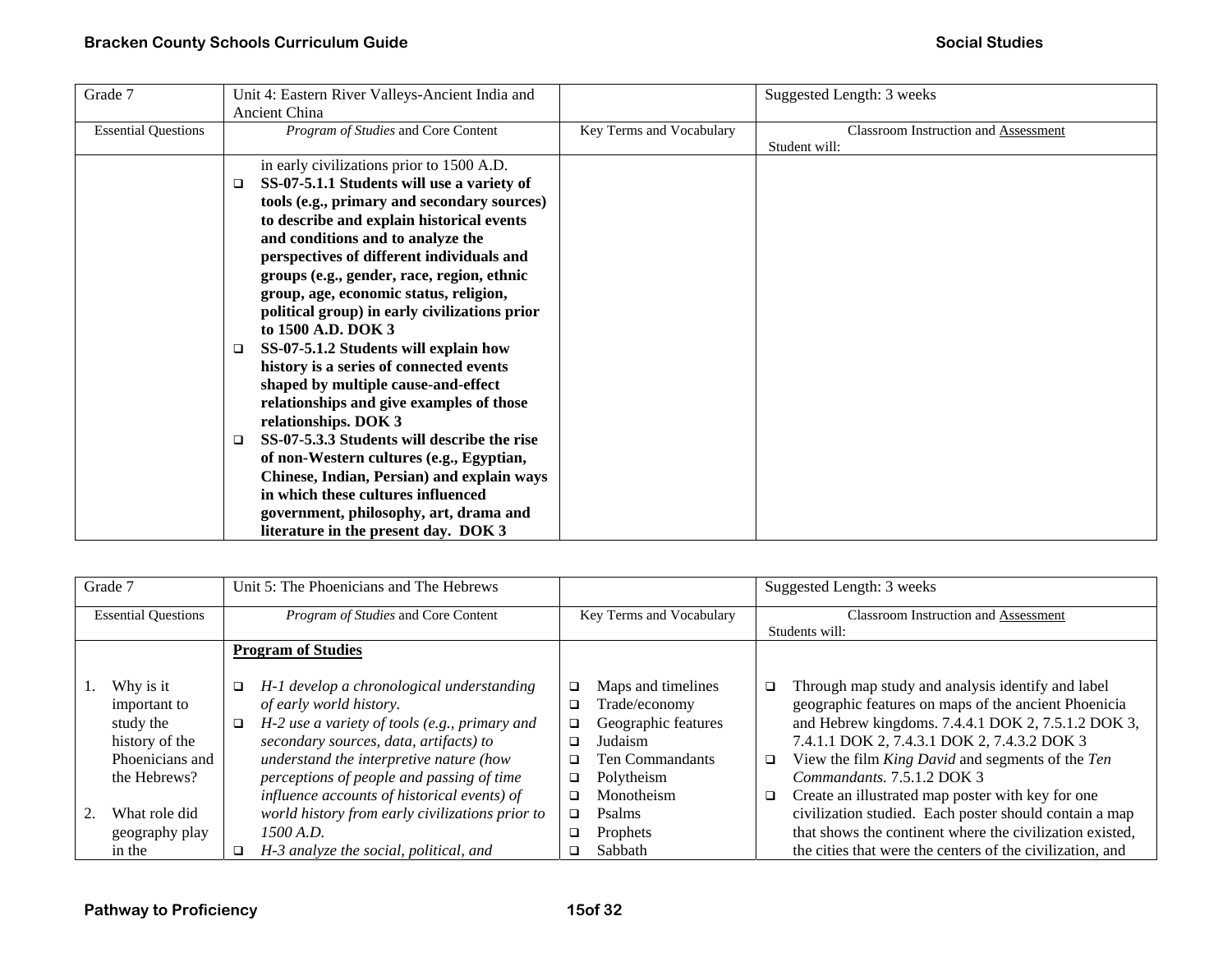| Grade 7                                                                                                                                                                                                                                                                                                                            | Unit 5: The Phoenicians and The Hebrews                                                                                                                                                                                                                                                                                                                                                                                                                                                                                                                                                                                                                                                                                                                                                                                                                                                                                                                                                                                                                                                                                                                                                                                                                                                                                                                                                                                                                                                        |                                                                                                                                                                                                                                                                                                                                                                                                                                                                      | Suggested Length: 3 weeks                                                                                                                                                                                                                                                                                                                                                                                                                                                                                                                                                                                                                                                                                                                                                                                                                                                                                                                                                                                                                                                                                                                                                                                                                                                                                                                                                                                                                                                                                                                                                                                                                                                                                                                                                                                                                                                                                                                                                                                  |  |  |
|------------------------------------------------------------------------------------------------------------------------------------------------------------------------------------------------------------------------------------------------------------------------------------------------------------------------------------|------------------------------------------------------------------------------------------------------------------------------------------------------------------------------------------------------------------------------------------------------------------------------------------------------------------------------------------------------------------------------------------------------------------------------------------------------------------------------------------------------------------------------------------------------------------------------------------------------------------------------------------------------------------------------------------------------------------------------------------------------------------------------------------------------------------------------------------------------------------------------------------------------------------------------------------------------------------------------------------------------------------------------------------------------------------------------------------------------------------------------------------------------------------------------------------------------------------------------------------------------------------------------------------------------------------------------------------------------------------------------------------------------------------------------------------------------------------------------------------------|----------------------------------------------------------------------------------------------------------------------------------------------------------------------------------------------------------------------------------------------------------------------------------------------------------------------------------------------------------------------------------------------------------------------------------------------------------------------|------------------------------------------------------------------------------------------------------------------------------------------------------------------------------------------------------------------------------------------------------------------------------------------------------------------------------------------------------------------------------------------------------------------------------------------------------------------------------------------------------------------------------------------------------------------------------------------------------------------------------------------------------------------------------------------------------------------------------------------------------------------------------------------------------------------------------------------------------------------------------------------------------------------------------------------------------------------------------------------------------------------------------------------------------------------------------------------------------------------------------------------------------------------------------------------------------------------------------------------------------------------------------------------------------------------------------------------------------------------------------------------------------------------------------------------------------------------------------------------------------------------------------------------------------------------------------------------------------------------------------------------------------------------------------------------------------------------------------------------------------------------------------------------------------------------------------------------------------------------------------------------------------------------------------------------------------------------------------------------------------------|--|--|
| <b>Essential Questions</b>                                                                                                                                                                                                                                                                                                         | Program of Studies and Core Content                                                                                                                                                                                                                                                                                                                                                                                                                                                                                                                                                                                                                                                                                                                                                                                                                                                                                                                                                                                                                                                                                                                                                                                                                                                                                                                                                                                                                                                            | Key Terms and Vocabulary                                                                                                                                                                                                                                                                                                                                                                                                                                             | Classroom Instruction and Assessment<br>Students will:                                                                                                                                                                                                                                                                                                                                                                                                                                                                                                                                                                                                                                                                                                                                                                                                                                                                                                                                                                                                                                                                                                                                                                                                                                                                                                                                                                                                                                                                                                                                                                                                                                                                                                                                                                                                                                                                                                                                                     |  |  |
| development of<br>the Phoenicians<br>and the<br>Hebrews?<br>3.<br>How are<br>cultural<br>elements and<br>social<br>institutions<br>reflected in<br>Phoenician and<br>Hebrew<br>civilizations?<br>What is the<br>4.<br>influence of<br>government and<br>economics on<br>the rise and fall<br>of the<br>Phoenicians and<br>Hebrews? | economic changes in human societies in<br>historical eras prior to 1500 A.D. (Early<br>Human Communities, Early Civilizations and<br>Empires, Western Europe and Feudalism,<br>Middle Ages, Age of Exploration).<br>H-4 examine the impact of significant<br>$\Box$<br>individuals and groups on world history prior<br>to 1500 A.D.<br>H-5 recognize cause-and-effect relationships<br>$\Box$<br>and multiple causes of events in early world<br>history.<br>G-3 explore migration and settlement patterns<br>$\Box$<br>in early world civilizations.<br>E-1 understand the concept of scarcity<br>$\Box$<br>(imbalance between unlimited wants and<br>limited resources) In civilizations prior to<br>1500 A.D.<br>E-2 examine strategies used by individuals,<br>$\Box$<br>societies, and governments in early world<br>civilizations to address scarcity.<br>E-4 explain how resources were used in early<br>$\Box$<br>world civilizations to produce goods and<br>services and explore ways productivity was<br><i>increased.</i><br>GC-1 examine the essential roles of<br>$\Box$<br>government in early civilizations (establishing<br>order, providing security, achieving common<br>goals).<br>GC-2 compare and analyze various forms of<br>$\Box$<br>government in early civilizations prior to<br>1500 A.D.<br>CS-1 examine cultural aspects (e.g.,<br>□<br>language, art, religious beliefs) of major past<br>civilizations.<br>CS-2 investigate the emergence of social<br>$\Box$ | The Exodus<br>$\Box$<br>Phoenicians<br>$\Box$<br><b>Hebrews</b><br>$\Box$<br>Trade<br>$\Box$<br>Cities<br>$\Box$<br>Alphabet<br>$\Box$<br>Gods and goddesses<br>$\Box$<br>Carthage<br>$\Box$<br>Canaan<br>$\Box$<br>Mount Sinai<br>$\Box$<br>Israel<br>$\Box$<br>Jerusalem<br>$\Box$<br>Judah<br>$\Box$<br>Abraham<br>$\Box$<br><b>Moses</b><br>$\Box$<br>Jacob<br>$\Box$<br>Saul<br>$\Box$<br>David<br>$\Box$<br>Solomon<br>$\Box$<br>Major contributions<br>$\Box$ | major geographic features of the area. Develop and<br>write five to ten questions that are to answer through by<br>other students through the use of the map. Include<br>answer key. 7.4.1.1 DOK 3<br>Work in groups to role-play a business interaction<br>$\Box$<br>between a Phoenician merchant, and a new island-<br>trading partner. The role-play should reveal differences<br>in trading practices and the characters' reactions to these<br>differences. Each group will contain the role of a<br>Phoenician merchant, Phoenician ship captain, island<br>merchant, and island merchant's scribe. Appropriate<br>characters may be added. Student will research their<br>roles and then work cooperatively with team member to<br>plan the role-play. After each team performs, the class<br>will comment on its historical accuracy. 7.5.1.2 DOK 3<br>Create a Venn diagram to compare the lives of David<br>$\Box$<br>and Solomon. Note similarities and differences between<br>the lives of the two leaders. Use the Venn diagram to<br>write a biographical sketch entitled "People in History".<br>Research any additional information needed and<br>illustrate the feature with a photocopy of a painting or<br>drawing. 7.5.1.2 DOK 3<br>Complete a cultural characteristics chart that compares<br>$\Box$<br>the Phoenicians and the Hebrews. 7.2.1.1 DOK 2,<br>7.3.1.1 DOK 2, 7.3.4.2 DOK 3<br>Create an illustrated time line of major events in the<br>$\Box$<br>founding of Judaism. Some events to include are<br>Abraham's journey to Canaan, Egyptian captivity,<br>Moses and the escape of the Hebrews from Egypt, and<br>Solomon's rule. Write a paragraph explaining in detail<br>one of the major events. 7.5.1.2 DOK 3, 7.4.1.1 DOK 3<br>Work in groups to research common proverbs from Ben<br>$\Box$<br>Franklin's Poor Richard's Almanac. Each group will<br>choose two proverbs to present in charade form. Each<br>group gets one point for each charade that it conveys |  |  |
|                                                                                                                                                                                                                                                                                                                                    | institutions and how they responded to human<br>needs.<br>CS-3 give examples of cooperation, conflict,<br>❏<br>and competition that resulted from the                                                                                                                                                                                                                                                                                                                                                                                                                                                                                                                                                                                                                                                                                                                                                                                                                                                                                                                                                                                                                                                                                                                                                                                                                                                                                                                                          |                                                                                                                                                                                                                                                                                                                                                                                                                                                                      | successfully to another team, and each group gets a<br>point for each charade it guesses. The group with the<br>most points wins. 7.2.1.1 DOK 2<br>Research the history of Carthage and create an<br>$\Box$                                                                                                                                                                                                                                                                                                                                                                                                                                                                                                                                                                                                                                                                                                                                                                                                                                                                                                                                                                                                                                                                                                                                                                                                                                                                                                                                                                                                                                                                                                                                                                                                                                                                                                                                                                                                |  |  |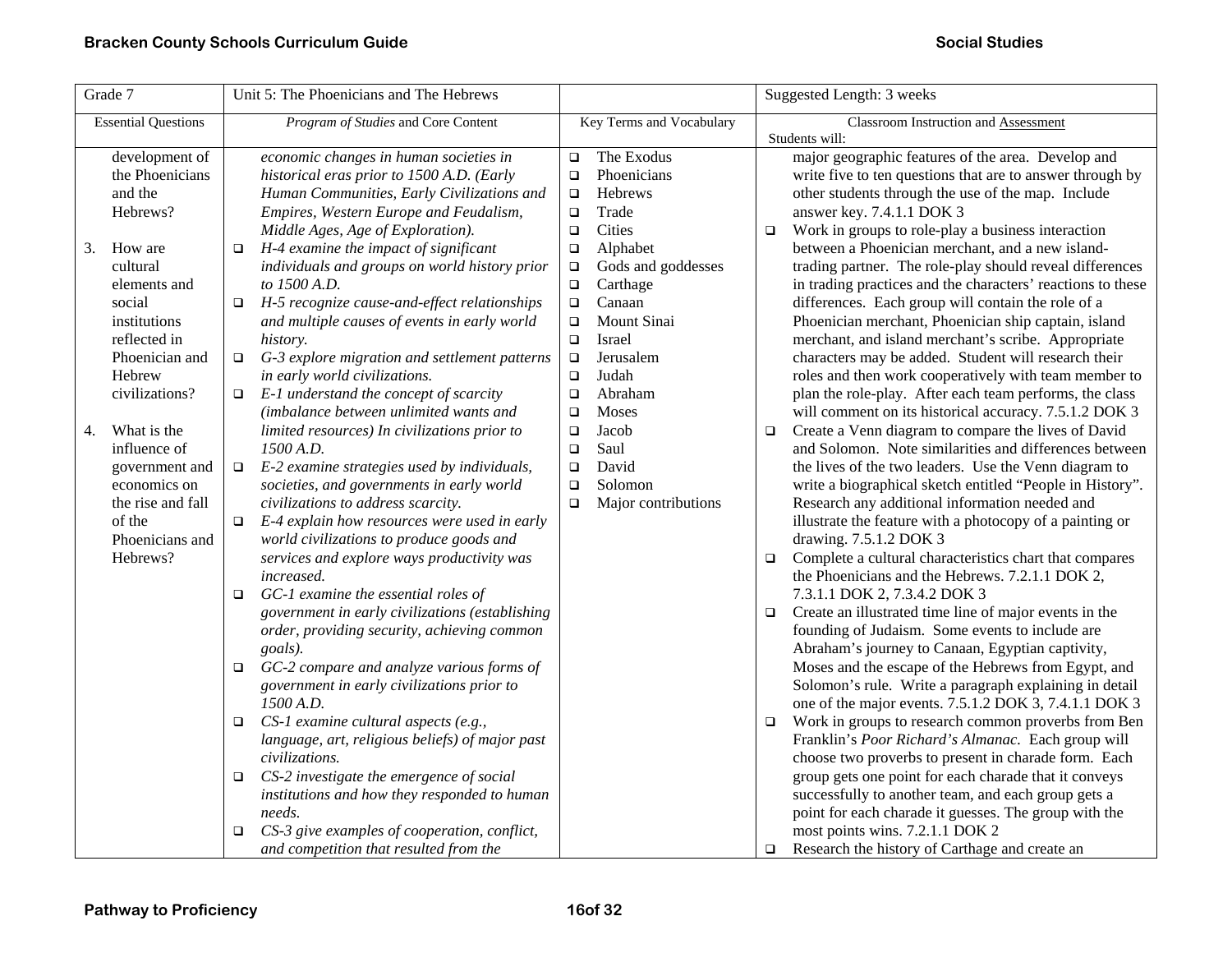| Grade 7                    | Unit 5: The Phoenicians and The Hebrews                                     |                          | Suggested Length: 3 weeks                                                                                               |
|----------------------------|-----------------------------------------------------------------------------|--------------------------|-------------------------------------------------------------------------------------------------------------------------|
| <b>Essential Questions</b> | Program of Studies and Core Content                                         | Key Terms and Vocabulary | Classroom Instruction and Assessment                                                                                    |
|                            | interaction of cultures.                                                    |                          | Students will:<br>illustrated time line that displays a chronological history                                           |
|                            |                                                                             |                          | of Carthage. Write a paragraph explaining in detail one                                                                 |
|                            |                                                                             |                          | of the major events from the chronological history of                                                                   |
|                            | <b>Core Content</b>                                                         |                          | Carthage. (Students may choose to do this activity with                                                                 |
|                            |                                                                             |                          | the life of Moses rather than the history of Carthage.)                                                                 |
|                            | SS-07-2.1.1 Students will explain how<br>▫                                  |                          | 7.5.1.2 DOK 3                                                                                                           |
|                            | elements of culture (e.g., language, the arts,                              |                          | Research what a Phoenician trading ship would have<br>$\Box$                                                            |
|                            | customs, beliefs, literature) defined specific                              |                          | looked like. Construct a model of a Phoenician ship and                                                                 |
|                            | groups in the early civilizations prior to                                  |                          | create a map showing important Phoenician trading<br>routes. Explain in paragraph form the importance of                |
|                            | 1500 A.D. and resulted in unique<br>perspectives. DOK 2                     |                          | trading to the Phoenicians, the goods that they traded,                                                                 |
|                            | SS-07-2.2.1 Students will compare how<br>▫                                  |                          | and with whom they traded. 7.4.2.1 DOK 2, 7.4.4.2                                                                       |
|                            | cultures (early civilizations prior to 1500                                 |                          | DOK <sub>2</sub>                                                                                                        |
|                            | A.D.) developed social institutions (family,                                |                          | Create and label a map to show where major events of<br>$\Box$                                                          |
|                            | religion, education, government, economy) to                                |                          | Moses' life occurred. Develop and write five to ten                                                                     |
|                            | respond to human needs, structure society and                               |                          | questions to be answered by other students through the                                                                  |
|                            | influence behavior.                                                         |                          | use of the map. Include the answer key. 7.4.1.1 DOK 3,                                                                  |
|                            | SS-07-3.1.1 Students will explain and give<br>❏                             |                          | 7.2.1.1 DOK 2, 7.5.1.1 DOK 3                                                                                            |
|                            | examples of how scarcity required<br>individuals, groups and governments in |                          | Research to find out what Jerusalem looked like when<br>$\Box$<br>David was king. Use information and pictures found to |
|                            | early civilizations prior to 1500 A.D. to                                   |                          | create a mural of Jerusalem. Do preliminary sketches                                                                    |
|                            | make decisions about how productive                                         |                          | using pencil, and then complete the picture using poster                                                                |
|                            | resources (natural resources, human                                         |                          | paint. Also explain in a paragraph how David was able                                                                   |
|                            | resources and capital goods) were used.                                     |                          | to conquer Jerusalem. 7.5.1.2 DOK 3, 7.4.1.1 DOK 3                                                                      |
|                            | DOK <sub>2</sub>                                                            |                          | Respond to an open response question about individual<br>$\Box$                                                         |
|                            | SS-07-3.4.1 Students will explain ways in<br>□                              |                          | Hebrews who have influenced the world's religion.                                                                       |
|                            | which the basic economic questions about                                    |                          | Students will use the four-column method as their                                                                       |
|                            | the production, distribution and<br>consumption of goods and services were  |                          | prewriting technique. 7.2.1.1 DOK 2, 7.5.1.2 DOK 3<br>Test-The Phoenicians and the Hebrews. 7.2.1.1 DOK 2,<br>$\Box$    |
|                            | addressed in early civilizations prior to                                   |                          | 7.5.1.2 DOK 3                                                                                                           |
|                            | 1500 A.D. DOK 2                                                             |                          |                                                                                                                         |
|                            | SS-07-3.4.2 Students will describe how new<br>□                             |                          |                                                                                                                         |
|                            | knowledge, technology/tools and                                             |                          |                                                                                                                         |
|                            | specialization increased productivity in                                    |                          |                                                                                                                         |
|                            | early civilizations prior to 1500 A.D. DOK                                  |                          |                                                                                                                         |
|                            | $\overline{c}$                                                              |                          |                                                                                                                         |
|                            | SS-07-4.1.1 Students will use a variety of<br>$\Box$                        |                          |                                                                                                                         |
|                            | geographic tools (maps, photographs,                                        |                          |                                                                                                                         |
|                            | charts, graphs, databases) to interpret                                     |                          |                                                                                                                         |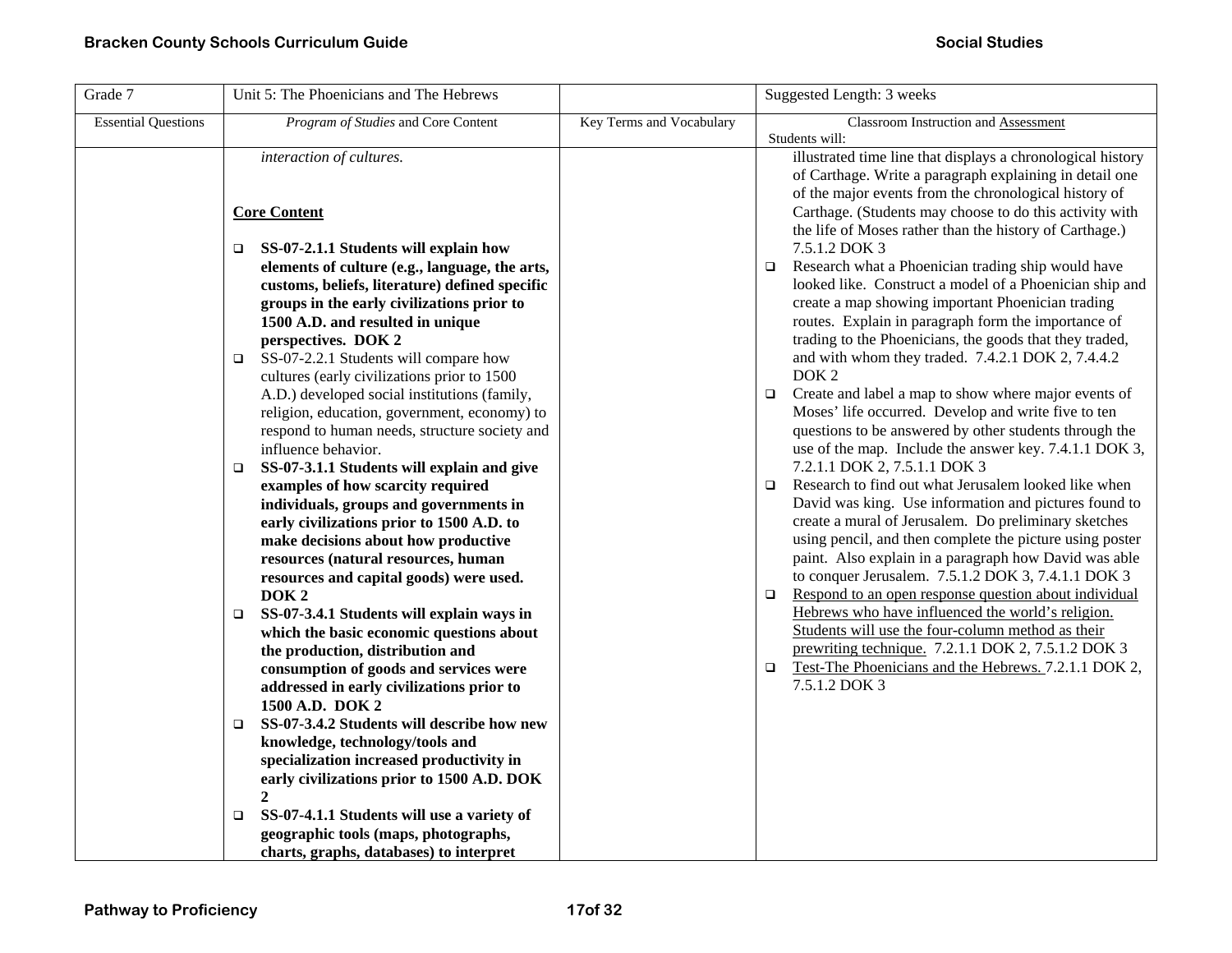| Grade 7                    | Unit 5: The Phoenicians and The Hebrews                                                                                                                                                                                                                                                                                                                                                                                                                                                                                                                                                                                                                                                                                                                                                                                                                                                                                                                                                                                                                                                                                                                                                                                                                                                                                                                                                                                                                                                                                                                                                        |                          | Suggested Length: 3 weeks            |
|----------------------------|------------------------------------------------------------------------------------------------------------------------------------------------------------------------------------------------------------------------------------------------------------------------------------------------------------------------------------------------------------------------------------------------------------------------------------------------------------------------------------------------------------------------------------------------------------------------------------------------------------------------------------------------------------------------------------------------------------------------------------------------------------------------------------------------------------------------------------------------------------------------------------------------------------------------------------------------------------------------------------------------------------------------------------------------------------------------------------------------------------------------------------------------------------------------------------------------------------------------------------------------------------------------------------------------------------------------------------------------------------------------------------------------------------------------------------------------------------------------------------------------------------------------------------------------------------------------------------------------|--------------------------|--------------------------------------|
| <b>Essential Questions</b> | Program of Studies and Core Content                                                                                                                                                                                                                                                                                                                                                                                                                                                                                                                                                                                                                                                                                                                                                                                                                                                                                                                                                                                                                                                                                                                                                                                                                                                                                                                                                                                                                                                                                                                                                            | Key Terms and Vocabulary | Classroom Instruction and Assessment |
|                            | patterns and locations on Earth's surface<br>in early civilizations prior to 1500 A.D.<br>DOK <sub>3</sub><br>SS-07-4.1.2 Students will describe how<br>▫<br>different factors (e.g., rivers, mountains,<br>plains) affected where human activities were<br>located in early civilizations prior to 1500<br>A.D.<br>SS-07-4.2.1 Students will describe how<br>$\Box$<br>regions in early civilizations prior to 1500<br>A.D. were made distinctive by human<br>characteristics (e.g., dams, irrigation,<br>roads) and physical characteristics (e.g.,<br>mountains, bodies of water, valleys) that<br>created advantages and disadvantages for<br>human activities (e.g., exploration,<br>migration, trade, settlement). DOK 2<br>SS-07-4.3.1 Students will describe patterns<br>□<br>of human settlement in early civilizations<br>prior to 1500 A.D. and explain how these<br>patterns were influenced by human needs.<br>DOK <sub>2</sub><br>SS-07-4.3.2 Students will explain why and<br>$\Box$<br>give examples of how human populations<br>changed and/or migrated because of<br>factors such as war, disease, economic<br>opportunity, and technology in early<br>civilizations prior to 1500 A.D. DOK 3<br>SS-07-4.4.1 Students will explain how<br>$\Box$<br>technology in early civilizations prior to<br>1500 A.D. assisted human modification<br>(e.g., irrigation, clearing land, building<br>roads) of the physical environment. DOK<br>2<br>SS-07-4.4.2 Students will describe ways in<br>O.<br>which the physical environment (e.g.,<br>natural resources, physical geography, |                          | Students will:                       |
|                            | natural disasters) both promoted and<br>limited human activities (e.g., exploration,                                                                                                                                                                                                                                                                                                                                                                                                                                                                                                                                                                                                                                                                                                                                                                                                                                                                                                                                                                                                                                                                                                                                                                                                                                                                                                                                                                                                                                                                                                           |                          |                                      |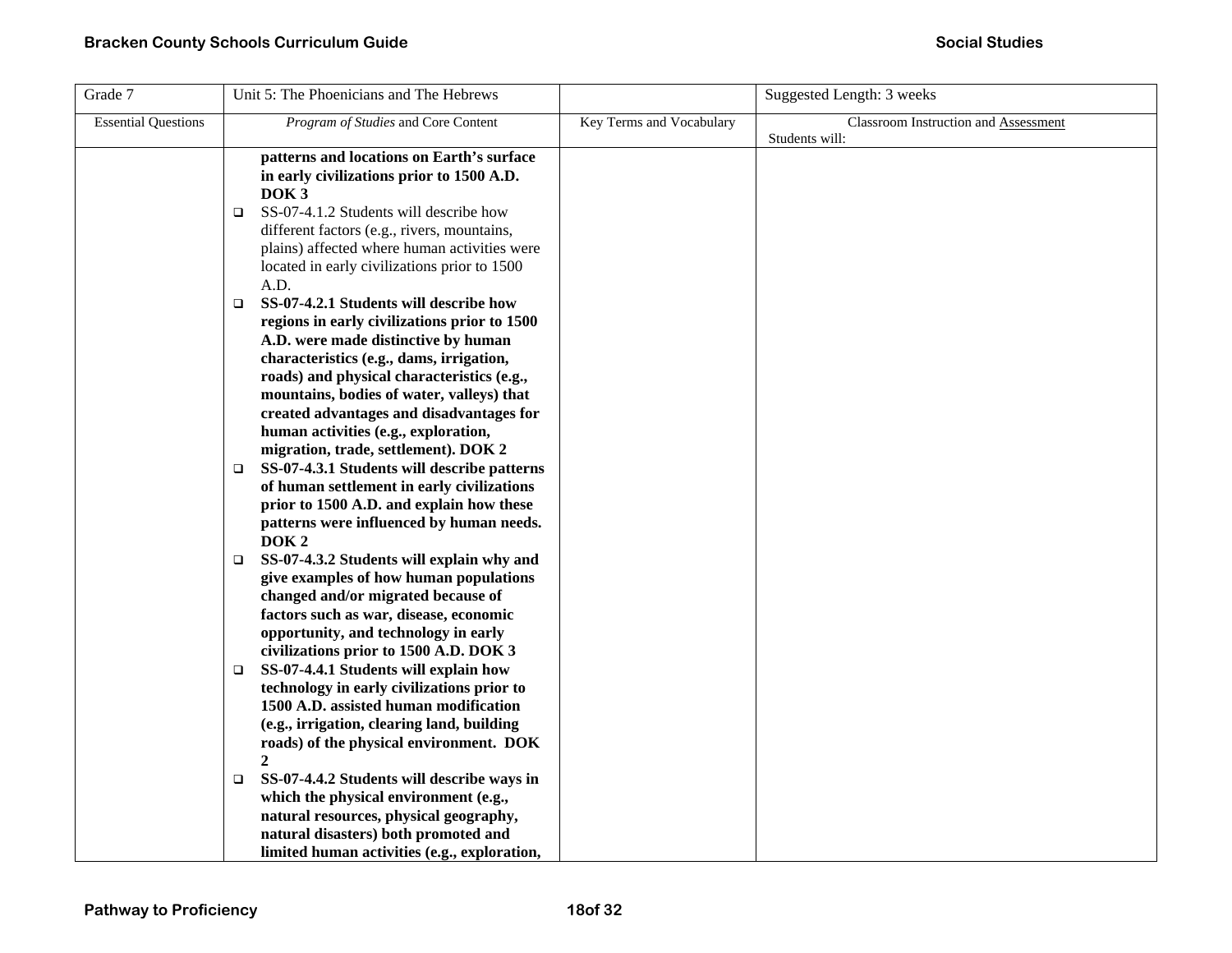| Grade 7                    | Unit 5: The Phoenicians and The Hebrews                                                                                                                                                                                                                                                                                                                                                                                                                                                                                                                                                                                                                                                                                                                                                                                                                                                                                 |                          | Suggested Length: 3 weeks                              |
|----------------------------|-------------------------------------------------------------------------------------------------------------------------------------------------------------------------------------------------------------------------------------------------------------------------------------------------------------------------------------------------------------------------------------------------------------------------------------------------------------------------------------------------------------------------------------------------------------------------------------------------------------------------------------------------------------------------------------------------------------------------------------------------------------------------------------------------------------------------------------------------------------------------------------------------------------------------|--------------------------|--------------------------------------------------------|
| <b>Essential Questions</b> | Program of Studies and Core Content                                                                                                                                                                                                                                                                                                                                                                                                                                                                                                                                                                                                                                                                                                                                                                                                                                                                                     | Key Terms and Vocabulary | Classroom Instruction and Assessment<br>Students will: |
|                            | migration, trade, settlement, development)<br>in early civilizations prior to 1500 A.D.<br>DOK <sub>2</sub><br>SS-07-4.4.3 Students will explain how the<br>□<br>natural resources of a place or region impact<br>its political, social and economic development<br>in early civilizations prior to 1500 A.D.<br>SS-07-5.1.1 Students will use a variety of<br>$\Box$<br>tools (e.g., primary and secondary sources)<br>to describe and explain historical events<br>and conditions, and to analyze the<br>perspectives of different individuals and<br>groups (e.g., gender, race, region, ethnic<br>group, age, economic status, religion,<br>political group) in early civilizations prior<br>to 1500 A.D. DOK 3<br>SS-07-5.1.2 Students will explain how<br>❏<br>history is a series of connected events<br>shaped by multiple cause-and-effect<br>relationships and give examples of those<br>relationships. DOK 3 |                          |                                                        |

| Grade 7                    |                |        | Unit 6: Ancient Greece                          |                          |                      |        | Suggested Length: 6 weeks                            |  |
|----------------------------|----------------|--------|-------------------------------------------------|--------------------------|----------------------|--------|------------------------------------------------------|--|
| <b>Essential Questions</b> |                |        | Program of Studies and Core Content             | Key Terms and Vocabulary |                      |        | <b>Classroom Instruction and Assessment</b>          |  |
|                            |                |        |                                                 |                          |                      |        | Student will:                                        |  |
|                            |                |        | <b>Program of Studies</b>                       |                          |                      |        |                                                      |  |
|                            |                |        |                                                 |                          |                      |        |                                                      |  |
| Why is it                  |                | □      | H-1 develop a chronological understanding       | $\Box$                   | Maps and timelines   | □      | Complete a map study and analysis to determine the   |  |
| important to               |                |        | of early world history.                         | ❏                        | Geographic features  |        | importance of geography in the study of Ancient      |  |
| study the                  |                | $\Box$ | H-2 use a variety of tools (e.g., primary and   | ❏                        | Democracy/governmen  |        | Greece. 7.5.3.2 DOK 3, 7.4.4.1 DOK 2, 7.4.3.2 DOK 3, |  |
| history of                 |                |        | secondary sources, data, artifacts) to          |                          |                      |        | 7.4.3.1 DOK 2, 7.4.1.1 DOK 3, 7.4.4.2 DOK 2          |  |
| Ancient                    |                |        | understand the interpretive nature (how         | ❏                        | Olympic games        | $\Box$ | Label a map of Ancient Greece. 7.3.4.2 DOK 2         |  |
| Greece?                    |                |        | perceptions of people and passing of time       | ❏                        | Architecture         | □      | Watch video ABCNEWS: Turning Points in World         |  |
|                            |                |        | influence accounts of historical events) of     | ❏                        | Mythology/literature |        | History-Democracy in Greece. 7.2.2.1, 7.5.1.1 DOK 3, |  |
|                            | What role did  |        | world history from early civilizations prior to | ❏                        | Religious practices  |        | 7.5.1.2 DOK 3                                        |  |
|                            | geography play |        | 1500 A.D.                                       | $\Box$                   | Poetry               | ❏      | View the films Mystical Monuments of Ancient Greece  |  |
| in the                     |                | □      | H-3 analyze the social, political, and          | □                        | Theater              |        | and Powerful Gods of Mount Olympus. 7.1.1.2 DOK 3    |  |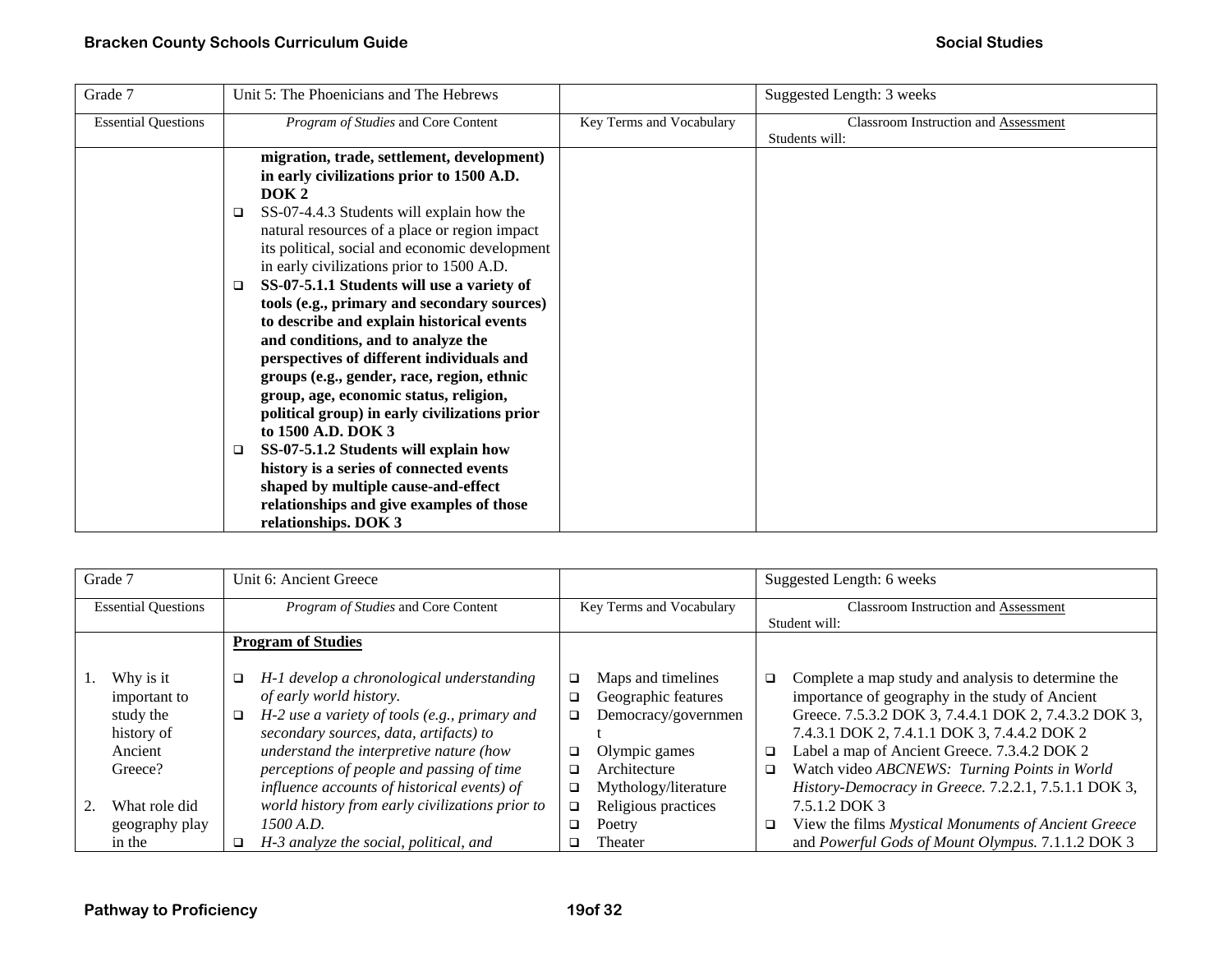| Grade 7                                                                                                                                                                                                   | Unit 6: Ancient Greece                                                                                                                                                                                                                                                                                                                                                                                                                                                                                                                                                                                                                                           | Suggested Length: 6 weeks                                                                                                                                                                                                                                                                                                                                           |                                                                                                                                                                                                                                                                                                                                                                                                                                                                                                                                                                                                                                                                                                                                                                                                        |
|-----------------------------------------------------------------------------------------------------------------------------------------------------------------------------------------------------------|------------------------------------------------------------------------------------------------------------------------------------------------------------------------------------------------------------------------------------------------------------------------------------------------------------------------------------------------------------------------------------------------------------------------------------------------------------------------------------------------------------------------------------------------------------------------------------------------------------------------------------------------------------------|---------------------------------------------------------------------------------------------------------------------------------------------------------------------------------------------------------------------------------------------------------------------------------------------------------------------------------------------------------------------|--------------------------------------------------------------------------------------------------------------------------------------------------------------------------------------------------------------------------------------------------------------------------------------------------------------------------------------------------------------------------------------------------------------------------------------------------------------------------------------------------------------------------------------------------------------------------------------------------------------------------------------------------------------------------------------------------------------------------------------------------------------------------------------------------------|
| <b>Essential Questions</b>                                                                                                                                                                                | Program of Studies and Core Content<br>Key Terms and Vocabulary                                                                                                                                                                                                                                                                                                                                                                                                                                                                                                                                                                                                  |                                                                                                                                                                                                                                                                                                                                                                     | Classroom Instruction and Assessment                                                                                                                                                                                                                                                                                                                                                                                                                                                                                                                                                                                                                                                                                                                                                                   |
| development of<br>Ancient<br>Greece?<br>3.<br>How are<br>cultural<br>elements and<br>social<br>institutions<br>reflected in<br><b>Ancient Greek</b><br>civilization?<br>What is the<br>4.<br>influence of | economic changes in human societies in<br>historical eras prior to 1500 A.D. (Early<br>Human Communities, Early Civilizations and<br>Empires, Western Europe and Feudalism,<br>Middle Ages, Age of Exploration).<br>H-4 examine the impact of significant<br>□<br>individuals and groups on world history prior<br>to 1500 A.D.<br>H-5 recognize cause-and-effect relationships<br>$\Box$<br>and multiple causes of events in early world<br>history.<br>G-1 recognize the importance of physical<br>$\Box$<br>environments (e.g., natural resources, natural<br>disasters, natural barriers) in the settlement<br>and development of early world civilizations. | Music<br>$\Box$<br>Philosophy<br>$\Box$<br>Mathematics<br>$\Box$<br>Science<br>$\Box$<br>Trade/economy<br>$\Box$<br>Education<br>$\Box$<br>City-states (Athens and<br>$\Box$<br>Sparta)<br>Gods and goddesses<br>$\Box$<br>Mount Olympus<br>$\Box$<br>Wars (Persian and<br>$\Box$<br>Peloponnesian)<br>Plato<br>$\Box$<br>Aristotle<br>$\Box$<br>Socrates<br>$\Box$ | Student will:<br>$\Box$ View a film of two Greek myths, Perseus and the<br>Gorgon and Daedalus and Icarus. 7.1.1.2 DOK 3<br>Write and perform a play based on a Greek Tragedy or<br>$\Box$<br>Comedy. Also create masks and props. (WP-Literary)<br>7.1.1.2 DOK 3<br>Write and illustrate an acrostic poem about a figure from<br>$\Box$<br>Greek mythology or history. Present this on a poster.<br>(WP-Literary) 7.1.1.2 DOK 3<br>Present a first person presentation of a famous person<br>$\Box$<br>(real or mythological) based on independent research.<br>Write a biographical sketch of that person (include a<br>picture or drawing). Students may dress as their<br>character. 7.5.1.2 DOK 3, 7.2.1.1 DOK 2, 7.1.1.2 DOK<br>Compare and contrast life in Athens and Sparta in term<br>$\Box$ |
| government and<br>economics on<br>the rise and fall<br>of Ancient<br>Greece?                                                                                                                              | G-2 examine how technology influences<br>$\Box$<br>modifications of the physical environment.<br>E-1 understand the concept of scarcity<br>$\Box$<br>(imbalance between unlimited wants and<br>limited resources) in civilizations prior to<br>1500 A.D.<br>GC-1 examine the essential roles of<br>$\Box$<br>government in early civilizations (establishing<br>order, providing security, achieving common<br>goals).<br>GC-2 compare and analyze various forms of<br>$\Box$<br>government in early civilizations prior to                                                                                                                                      | Hippocrates<br>$\Box$<br>Alexander the Great<br>$\Box$                                                                                                                                                                                                                                                                                                              | of government, education, military, and trade using<br>charts, posters, or multimedia presentations. Also make<br>a Venn diagram. 7.3.4.1 DOK 2, 7.4.2.1 DOK 2, 7.2.3.1<br>DOK 2, 7.1.1.1 DOK 2, 7.1.1.2 DOK 2<br>Make a poster creating their own god or goddess, noting<br>$\Box$<br>the unique characteristics of that god or goddess. They<br>will also write a myth about that god or goddess that<br>they create. This could be used as a portfolio piece.<br>(WP-Literary) 7.2.1.1 DOK 2, 7.5.3.2 DOK 3, 7.2.1.1<br>DOK 2, 7.5.3.2 DOK 3<br>Make a big book of Greek gods and goddesses. 7.2.1.1<br>$\Box$<br>DOK 2, 7.5.3.2 DOK 3, 7.2.1.1 DOK 2, 7.5.3.2 DOK 3                                                                                                                                |
|                                                                                                                                                                                                           | 1500 A.D.<br>CS-1 examine cultural aspects (e.g.,<br>$\Box$<br>language, art, religious beliefs) of major past<br>civilizations.<br>CS-2 investigate the emergence of social<br>□<br>institutions and how they responded to human<br>needs.<br>CS-3 give examples of cooperation, conflict,<br>□<br>and competition that resulted from the<br>interaction of cultures.                                                                                                                                                                                                                                                                                           |                                                                                                                                                                                                                                                                                                                                                                     | Collect examples of Doric, Ionic, or Corinthian columns<br>$\Box$<br>using a website which shows pictures of various city,<br>state, and federal building. 7.2.1.1 DOK 2, 7.5.3.2<br>DOK 3, 7.2.1.1 DOK 2, 7.5.3.2 DOK 3<br>Work in groups to create a model of a Greek city-state.<br>$\Box$<br>Models should include: farming villages, fields,<br>orchards, acropolis, and its temple, and an agora. 7.2.1.1<br>DOK 2, 7.5.3.2 DOK 3, 7.2.1.1 DOK 2, 7.5.3.2 DOK 3<br>Work in groups to prepare an oral and visual<br>$\Box$<br>presentation of the Persian Wars or the Peloponnesian                                                                                                                                                                                                               |
|                                                                                                                                                                                                           |                                                                                                                                                                                                                                                                                                                                                                                                                                                                                                                                                                                                                                                                  |                                                                                                                                                                                                                                                                                                                                                                     | War. Subtopics should include: impact of geography<br>on the battles and the leaders involved. Visuals might                                                                                                                                                                                                                                                                                                                                                                                                                                                                                                                                                                                                                                                                                           |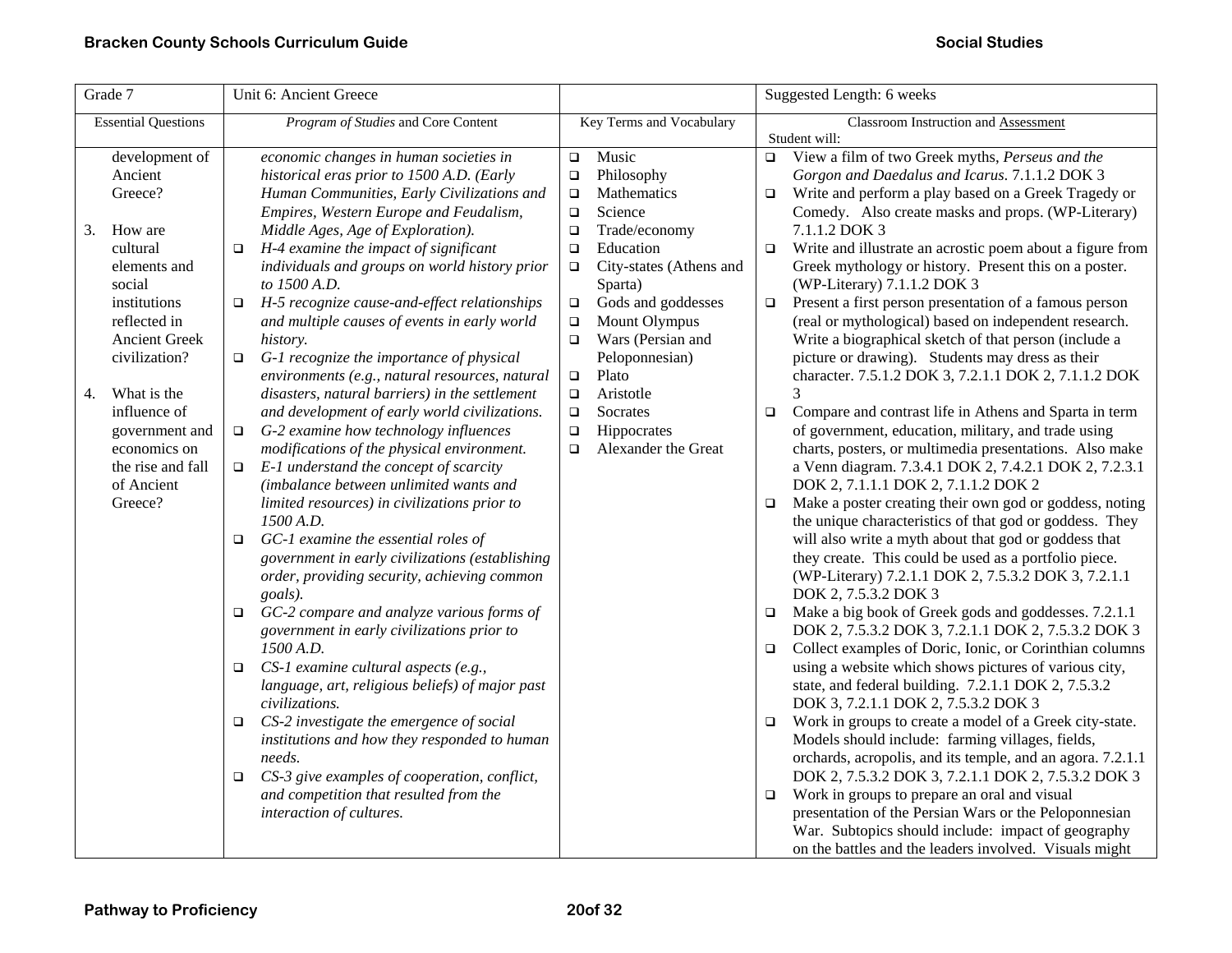| Grade 7                    | Unit 6: Ancient Greece                                                          |                          | Suggested Length: 6 weeks                                                                               |
|----------------------------|---------------------------------------------------------------------------------|--------------------------|---------------------------------------------------------------------------------------------------------|
| <b>Essential Questions</b> | Program of Studies and Core Content                                             | Key Terms and Vocabulary | Classroom Instruction and Assessment<br>Student will:                                                   |
|                            | <b>Core Content</b>                                                             |                          | include drawings of soldiers, weapons, battle<br>formations, and ships. Each group will prepare a large |
|                            | SS-07-1.1.1 Students will compare<br>o.                                         |                          | time line of the events. 7.2.1.1 DOK 2, 7.5.3.2 DOK 3,                                                  |
|                            | purposes and sources of power in the most                                       |                          | 7.2.1.1 DOK 2, 7.5.3.2 DOK 3, 7.2.3.2 DOK 2                                                             |
|                            | common forms of government (monarchy,                                           |                          | Research and write about one of the following aspects<br>$\Box$                                         |
|                            | democracy, republic, dictatorship) in early                                     |                          | of Greek culture: architecture, art, history, literature,                                               |
|                            | civilizations prior to 1500 A.D. DOK 2                                          |                          | science, mathematics, philosophy, and law. Create a                                                     |
|                            | SS-07-1.1.2 Students will describe and give<br>❏                                |                          | visual presentation of their subject to post with their                                                 |
|                            | examples of how some early civilizations                                        |                          | writing. (WP-Transactive) 7.5.3.2 DOK 3, 7.1.1.1 DOK                                                    |
|                            | (Greece, Rome) practiced democratic                                             |                          | 2, 7.1.1.2 DOK 2                                                                                        |
|                            | principles (e.g., justice, equality,                                            |                          | Create a crossword puzzle on a large sheet of butcher<br>$\Box$                                         |
|                            | responsibility, freedom). DOK 3                                                 |                          | paper to review vocabulary and concepts. 7.2.1.1 DOK                                                    |
|                            | SS-07-2.1.1 Students will explain how<br>$\Box$                                 |                          | $\mathfrak{D}$                                                                                          |
|                            | elements of culture (e.g., language, the arts,                                  |                          | Draw a chart and use it to list four Greek inventions or<br>$\Box$                                      |
|                            | customs, beliefs, literature) defined specific                                  |                          | ideas and to explain the effect each has had on their own                                               |
|                            | groups in the early civilizations prior to                                      |                          | life. 7.2.1.1 DOK 2, 7.5.1.1 DOK 3                                                                      |
|                            | 1500 A.D. and resulted in unique                                                |                          | Draw a base map showing the empire of Alexander the<br>$\Box$                                           |
|                            | perspectives. DOK 2                                                             |                          | Great and the growth of the Greek influence. Research                                                   |
|                            | SS-07-2.2.1 Students will compare how<br>$\Box$                                 |                          | to find the route of Alexander's conquest and add the                                                   |
|                            | cultures (early civilizations prior to 1500                                     |                          | route to the base map of the empire. 7.4.1.1 DOK 3,                                                     |
|                            | A.D.) developed social institutions (family,                                    |                          | 7.5.1.2 DOK 3                                                                                           |
|                            | religion, education, government, economy) to                                    |                          | Bring in newspaper or magazine pictures of citizenship<br>$\Box$                                        |
|                            | respond to human needs, structure society and                                   |                          | activities, such as, voting, jury trails, informing, or being                                           |
|                            | influence behavior.                                                             |                          | informed about public problems, demonstrations,<br>speeches, or meetings. Then organize pictures into a |
|                            | SS-07-2.3.1 Students will explain how<br>$\Box$                                 |                          | bulletin board display entitled "Democracy in Action".                                                  |
|                            | conflict and competition (e.g., political,                                      |                          | Label each picture with an explanation to the right and                                                 |
|                            | economic, religious, ethnic) occurred                                           |                          | the duty of democracy that it illustrates. 7.1.1.1 DOK 2,                                               |
|                            | among individuals and groups in early<br>civilizations prior to 1500 A.D. DOK 2 |                          | 7.1.1.2 DOK 2                                                                                           |
|                            | SS-07-2.3.2 Students will explain how<br>$\Box$                                 |                          | List and illustrate, either with drawing or with pictures<br>$\Box$                                     |
|                            | compromise and cooperation are possible                                         |                          | three elements in our democracy that we adopted from                                                    |
|                            | choices to resolve conflict among                                               |                          | the ancient Athenians. 7.1.1.1 DOK 2, 7.1.1.2 DOK 2                                                     |
|                            | individuals and groups in early civilizations                                   |                          | Create a Venn diagram to show similarities and<br>$\Box$                                                |
|                            | prior to 1500 A.D. DOK 2                                                        |                          | differences of democracy in Ancient Athens and the                                                      |
|                            | SS-07-3.4.1 Students will explain ways in<br>$\Box$                             |                          | United States today. 7.1.1.1 DOK 2, 7.1.1.2 DOK 2                                                       |
|                            | which the basic economic questions about                                        |                          | Select one achievement that is part of the legacy of<br>$\Box$                                          |
|                            | the production, distribution and                                                |                          | Ancient Greece, describe it, and describe one aspect of                                                 |
|                            | consumption of goods and services were                                          |                          | modern American civilization that grows out of it.                                                      |
|                            | addressed in early civilizations prior to                                       |                          | Present findings in illustrated form. 7.1.1.1 DOK 2,                                                    |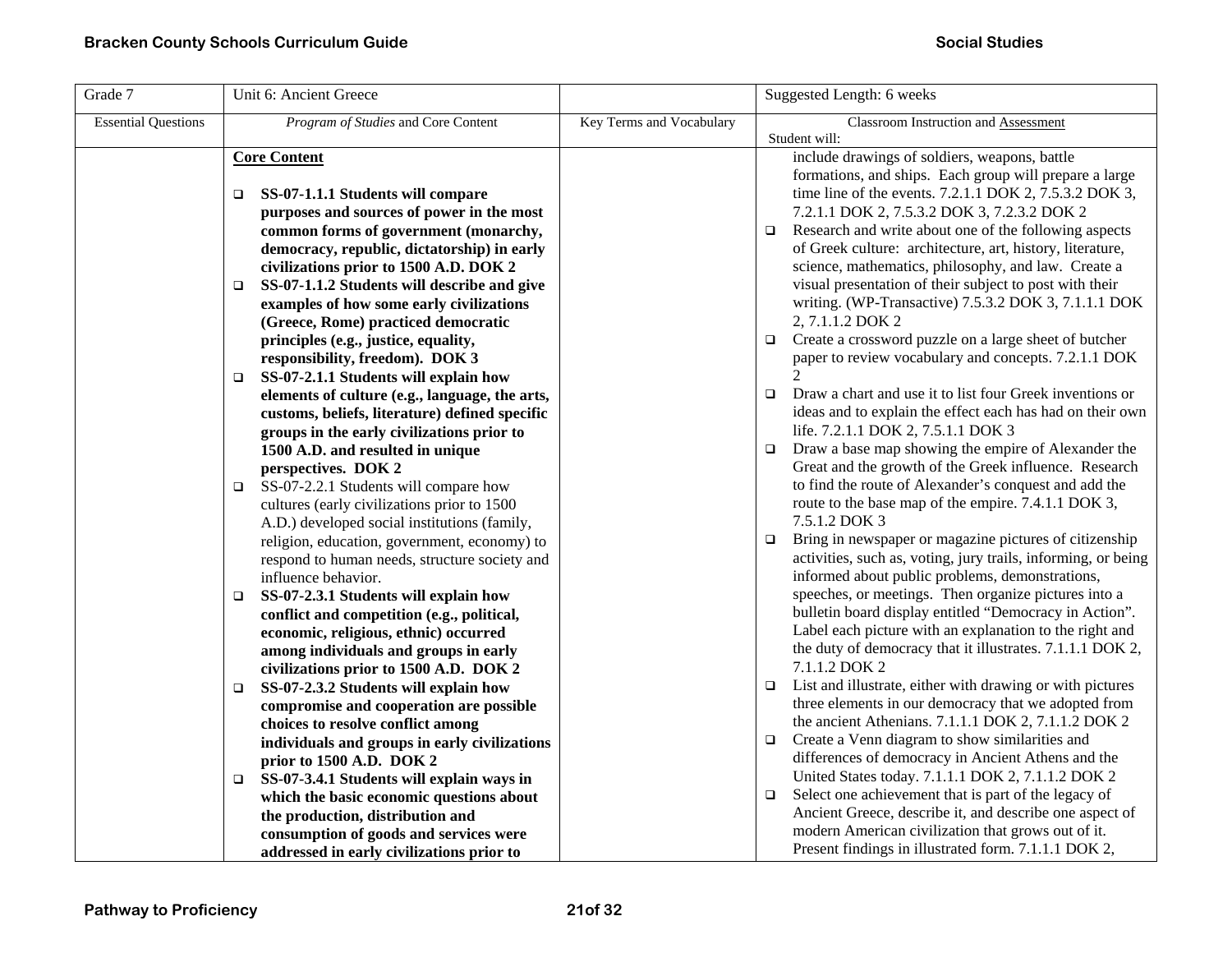| Grade 7                    | Unit 6: Ancient Greece                                |                          | Suggested Length: 6 weeks                                           |
|----------------------------|-------------------------------------------------------|--------------------------|---------------------------------------------------------------------|
| <b>Essential Questions</b> | <i>Program of Studies</i> and Core Content            | Key Terms and Vocabulary | Classroom Instruction and Assessment<br>Student will:               |
|                            | 1500 A.D. DOK 2                                       |                          | 7.1.1.2 DOK 2                                                       |
|                            | SS-07-3.4.2 Students will describe how new<br>$\Box$  |                          | Work together to organize indoor Olympics. Students<br>□            |
|                            | knowledge, technology/tools and                       |                          | will choose events, set rules for the various                       |
|                            | specialization increased productivity in              |                          | competitions, and design their own Olympic awards.                  |
|                            | early civilizations prior to 1500 A.D. DOK            |                          | 7.2.1.1 DOK 2, 7.5.1.2 DOK 3                                        |
|                            | $\mathbf{2}$                                          |                          | Create a Venn diagram to compare and contrast the facts<br>$\Box$   |
|                            | SS-07-4.1.1 Students will use a variety of            |                          | unique to the ancient and modern Olympic games.                     |
|                            | $\Box$<br>geographic tools (maps, photographs,        |                          | 7.2.1.1 DOK 2, 7.5.1.2 DOK 3                                        |
|                            | charts, graphs, databases) to interpret               |                          | Complete a time chart that shows the historical events in<br>$\Box$ |
|                            | patterns and locations on Earth's surface             |                          | Sparta and Athens. 7.2.1.1 DOK 2, 7.5.1.2 DOK 3                     |
|                            | in early civilizations prior to 1500 A.D.             |                          | Create an illustrated time line that displays the<br>$\Box$         |
|                            | DOK <sub>3</sub>                                      |                          | chronological history of Ancient Greece. 7.4.1.1 DOK                |
|                            | SS-07-4.1.2 Students will describe how<br>$\Box$      |                          | 3, 7.5.3.2 DOK 3                                                    |
|                            | different factors (e.g., rivers, mountains,           |                          | Design, play, and explain how to play a game. Students<br>$\Box$    |
|                            | plains) affected where human activities were          |                          | will have two choices: "World History Jeopardy" or                  |
|                            | located in early civilizations prior to 1500          |                          | "It's All Greek To Me". 7.5.3.2 DOK 3, 7.5.1.2 DOK 3                |
|                            | A.D.                                                  |                          | Respond to an open response question about the reasons<br>$\Box$    |
|                            | SS-07-4.2.1 Students will describe how<br>$\Box$      |                          | for decline of Greek cit-states after the Peloponnesian             |
|                            | regions in early civilizations prior to 1500          |                          | War. 7.5.3.2 DOK 3                                                  |
|                            | A.D. were made distinctive by human                   |                          | Students will use the four-column method as their<br>$\Box$         |
|                            | characteristics (e.g., dams, irrigation,              |                          | prewriting technique. 7.5.3.2 DOK 3                                 |
|                            | roads) and physical characteristics (e.g.,            |                          | Test-Ancient Greece. 7.5.3.2 DOK 3<br>$\Box$                        |
|                            | mountains, bodies of water, valleys) that             |                          |                                                                     |
|                            | created advantages and disadvantages for              |                          |                                                                     |
|                            | human activities (e.g., exploration,                  |                          |                                                                     |
|                            | migration, trade, settlement). DOK 2                  |                          |                                                                     |
|                            | SS-07-4.3.1 Students will describe patterns<br>$\Box$ |                          |                                                                     |
|                            | of human settlement in early civilizations            |                          |                                                                     |
|                            | prior to 1500 A.D. and explain how these              |                          |                                                                     |
|                            | patterns were influenced by human needs.              |                          |                                                                     |
|                            | DOK <sub>2</sub>                                      |                          |                                                                     |
|                            | SS-07-4.3.2 Students will explain why and<br>□        |                          |                                                                     |
|                            | give examples of how human populations                |                          |                                                                     |
|                            | changed and/or migrated because of                    |                          |                                                                     |
|                            | factors such as war, disease, economic                |                          |                                                                     |
|                            | opportunity, and technology in early                  |                          |                                                                     |
|                            | civilizations prior to 1500 A.D. DOK 3                |                          |                                                                     |
|                            | SS-07-4.4.1 Students will explain how<br>□            |                          |                                                                     |
|                            | technology in early civilizations prior to            |                          |                                                                     |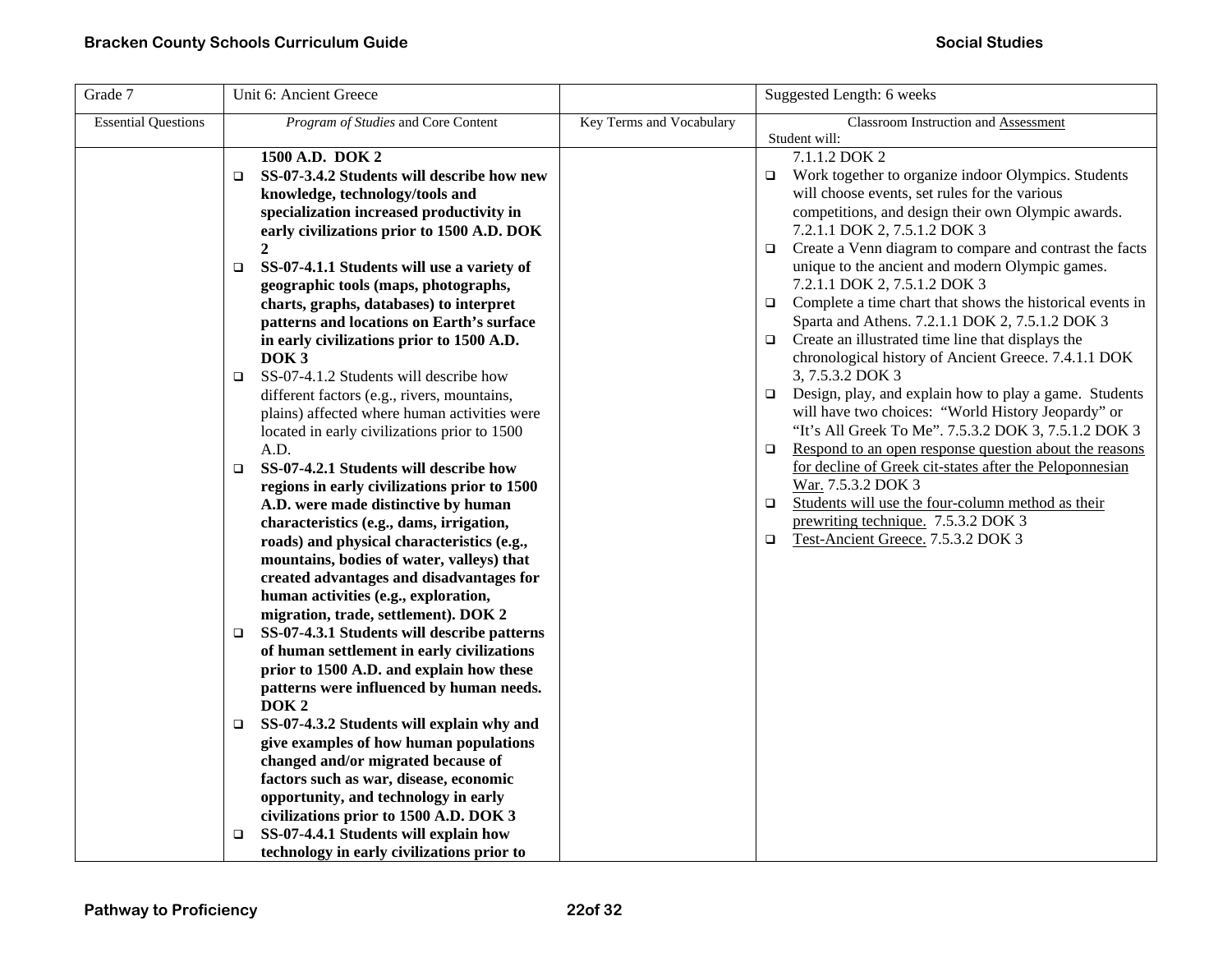| Grade 7                    | Unit 6: Ancient Greece                                                                                                                                                                                                                                                                                                                                                            |                          | Suggested Length: 6 weeks            |
|----------------------------|-----------------------------------------------------------------------------------------------------------------------------------------------------------------------------------------------------------------------------------------------------------------------------------------------------------------------------------------------------------------------------------|--------------------------|--------------------------------------|
| <b>Essential Questions</b> | Program of Studies and Core Content                                                                                                                                                                                                                                                                                                                                               | Key Terms and Vocabulary | Classroom Instruction and Assessment |
|                            | 1500 A.D. assisted human modification<br>(e.g., irrigation, clearing land, building<br>roads) of the physical environment. DOK<br>$\mathbf{2}$<br>SS-07-4.4.2 Students will describe ways in<br>$\Box$<br>which the physical environment (e.g.,<br>natural resources, physical geography,<br>natural disasters) both promoted and<br>limited human activities (e.g., exploration, |                          | Student will:                        |
|                            | migration, trade, settlement, development)<br>in early civilizations prior to 1500 A.D.<br>DOK <sub>2</sub>                                                                                                                                                                                                                                                                       |                          |                                      |
|                            | SS-07-4.4.3 Students will explain how the<br>$\Box$<br>natural resources of a place or region impact<br>its political, social and economic development<br>in early civilizations prior to 1500 A.D.                                                                                                                                                                               |                          |                                      |
|                            | SS-07-5.1.1 Students will use a variety of<br>$\Box$<br>tools (e.g., primary and secondary sources)<br>to describe and explain historical events<br>and conditions and to analyze the<br>perspectives of different individuals and<br>groups (e.g., gender, race, region, ethnic<br>group, age, economic status, religion,<br>political group) in early civilizations prior       |                          |                                      |
|                            | to 1500 A.D. DOK 3<br>SS-07-5.1.2 Students will explain how<br>$\Box$<br>history is a series of connected events<br>shaped by multiple cause-and-effect<br>relationships and give examples of those<br>relationships. DOK 3                                                                                                                                                       |                          |                                      |
|                            | SS-07-5.3.2 Students will describe the rise<br>$\Box$<br>of classical civilizations and empires<br>(Greece and Rome) and explain how these<br>civilizations had lasting impacts on the<br>world in government, philosophy,<br>architecture, art, drama and literature.<br>DOK <sub>3</sub>                                                                                        |                          |                                      |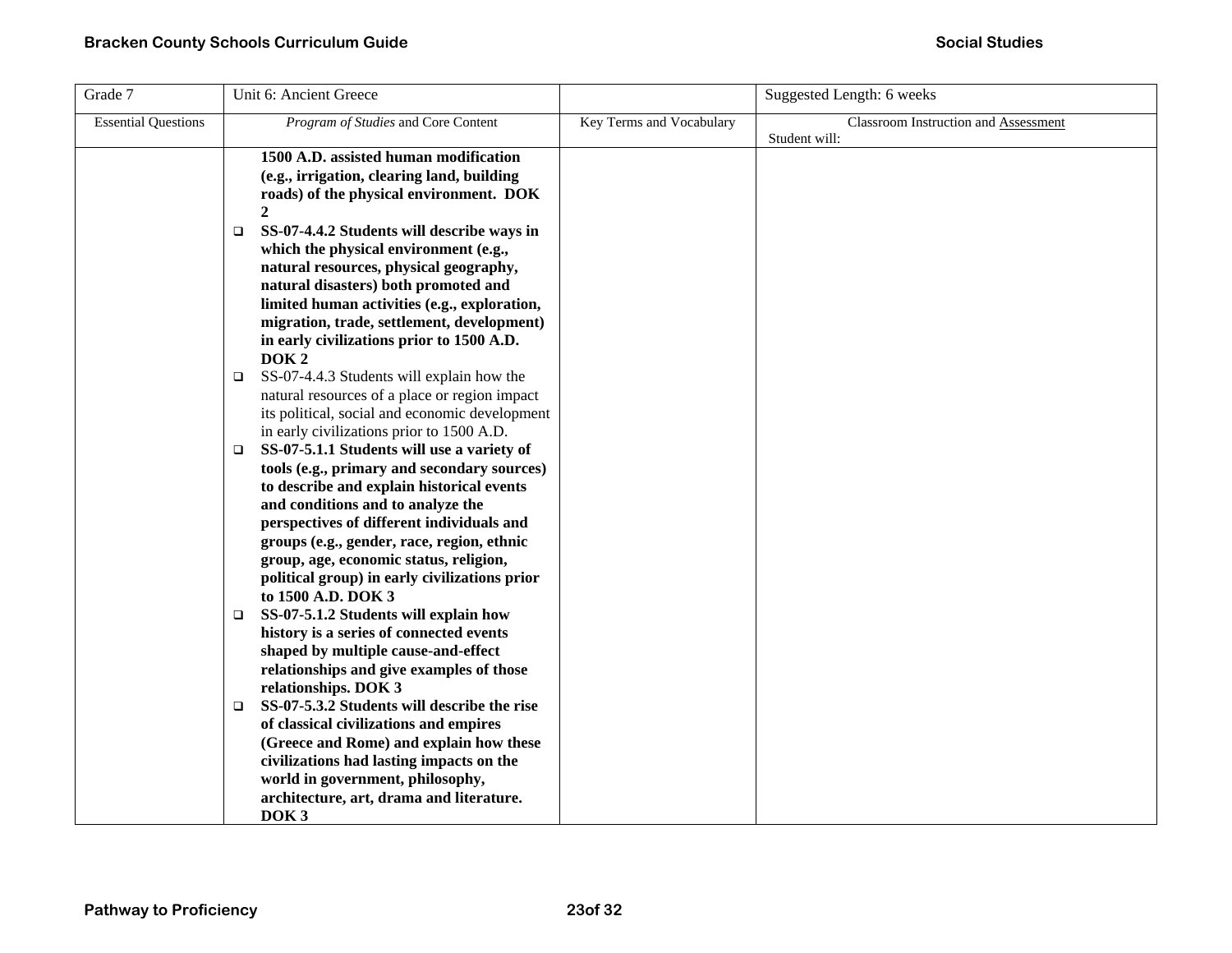| Grade 7                                                                                                                          | Unit 7: Ancient Rome                                                                                                                                                                                                                                                                                                                                                                                                                                                                                                                                                                                                                                                                                                                             | Suggested Length: 6 weeks                                                                                                                                       |                                                                                                                                                                                                                                                                                                                                                                                                                                                                                                                                                                                                                                                                                                                                                                                                                                                  |
|----------------------------------------------------------------------------------------------------------------------------------|--------------------------------------------------------------------------------------------------------------------------------------------------------------------------------------------------------------------------------------------------------------------------------------------------------------------------------------------------------------------------------------------------------------------------------------------------------------------------------------------------------------------------------------------------------------------------------------------------------------------------------------------------------------------------------------------------------------------------------------------------|-----------------------------------------------------------------------------------------------------------------------------------------------------------------|--------------------------------------------------------------------------------------------------------------------------------------------------------------------------------------------------------------------------------------------------------------------------------------------------------------------------------------------------------------------------------------------------------------------------------------------------------------------------------------------------------------------------------------------------------------------------------------------------------------------------------------------------------------------------------------------------------------------------------------------------------------------------------------------------------------------------------------------------|
| <b>Essential Questions</b>                                                                                                       | Program of Studies and Core Content                                                                                                                                                                                                                                                                                                                                                                                                                                                                                                                                                                                                                                                                                                              | Key Terms and Vocabulary                                                                                                                                        | Classroom Instruction and Assessment<br>Student will:                                                                                                                                                                                                                                                                                                                                                                                                                                                                                                                                                                                                                                                                                                                                                                                            |
|                                                                                                                                  | <b>Program of Studies</b>                                                                                                                                                                                                                                                                                                                                                                                                                                                                                                                                                                                                                                                                                                                        |                                                                                                                                                                 |                                                                                                                                                                                                                                                                                                                                                                                                                                                                                                                                                                                                                                                                                                                                                                                                                                                  |
| Why is it<br>1.<br>important to<br>study the<br>history of<br>Ancient Rome?                                                      | H-1 develop a chronological understanding<br>of early world history.<br>$\Box$ H-2 use a variety of tools (e.g., primary and<br>secondary sources, data, artifacts) to<br>understand the interpretive nature (how<br>perceptions of people and passing of time                                                                                                                                                                                                                                                                                                                                                                                                                                                                                   | Maps and timelines<br>$\Box$<br>Legend of Romulus<br>$\Box$<br>and Remus<br>Roman Republic/<br>$\Box$<br>government<br>Roman Empire<br>$\Box$                   | Complete a map study and analysis to determine the<br>$\Box$<br>importance of geography in the study of Ancient Rome.<br>7.4.1.1 DOK 3, 7.4.3.1 DOK 2, 7.5.3.2 DOK 3, 7.4.4.2<br>DOK <sub>2</sub><br>Make a physical feature map of Ancient Rome. 7.4.4.1<br>$\Box$<br>DOK 2, 7.5.3.2 DOK 3, 7.4.2.1 DOK 2, 7.4.1.1 DOK 3                                                                                                                                                                                                                                                                                                                                                                                                                                                                                                                        |
| 2.<br>What role did<br>geography play<br>in the<br>development of<br>Ancient Rome?                                               | influence accounts of historical events) of<br>world history from early civilizations prior to<br>1500 A.D.<br>H-3 analyze the social, political, and<br>$\Box$<br>economic changes in human societies in<br>historical eras prior to 1500 A.D. (Early                                                                                                                                                                                                                                                                                                                                                                                                                                                                                           | Punic Wars<br>$\Box$<br>Weaponry/military<br>$\Box$<br>Language (Latin)<br>$\Box$<br>Roman leadership<br>$\Box$<br>Pax Romana<br>$\Box$<br>Daily life<br>$\Box$ | View the videotapes Ancient Rome and Julius Caesar:<br>$\Box$<br>Master of the Romans. 7.3.4.1 DOK 2, 7.3.4.2 DOK 2<br>Create a map and timeline of various stages of the<br>$\Box$<br>development of the Roman Empire. 7.4.3.2 DOK 3,<br>7.4.1.1 DOK 3, 7.5.1.1 DOK 3, 7.4.2.1 DOK 2<br>Create a chart or poster that compares the Roman<br>$\Box$                                                                                                                                                                                                                                                                                                                                                                                                                                                                                              |
| 3.<br>How are<br>cultural<br>elements and<br>social<br>institutions<br>reflected in<br><b>Ancient Roman</b>                      | Human Communities, Early Civilizations and<br>Empires, Western Europe and Feudalism,<br>Middle Ages, Age of Exploration).<br>H-4 examine the impact of significant<br>$\Box$<br>individuals and groups on world history prior<br>to 1500 A.D.<br>$\Box$ H-5 recognize cause-and-effect relationships                                                                                                                                                                                                                                                                                                                                                                                                                                             | Entertainment<br>$\Box$<br>Gifts of Rome<br>$\Box$<br>Architecture<br>$\Box$<br>Rome and Christianity<br>$\Box$<br>Pompeii<br>$\Box$<br>Roads<br>$\Box$         | Republic to that of the United States. 7.1.1.1 DOK 2,<br>7.1.1.2 DOK 2<br>Create a chart that compares Greek and Roman gods.<br>$\Box$<br>7.4.1.1 DOK 3<br>Make a mobile of a Roman god or goddess. 7.2.1.1<br>$\Box$<br>DOK <sub>2</sub><br>Make a model of one significant Ancient Roman<br>$\Box$<br>structure, such as, the Forum, Colosseum, Circus                                                                                                                                                                                                                                                                                                                                                                                                                                                                                         |
| civilization?<br>What is the<br>4.<br>influence of<br>government and<br>economics on<br>the rise and fall<br>of Ancient<br>Rome? | and multiple causes of events in early world<br>history.<br>G-2 examine how technology influences<br>$\Box$<br>modifications of the physical environment.<br>E-1 understand the concept of scarcity<br>$\Box$<br>(imbalance between unlimited wants and<br>limited resources) in civilizations prior to<br>1500 A.D.<br>E-2 examine strategies used by individuals,<br>$\Box$<br>societies, and governments in early world<br>civilizations to address scarcity.<br>GC-1 examine the essential roles of<br>$\Box$<br>government in early civilizations (establishing<br>order, providing security, achieving common<br>goals).<br>GC-2 compare and analyze various forms of<br>$\Box$<br>government in early civilizations prior to<br>1500 A.D. |                                                                                                                                                                 | Maximus, Pantheon, or Aqueduct. 7.2.1.1 DOK 2,<br>7.5.3.2 DOK 3<br>Research Pompeii and Mount Vesuvius and make a<br>$\Box$<br>diorama to show a section of the ruins after the eruption<br>of Mount Vesuvius. 7.4.4.2 DOK 2<br>Respond to the following prompt, "How did the<br>$\Box$<br>eruption of Mount Vesuvius 'Destroy yet preserve'<br>Pompeii?" 7.4.4.2 DOK 2<br>Develop ten clues about famous Ancient Roman figures<br>$\Box$<br>to use in a "Who Am I Game?" 7.5.3.2 DOK 3<br>Complete a chart about the economy and trade of<br>$\Box$<br>Ancient Rome. 7.4.1.1 DOK 3<br>Discover the reasons for the fall of the Roman Empire<br>$\Box$<br>through reading, research, writing, and class discussion.<br>7.5.3.2 DOK 3<br>Create a diagram that summarizes the causes for the fall<br>$\Box$<br>of the Roman Empire. 7.4.1.1 DOK 3 |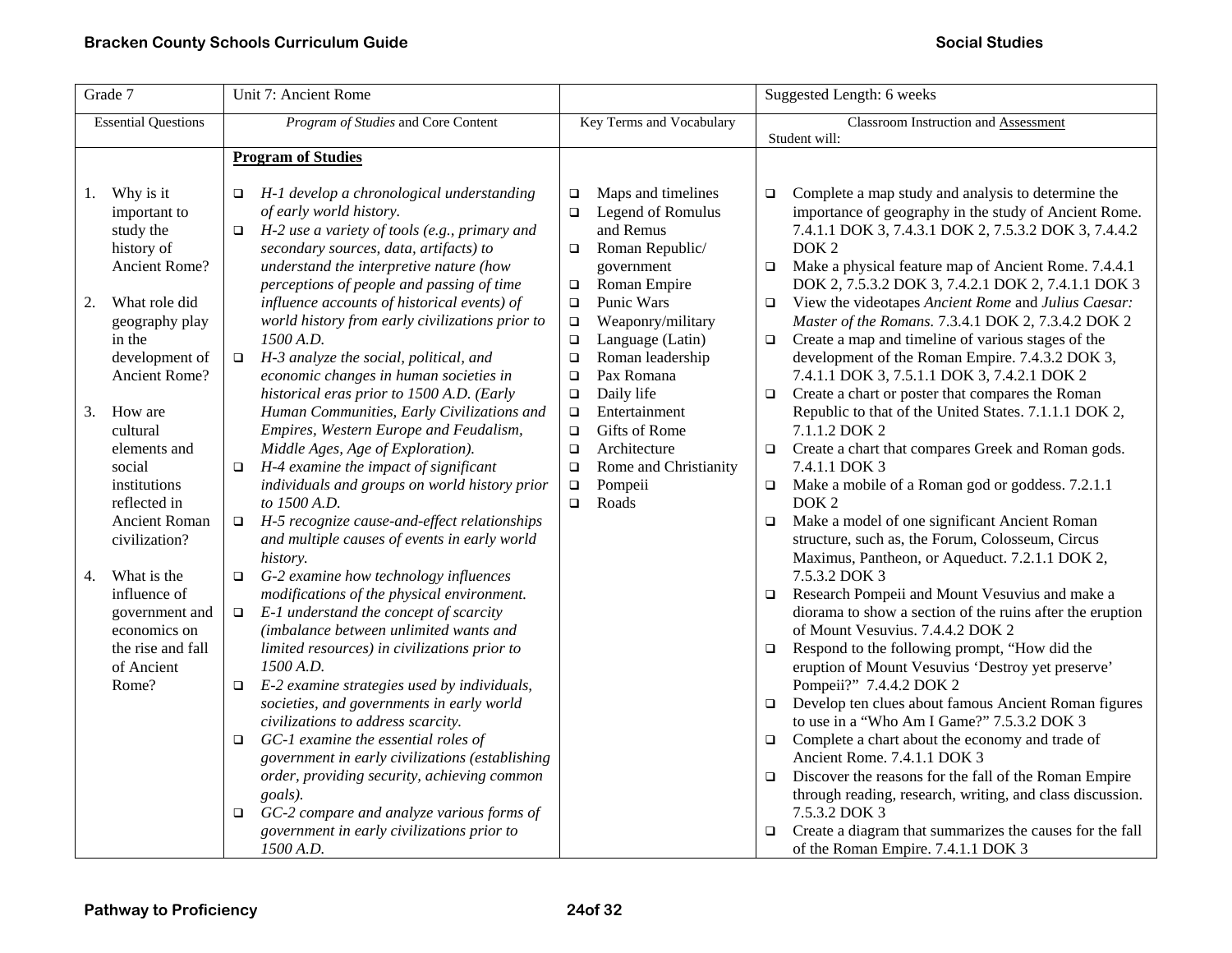| Grade 7                    | Unit 7: Ancient Rome                                                                              |                          | Suggested Length: 6 weeks                                                                         |
|----------------------------|---------------------------------------------------------------------------------------------------|--------------------------|---------------------------------------------------------------------------------------------------|
| <b>Essential Questions</b> | Program of Studies and Core Content                                                               | Key Terms and Vocabulary | Classroom Instruction and Assessment                                                              |
|                            |                                                                                                   |                          | Student will:                                                                                     |
|                            | CS-1 examine cultural aspects (e.g.,<br>$\Box$<br>language, art, religious beliefs) of major past |                          | Create a chart to show the steps in the decline of the<br>$\Box$<br>Roman Republic. 7.4.1.1 DOK 3 |
|                            | civilizations.                                                                                    |                          | Prepare a chart of Arabic numerals (1 through 15, then<br>$\Box$                                  |
|                            | CS-2 investigate the emergence of social<br>o.                                                    |                          | 20, 30, 40 50, 60, 70, 80, 90, 100, 500, and 1,000), the                                          |
|                            | institutions and how they responded to human                                                      |                          | corresponding Roman numerals, and the Latin names                                                 |
|                            | needs.                                                                                            |                          | for each. Research how Romans performed                                                           |
|                            | CS-3 give examples of cooperation, conflict,<br>$\Box$                                            |                          | mathematical calculations and write a few problems for                                            |
|                            | and competition that resulted from the                                                            |                          | other students to solve. 7.2.1.1 DOK 2, 7.4.1.1 DOK 3                                             |
|                            | interaction of cultures.                                                                          |                          | Research specific areas of culture during the Pax<br>$\Box$                                       |
|                            |                                                                                                   |                          | Romana. Suggest the following topics: Roman daily life                                            |
|                            |                                                                                                   |                          | (food, housing, amusement, household duties, women's                                              |
|                            | <b>Core Content</b>                                                                               |                          | lives, (education); philosophy, (ideas of citizenship,                                            |
|                            |                                                                                                   |                          | justice, religion); language and literature (specific poets                                       |
|                            | SS-07-1.1.1 Students will compare<br>$\Box$                                                       |                          | or historians); or architecture (Roman roads, the arch in                                         |
|                            | purposes and sources of power in the most                                                         |                          | architecture. 7.2.1.1 DOK 2, 7.2.3.2 DOK 2                                                        |
|                            | common forms of government (monarchy,                                                             |                          | Prepare a visual "tour" of modern Rome and the<br>$\Box$                                          |
|                            | democracy, republic, dictatorship) in early                                                       |                          | remnants of the Ancient Roman civilization. Present                                               |
|                            | civilizations prior to 1500 A.D. DOK 2                                                            |                          | illustrations, diagrams, and pictures while providing                                             |
|                            | SS-07-1.1.2 Students will describe and give<br>$\Box$                                             |                          | information as "tour guides." 7.2.1.1. DOK 2, 7.3.1.1                                             |
|                            | examples of how some early civilizations                                                          |                          | DOK <sub>2</sub>                                                                                  |
|                            | (Greece, Rome) practiced democratic                                                               |                          | View the video ABCNEWS: Turning Points in World<br>$\Box$                                         |
|                            | principles (e.g., justice, equality,                                                              |                          | History-Jerusalem: City of Three Faiths. 7.2.3.1 DOK                                              |
|                            | responsibility, freedom). DOK 3                                                                   |                          | $\mathfrak{D}$                                                                                    |
|                            | SS-07-2.1.1 Students will explain how<br>□                                                        |                          | Choose something that they believe is the greatest<br>$\Box$                                      |
|                            | elements of culture (e.g., language, the arts,                                                    |                          | legacy from Rome. Illustrate it and write an explanation                                          |
|                            | customs, beliefs, literature) defined specific                                                    |                          | of why they chose it. 7.2.1.1 DOK 2, 7.5.3.2 DOK 3                                                |
|                            | groups in the early civilizations prior to                                                        |                          | Create an illustrated time line of the important events in<br>$\Box$                              |
|                            | 1500 A.D. and resulted in unique                                                                  |                          | the life of Jesus, from his birth to his crucifixion.                                             |
|                            | perspectives. DOK 2                                                                               |                          | 7.5.1.1 DOK 3                                                                                     |
|                            | SS-07-2.2.1 Students will compare how<br>$\Box$                                                   |                          | Respond to three different open response questions. One<br>$\Box$                                 |
|                            | cultures (early civilizations prior to 1500                                                       |                          | is about Julius Caesar (his reforms and murder). The                                              |
|                            | A.D.) developed social institutions (family,                                                      |                          | second one is about the reasons for the fall of the                                               |
|                            | religion, education, government, economy) to                                                      |                          | Roman Empire. The third one is about Constantine I and                                            |
|                            | respond to human needs, structure society and                                                     |                          | the spread of Christianity. Students will use the four-                                           |
|                            | influence behavior.                                                                               |                          | column method as their prewriting technique on all three                                          |
|                            | SS-07-2.3.1 Students will explain how<br>$\Box$                                                   |                          | questions. 7.5.3.2 DOK 3                                                                          |
|                            | conflict and competition (e.g., political,                                                        |                          | Test-Ancient Rome 7.5.3.2 DOK 3<br>$\Box$                                                         |
|                            | economic, religious, ethnic) occurred                                                             |                          |                                                                                                   |
|                            | among individuals and groups in early                                                             |                          |                                                                                                   |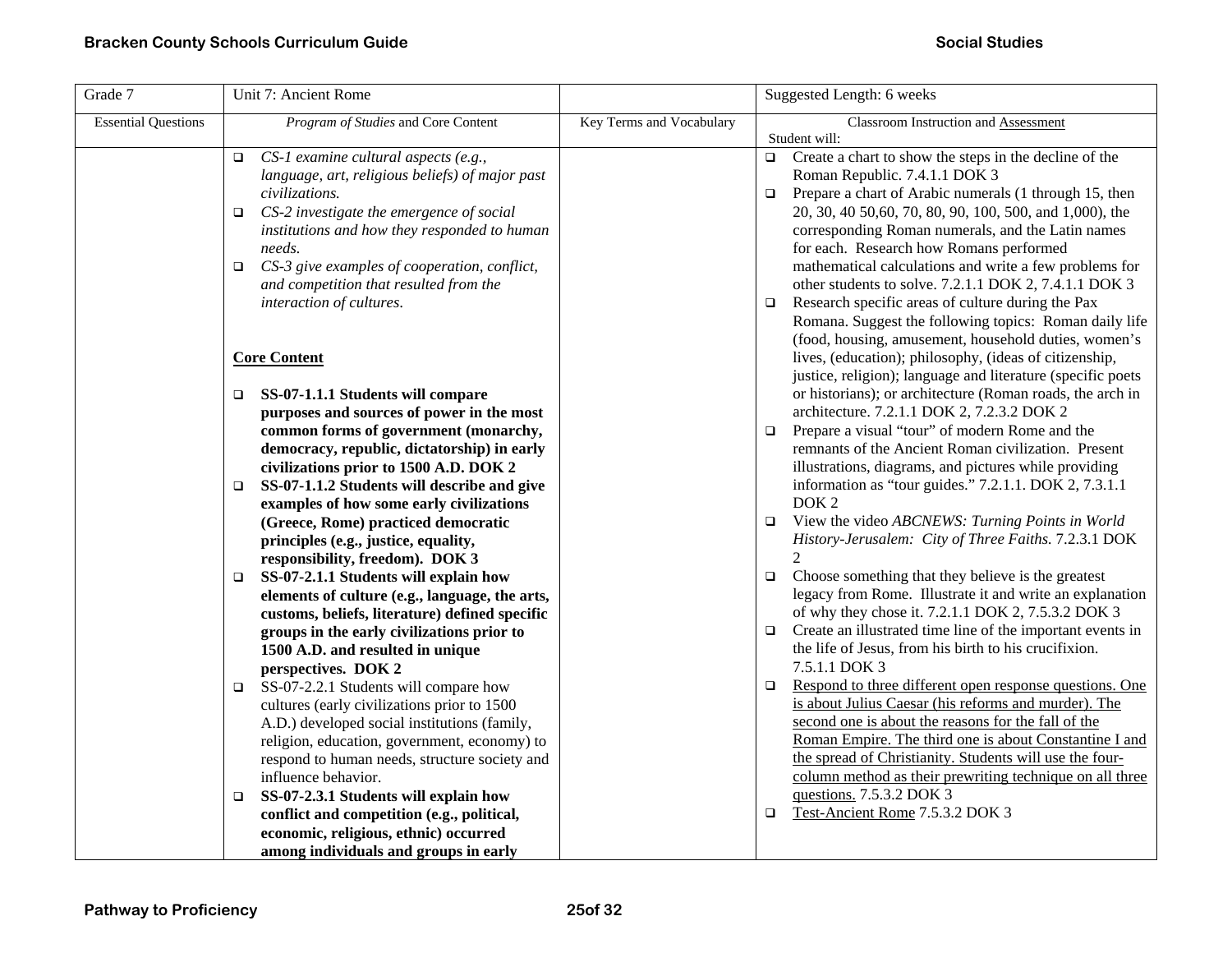| Grade 7                    | Unit 7: Ancient Rome                                                                                                                                                                                                                                          |                          | Suggested Length: 6 weeks                                    |
|----------------------------|---------------------------------------------------------------------------------------------------------------------------------------------------------------------------------------------------------------------------------------------------------------|--------------------------|--------------------------------------------------------------|
| <b>Essential Questions</b> | Program of Studies and Core Content                                                                                                                                                                                                                           | Key Terms and Vocabulary | <b>Classroom Instruction and Assessment</b><br>Student will: |
|                            | civilizations prior to 1500 A.D. DOK 2<br>SS-07-2.3.2 Students will explain how<br>$\Box$<br>compromise and cooperation were possible<br>choices to resolve conflict among                                                                                    |                          |                                                              |
|                            | individuals and groups in early civilizations<br>prior to 1500 A.D. DOK 2<br>SS-07-3.1.1 Students will explain and give<br>$\Box$<br>examples of how scarcity required<br>individuals, groups and governments in<br>early civilizations prior to 1500 A.D. to |                          |                                                              |
|                            | make decisions about how productive<br>resources (natural resources, human<br>resources and capital goods) were used.<br>DOK <sub>2</sub>                                                                                                                     |                          |                                                              |
|                            | SS-07-3.4.1 Students will explain ways in<br>$\Box$<br>which the basic economic questions about<br>the production, distribution and<br>consumption of goods and services were<br>addressed in early civilizations prior to<br>1500 A.D. DOK 2                 |                          |                                                              |
|                            | SS-07-3.4.2 Students will describe how new<br>□<br>knowledge, technology/tools and<br>specialization increased productivity in<br>early civilizations prior to 1500 A.D. DOK<br>$\mathbf{2}$                                                                  |                          |                                                              |
|                            | SS-07-4.1.1 Students will use a variety of<br>$\Box$<br>geographic tools (maps, photographs,<br>charts, graphs, databases) to interpret<br>patterns and locations on Earth's surface<br>in early civilizations prior to 1500 A.D.<br>DOK <sub>3</sub>         |                          |                                                              |
|                            | SS-07-4.1.2 Students will describe how<br>$\Box$<br>different factors (e.g., rivers, mountains,<br>plains) affected where human activities were<br>located in early civilizations prior to 1500<br>A.D.                                                       |                          |                                                              |
|                            | SS-07-4.2.1 Students will describe how<br>□<br>regions in early civilizations prior to 1500<br>A.D. were made distinctive by human                                                                                                                            |                          |                                                              |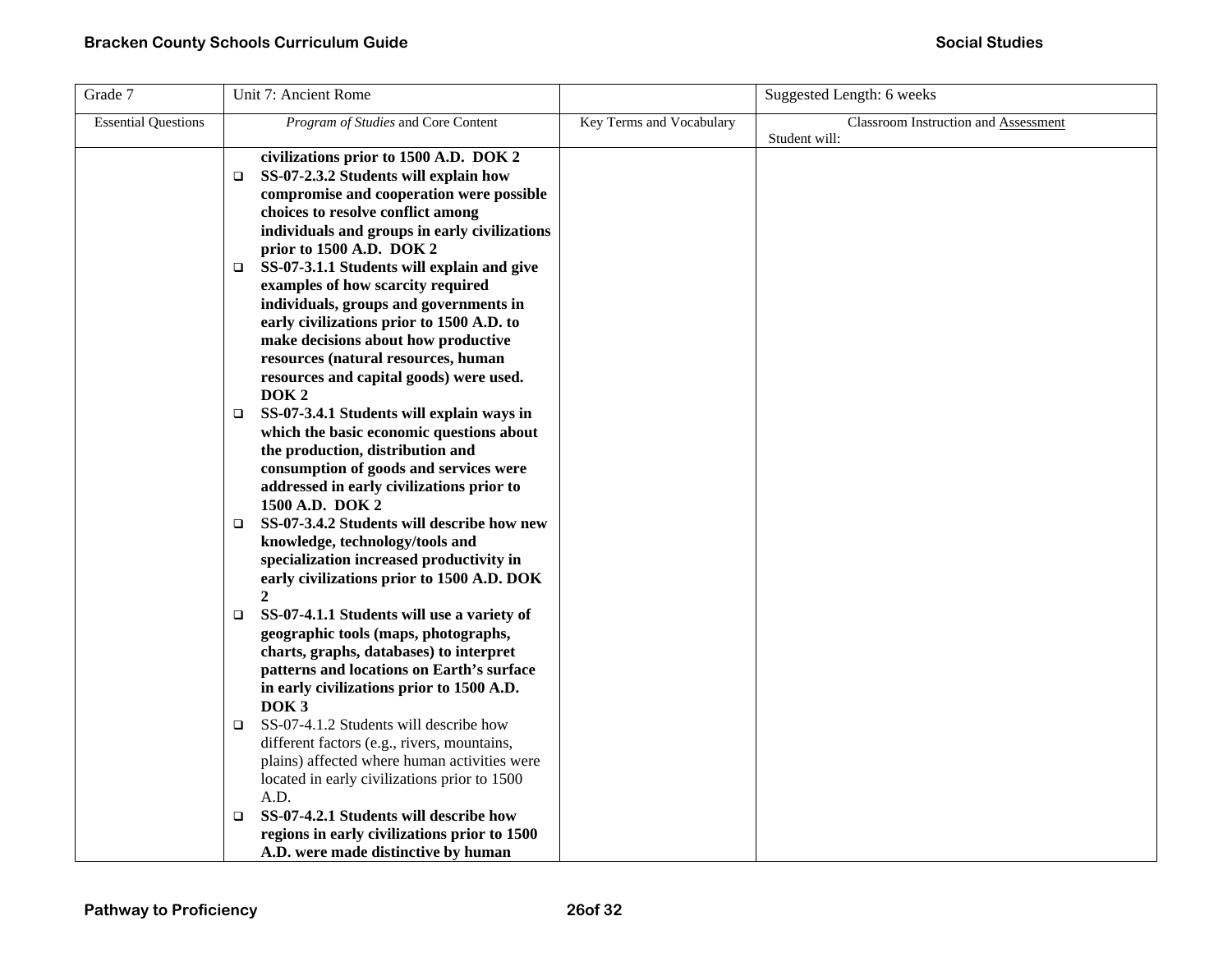| Grade 7                    | Unit 7: Ancient Rome                                                                                 |                          | Suggested Length: 6 weeks                   |
|----------------------------|------------------------------------------------------------------------------------------------------|--------------------------|---------------------------------------------|
| <b>Essential Questions</b> | Program of Studies and Core Content                                                                  | Key Terms and Vocabulary | <b>Classroom Instruction and Assessment</b> |
|                            |                                                                                                      |                          | Student will:                               |
|                            | characteristics (e.g., dams, irrigation,                                                             |                          |                                             |
|                            | roads) and physical characteristics (e.g.,                                                           |                          |                                             |
|                            | mountains, bodies of water, valleys) that                                                            |                          |                                             |
|                            | created advantages and disadvantages for                                                             |                          |                                             |
|                            | human activities (e.g., exploration,                                                                 |                          |                                             |
|                            | migration, trade, settlement). DOK 2                                                                 |                          |                                             |
|                            | SS-07-4.3.1 Students will describe patterns<br>□                                                     |                          |                                             |
|                            | of human settlement in early civilizations<br>prior to 1500 A.D. and explain how these               |                          |                                             |
|                            | patterns were influenced by human needs.                                                             |                          |                                             |
|                            | DOK <sub>2</sub>                                                                                     |                          |                                             |
|                            | SS-07-4.4.1 Students will explain how<br>□                                                           |                          |                                             |
|                            | technology in early civilizations prior to                                                           |                          |                                             |
|                            | 1500 A.D. assisted human modification                                                                |                          |                                             |
|                            | (e.g., irrigation, clearing land, building                                                           |                          |                                             |
|                            | roads) of the physical environment. DOK                                                              |                          |                                             |
|                            | $\mathbf{2}$                                                                                         |                          |                                             |
|                            | SS-07-4.4.2 Students will describe ways in<br>$\Box$                                                 |                          |                                             |
|                            | which the physical environment (e.g.,                                                                |                          |                                             |
|                            | natural resources, physical geography,                                                               |                          |                                             |
|                            | natural disasters) both promoted and                                                                 |                          |                                             |
|                            | limited human activities (e.g., exploration,                                                         |                          |                                             |
|                            | migration, trade, settlement, development)                                                           |                          |                                             |
|                            | in early civilizations prior to 1500 A.D.                                                            |                          |                                             |
|                            | DOK <sub>2</sub>                                                                                     |                          |                                             |
|                            | SS-07-4.4.3 Students will explain how the<br>$\Box$<br>natural resources of a place or region impact |                          |                                             |
|                            | its political, social and economic development                                                       |                          |                                             |
|                            | in early civilizations prior to 1500 A.D.                                                            |                          |                                             |
|                            | SS-07-5.1.1 Students will use a variety of<br>$\Box$                                                 |                          |                                             |
|                            | tools (e.g., primary and secondary sources)                                                          |                          |                                             |
|                            | to describe and explain historical events                                                            |                          |                                             |
|                            | and conditions and to analyze the                                                                    |                          |                                             |
|                            | perspectives of different individuals and                                                            |                          |                                             |
|                            | groups (e.g., gender, race, region, ethnic                                                           |                          |                                             |
|                            | group, age, economic status, religion,                                                               |                          |                                             |
|                            | political group) in early civilizations prior                                                        |                          |                                             |
|                            | to 1500 A.D. DOK 3                                                                                   |                          |                                             |
|                            | SS-07-5.1.2 Students will explain how<br>$\Box$                                                      |                          |                                             |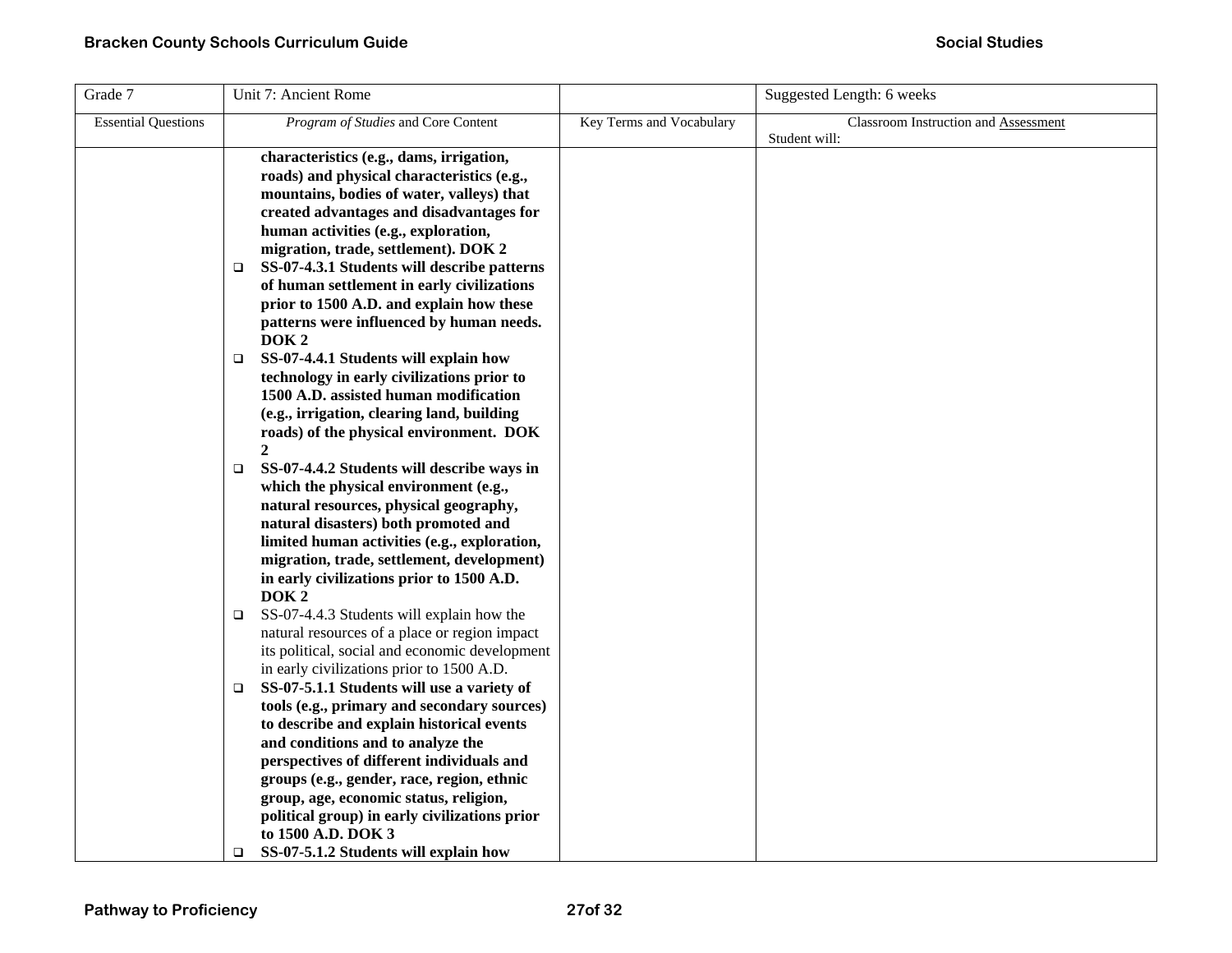| Grade 7                    | Unit 7: Ancient Rome                        |                          | Suggested Length: 6 weeks                   |
|----------------------------|---------------------------------------------|--------------------------|---------------------------------------------|
| <b>Essential Questions</b> | <i>Program of Studies</i> and Core Content  | Key Terms and Vocabulary | <b>Classroom Instruction and Assessment</b> |
|                            |                                             |                          | Student will:                               |
|                            | history is a series of connected events     |                          |                                             |
|                            | shaped by multiple cause-and-effect         |                          |                                             |
|                            | relationships and give examples of those    |                          |                                             |
|                            | relationships. DOK 3                        |                          |                                             |
|                            | SS-07-5.3.2 Students will describe the rise |                          |                                             |
|                            | of classical civilizations and empires      |                          |                                             |
|                            | (Greece and Rome) and explain how these     |                          |                                             |
|                            | civilizations had lasting impacts on the    |                          |                                             |
|                            | world in government, philosophy,            |                          |                                             |
|                            | architecture, art, drama and literature.    |                          |                                             |
|                            | DOK <sub>3</sub>                            |                          |                                             |

|    | Grade 7                                                                           |                                     | Unit 8: Middle Ages                                                                                                                                                                                                                     |                                      |                                                                                                             |             | Suggested Length: 6 weeks                                                                                                                                                                                                                                                        |
|----|-----------------------------------------------------------------------------------|-------------------------------------|-----------------------------------------------------------------------------------------------------------------------------------------------------------------------------------------------------------------------------------------|--------------------------------------|-------------------------------------------------------------------------------------------------------------|-------------|----------------------------------------------------------------------------------------------------------------------------------------------------------------------------------------------------------------------------------------------------------------------------------|
|    | <b>Essential Questions</b>                                                        | Program of Studies and Core Content |                                                                                                                                                                                                                                         | Key Terms and Vocabulary             |                                                                                                             |             | Classroom Instruction and Assessment<br>Student will:                                                                                                                                                                                                                            |
|    |                                                                                   |                                     | <b>Program of Studies</b>                                                                                                                                                                                                               |                                      |                                                                                                             |             |                                                                                                                                                                                                                                                                                  |
| I. | Why is it<br>important to<br>study the<br>history of the<br>Middle Ages?          | ❏<br>❏                              | H-1 develop a chronological understanding<br>of early world history.<br>H-2 use a variety of tools (e.g., primary and<br>secondary sources, data, artifacts) to<br>understand the interpretive nature (how                              | $\Box$<br>□<br>$\Box$                | Maps and timelines<br>Feudalism: the roles of<br>the lords, vassals,<br>knights, and serfs.<br>The Crusades | □<br>❏      | Complete a map study and analysis to determine the<br>importance of the geography in the study of the Middle<br>Ages. 7.3.1.1 DOK 2, 7.3.4.1 DOK 2, 7.4.1.1 DOK 2,<br>7.4.2.1 DOK 2, 7.4.3.1 DOK 2<br>View videos, such as, Castle and Cathedral by David                        |
| 2. | What role did<br>geography play<br>in the                                         |                                     | perceptions of people and passing of time<br>influence accounts of historical events) of<br>world history from early civilizations prior to<br>1500 A.D.                                                                                | $\Box$<br>$\Box$<br>$\Box$<br>$\Box$ | The castle<br>The manor<br>Knighthood<br>The church                                                         | $\Box$      | MacCaulay. 7.4.3.2 DOK 2<br>Watch video ABCNEWS: Turning Points in World<br>History-The Crusades. 7.2.3.1 DOK 2, 7.2.3.2 DOK 2,<br>7.4.3.2 DOK 2                                                                                                                                 |
|    | development of<br>the Middle<br>Ages?                                             | $\Box$                              | H-3 analyze the social, political, and<br>economic changes in human societies in<br>historical eras prior to 1500 A.D. (Early<br>Human Communities, Early Civilizations and                                                             | □<br>$\Box$<br>$\Box$<br>$\Box$      | Catholic influence<br>Reforms<br>Education<br>Medieval times and                                            | $\Box$<br>□ | Label and interpret a map about the routes of the<br>Crusades. 7.4.3.2 DOK 2, 7.2.3.1 DOK 2, 7.3.2.3 DOK<br>2, 7.4.1.1 DOK 2<br>Analyze a chart that contains information about some of                                                                                          |
| 3. | How are<br>cultural<br>elements and<br>social<br>institutions<br>reflected in the | $\Box$<br>□                         | Empires, Western Europe and Feudalism,<br>Middle Ages, Age of Exploration).<br>H-4 examine the impact of significant<br>individuals and groups on world history prior<br>to $1500$ A.D.<br>H-5 recognize cause-and-effect relationships | ❏<br>❏<br>$\Box$                     | trade routes<br><b>Merchants</b><br>Fairs<br>Guilds                                                         | $\Box$<br>□ | the major Crusade. 7.2.3.1 DOK 2, 7.3.2.3 DOK 2,<br>7.4.3.2 DOK 2, 7.4.1.1 DOK 2, 7.5.1.1 DOK 3<br>Play medieval bingo. 7.5.3.4 DOK 3<br>Make shields that are divided into quadrants displaying<br>symbols that represent personal characteristics. 7.5.1.1<br>DOK <sub>3</sub> |
|    | Middle Ages?                                                                      |                                     | and multiple causes of events in early world                                                                                                                                                                                            |                                      |                                                                                                             | □           | Create a pyramid diagram showing the organization of                                                                                                                                                                                                                             |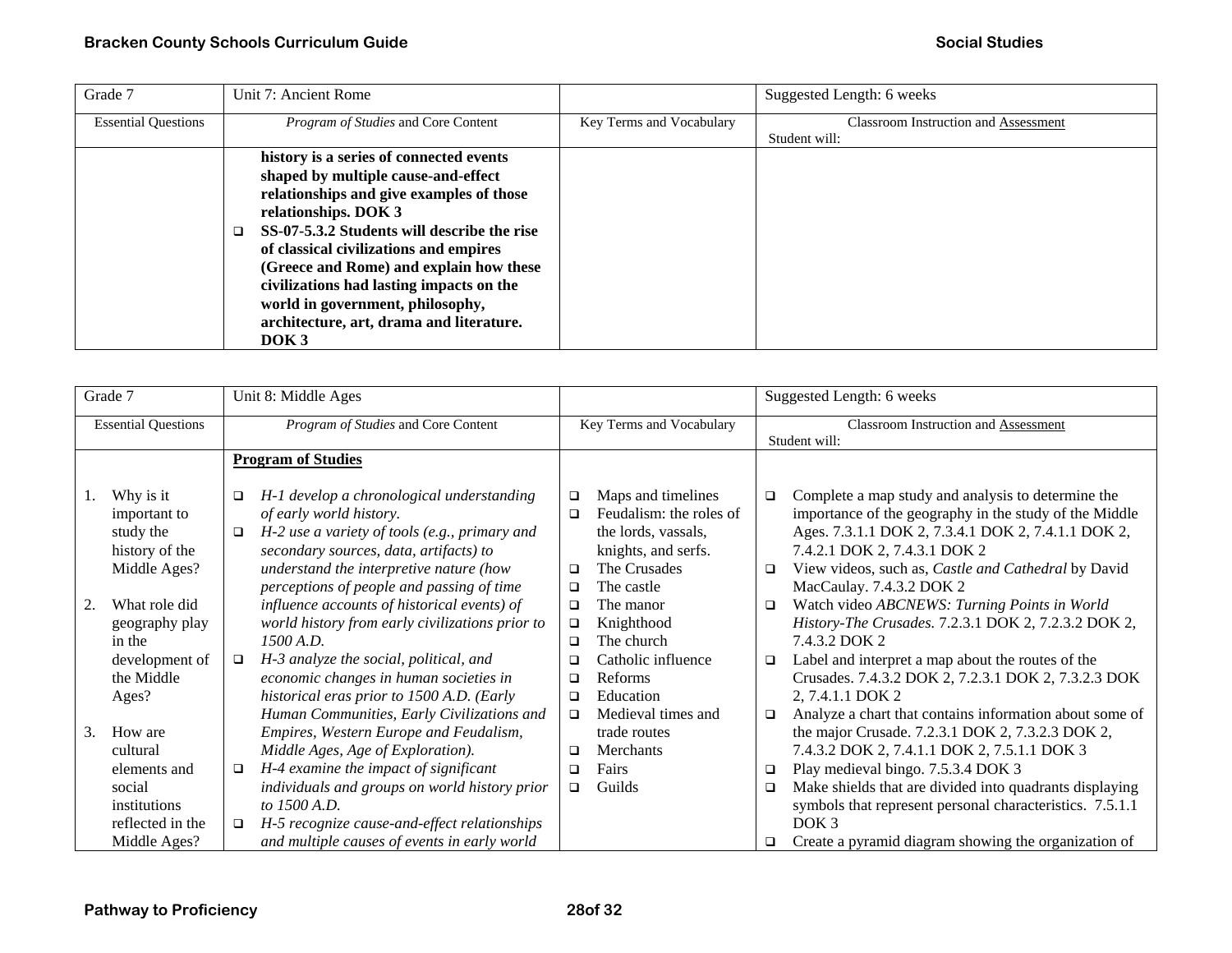| Grade 7                    | Unit 8: Middle Ages                                                             |                          | Suggested Length: 6 weeks                                                                                                |
|----------------------------|---------------------------------------------------------------------------------|--------------------------|--------------------------------------------------------------------------------------------------------------------------|
| <b>Essential Questions</b> | Program of Studies and Core Content                                             | Key Terms and Vocabulary | Classroom Instruction and Assessment                                                                                     |
|                            |                                                                                 |                          | Student will:                                                                                                            |
|                            | history.                                                                        |                          | government under feudalism. Include illustrations. Use                                                                   |
| What is the<br>4.          | E-1 understand the concept of scarcity<br>$\Box$                                |                          | poster board. Cut these apart into puzzle pieces that can                                                                |
| influence of               | (imbalance between unlimited wants and                                          |                          | be put together again. 7.5.1.1 DOK 3, 7.4.1.1 DOK 2,                                                                     |
| government and             | limited resources) in civilizations prior to                                    |                          | 7.5.3.4 DOK 3                                                                                                            |
| economics on               | 1500 A.D.                                                                       |                          | Create murals modeled after tapestry made during the<br>$\Box$                                                           |
| the Middle                 | E-2 examine strategies used by individuals,<br>$\Box$                           |                          | Middle Ages. Include portraits of people showing their                                                                   |
| Ages?                      | societies, and governments in early world<br>civilizations to address scarcity. |                          | dress and objects that symbolize their station in life. For<br>instance, a knight in full armor with a shield displaying |
|                            | GC-1 examine the essential roles of<br>$\Box$                                   |                          | his coat of arms, Pope Urban II delivering his call for                                                                  |
|                            | government in early civilizations (establishing                                 |                          | the First Crusade, the journey of crusaders to the Holy                                                                  |
|                            | order, providing security, achieving common                                     |                          | Land, or a portrait of King Richard I England. 7.2.1.1                                                                   |
|                            | goals).                                                                         |                          | DOK 2, 7.2.3.2 DOK 2                                                                                                     |
|                            | GC-2 compare and analyze various forms of<br>□                                  |                          | Research a medieval person and present a biographical<br>$\Box$                                                          |
|                            | government in early civilizations prior to                                      |                          | sketch to the class. Dress as the medieval person and                                                                    |
|                            | 1500 A.D.                                                                       |                          | speak in first person as if the student is that person.                                                                  |
|                            | CS-1 examine cultural aspects (e.g.,<br>$\Box$                                  |                          | 7.2.1.1 DOK 2                                                                                                            |
|                            | language, art, religious beliefs) of major past                                 |                          | Make a castle keep, tower, and gatehouse. 7.5.1.2 DOK<br>$\Box$                                                          |
|                            | civilizations.                                                                  |                          |                                                                                                                          |
|                            | CS-2 investigate the emergence of social<br>$\Box$                              |                          | Investigate the peasant, the farmer, the craftsman, the<br>$\Box$                                                        |
|                            | institutions and how they responded to human                                    |                          | merchant, the entertainer, the knight, the common                                                                        |
|                            | needs.                                                                          |                          | soldier, the lord, the lad, and the priest by using three                                                                |
|                            | CS-3 give examples of cooperation, conflict,<br>□                               |                          | websites. Draw or collect pictures to make a poster that                                                                 |
|                            | and competition that resulted from the                                          |                          | compares one of the people read about from the Middle                                                                    |
|                            | interaction of cultures.                                                        |                          | Ages with the same person today. For example, compare                                                                    |
|                            |                                                                                 |                          | a farmer at work on a manor with a farmer at work                                                                        |
|                            |                                                                                 |                          | today. 7.2.1.1 DOK 2, 7.5.3.4 DOK 3, 7.5.1.2 DOK 3                                                                       |
|                            | <b>Core Content</b>                                                             |                          | Research and prepare a PowerPoint on one of the<br>$\Box$<br>following reformers: the monks of Cluny, Pope               |
|                            | SS-07-2.1.1 Students will explain how<br>□                                      |                          | Gregory VII, or the friars. 7.5.1.1 DOK 3, 7.5.3.4 DOK                                                                   |
|                            | elements of culture (e.g., language, the arts,                                  |                          | 3                                                                                                                        |
|                            | customs, beliefs, literature) defined specific                                  |                          | View the movie, First Knight. 7.2.1.1 DOK 2<br>$\Box$                                                                    |
|                            | groups in the early civilizations prior to                                      |                          | Respond to an open response question about the<br>$\Box$                                                                 |
|                            | 1500 A.D. and resulted in unique                                                |                          | Crusades. Students will use the four-column method as                                                                    |
|                            | perspectives. DOK 2                                                             |                          | their prewriting technique on all three questions. 7.5.3.4                                                               |
|                            | SS-07-2.2.1 Students will compare how<br>□                                      |                          | DOK 3, 7.3.2.3 DOK 2, 7.5.1.2 DOK 3                                                                                      |
|                            | cultures (early civilizations prior to 1500                                     |                          | Test-Middle Ages 7.5.3.4 DOK 3, 7.5.1.2 DOK 3<br>$\Box$                                                                  |
|                            | A.D.) developed social institutions (family,                                    |                          | Create a chart that contains information about the Age<br>$\Box$                                                         |
|                            | religion, education, government, economy) to                                    |                          | of Exploration. 7.5.3.5 DOK 3                                                                                            |
|                            | respond to human needs, structure society and                                   |                          | Research and explain how the Age of Exploration<br>$\Box$                                                                |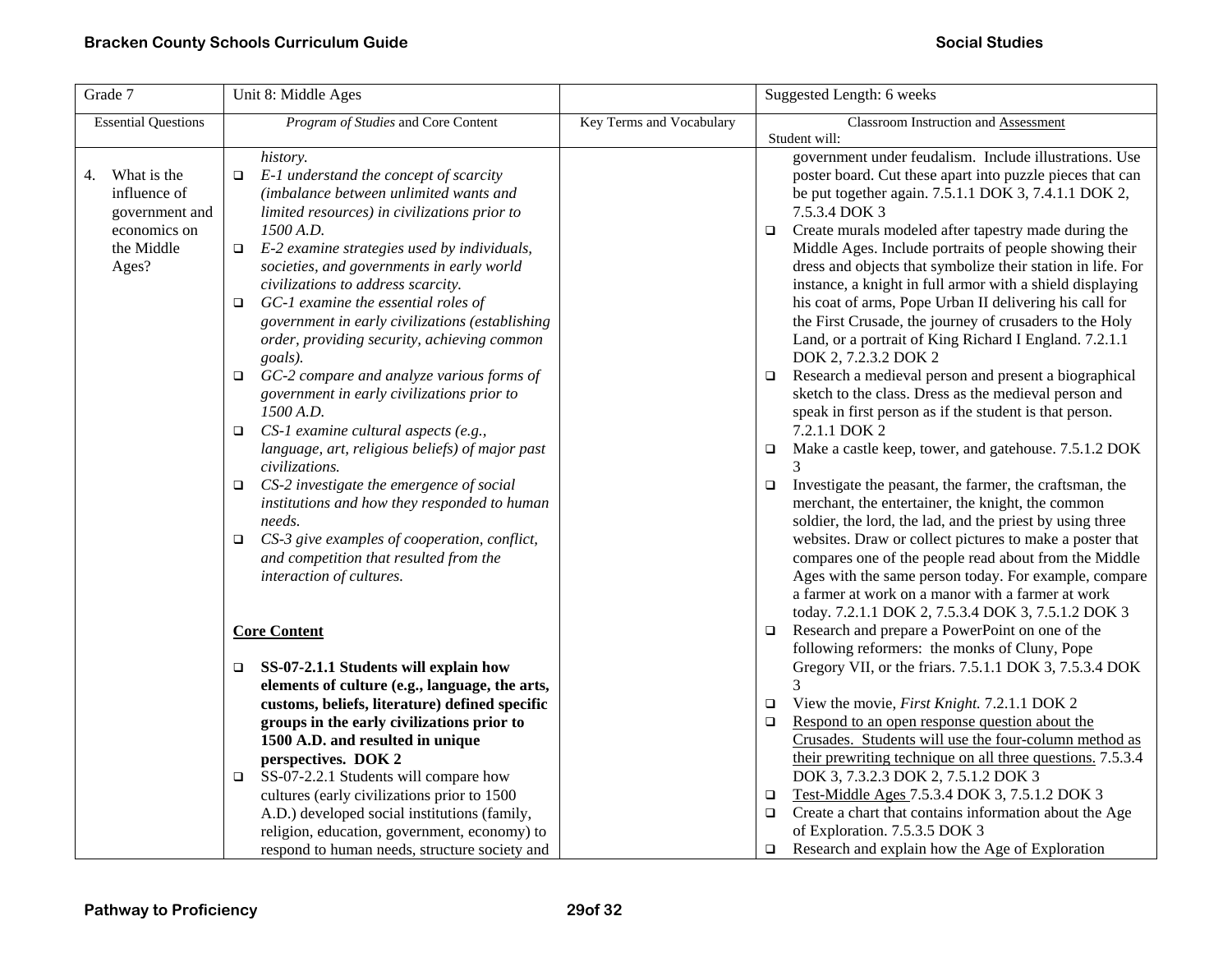| Grade 7                    | Unit 8: Middle Ages                                                                 |                          | Suggested Length: 6 weeks                                                                                           |
|----------------------------|-------------------------------------------------------------------------------------|--------------------------|---------------------------------------------------------------------------------------------------------------------|
| <b>Essential Questions</b> | <i>Program of Studies</i> and Core Content                                          | Key Terms and Vocabulary | <b>Classroom Instruction and Assessment</b>                                                                         |
|                            |                                                                                     |                          | Student will:                                                                                                       |
|                            | influence behavior.                                                                 |                          | produced extensive contact among isolated cultures and<br>explain the impact of this contact. This can be presented |
|                            | SS-07-2.3.1 Students will explain how<br>$\Box$                                     |                          |                                                                                                                     |
|                            | conflict and competition (e.g., political,<br>economic, religious, ethnic) occurred |                          | in the form of paragraphs, a poster, or a chart. 7.5.3.5<br>DOK <sub>3</sub>                                        |
|                            | among individuals and groups in early                                               |                          |                                                                                                                     |
|                            | civilizations prior to 1500 A.D. DOK 2                                              |                          |                                                                                                                     |
|                            | SS-07-2.3.2 Students will explain how<br>□                                          |                          |                                                                                                                     |
|                            | compromise and cooperation were possible                                            |                          |                                                                                                                     |
|                            | choices to resolve conflict among                                                   |                          |                                                                                                                     |
|                            | individuals and groups in early civilizations                                       |                          |                                                                                                                     |
|                            | prior to 1500 A.D. DOK 2                                                            |                          |                                                                                                                     |
|                            | SS-07-3.1.1 Students will explain and give<br>□                                     |                          |                                                                                                                     |
|                            | examples of how scarcity required                                                   |                          |                                                                                                                     |
|                            | individuals, groups and governments in                                              |                          |                                                                                                                     |
|                            | early civilizations prior to 1500 A.D. to                                           |                          |                                                                                                                     |
|                            | make decisions about how productive                                                 |                          |                                                                                                                     |
|                            | resources (natural resources, human                                                 |                          |                                                                                                                     |
|                            | resources, capital goods) were used. DOK 2                                          |                          |                                                                                                                     |
|                            | SS-07-3.4.1 Students will explain ways in<br>$\Box$                                 |                          |                                                                                                                     |
|                            | which the basic economic questions about                                            |                          |                                                                                                                     |
|                            | the production, distribution and                                                    |                          |                                                                                                                     |
|                            | consumption of goods and services                                                   |                          |                                                                                                                     |
|                            | addressed in early civilizations prior to                                           |                          |                                                                                                                     |
|                            | 1500 A.D. DOK 2<br>SS-07-4.1.1 Students will use a variety of<br>$\Box$             |                          |                                                                                                                     |
|                            | geographic tools (maps, photographs,                                                |                          |                                                                                                                     |
|                            | charts, graphs, and databases) to interpret                                         |                          |                                                                                                                     |
|                            | patterns and locations on Earth's surface                                           |                          |                                                                                                                     |
|                            | in early civilizations prior to 1500 A.D.                                           |                          |                                                                                                                     |
|                            | DOK <sub>3</sub>                                                                    |                          |                                                                                                                     |
|                            | SS-07-4.1.2 Students will describe how<br>$\Box$                                    |                          |                                                                                                                     |
|                            | different factors (e.g., rivers, mountains,                                         |                          |                                                                                                                     |
|                            | plains) affected where human activities were                                        |                          |                                                                                                                     |
|                            | located in early civilizations prior to 1500                                        |                          |                                                                                                                     |
|                            | A.D.                                                                                |                          |                                                                                                                     |
|                            | SS-07-4.2.1 Students will describe how<br>$\Box$                                    |                          |                                                                                                                     |
|                            | regions in early civilizations prior to 1500                                        |                          |                                                                                                                     |
|                            | A.D. were made distinctive by human                                                 |                          |                                                                                                                     |
|                            | characteristics (e.g., dams, irrigation,                                            |                          |                                                                                                                     |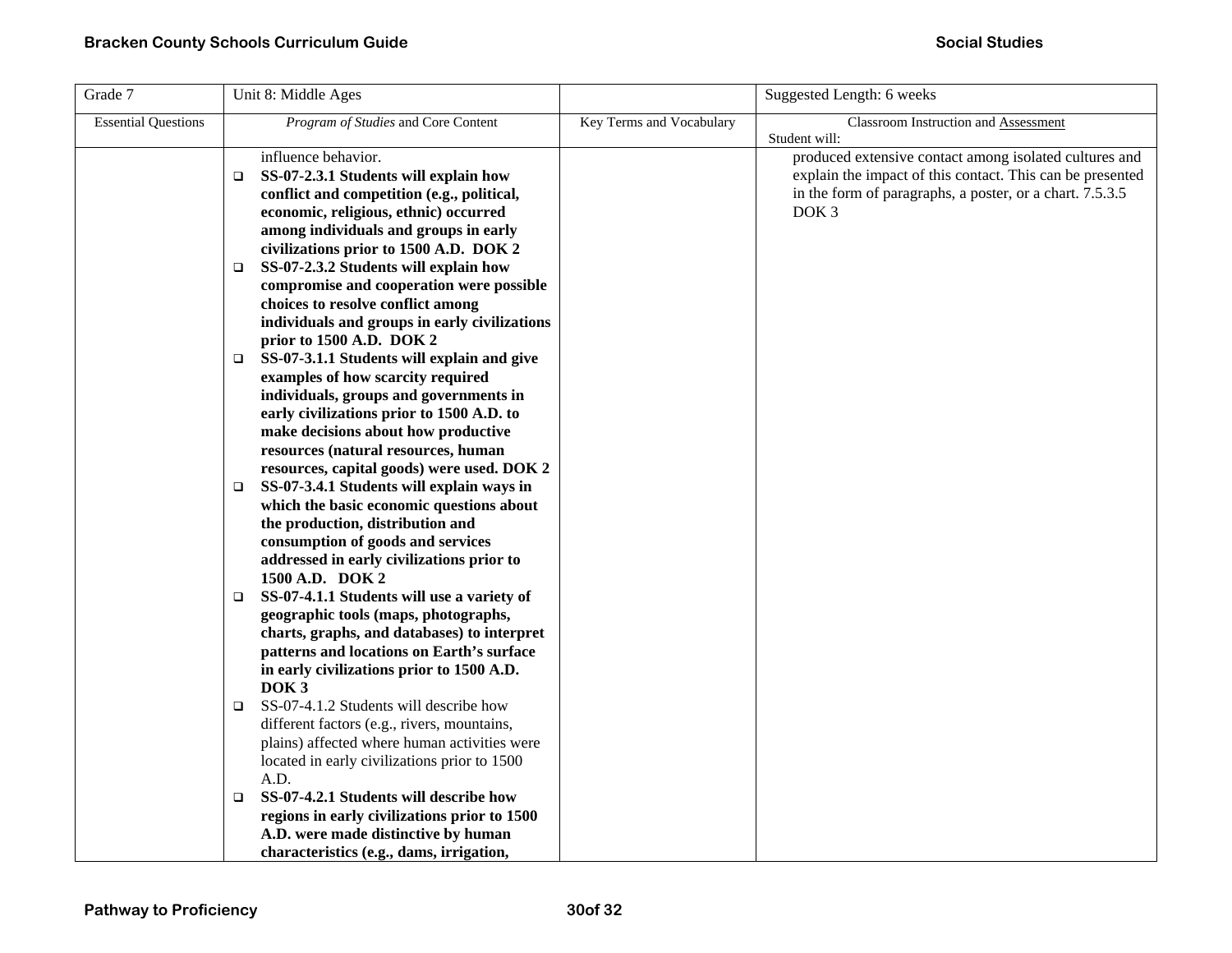| Grade 7                    | Unit 8: Middle Ages                                                                                                                                                                                                                                                                                                                                                                                                                                                                                                                                                                                                                                                                                                                                                                                                                                                                    |                          | Suggested Length: 6 weeks            |
|----------------------------|----------------------------------------------------------------------------------------------------------------------------------------------------------------------------------------------------------------------------------------------------------------------------------------------------------------------------------------------------------------------------------------------------------------------------------------------------------------------------------------------------------------------------------------------------------------------------------------------------------------------------------------------------------------------------------------------------------------------------------------------------------------------------------------------------------------------------------------------------------------------------------------|--------------------------|--------------------------------------|
| <b>Essential Questions</b> | Program of Studies and Core Content                                                                                                                                                                                                                                                                                                                                                                                                                                                                                                                                                                                                                                                                                                                                                                                                                                                    | Key Terms and Vocabulary | Classroom Instruction and Assessment |
|                            | roads) and physical characteristics (e.g.,<br>mountains, bodies of water, valleys) that<br>created advantages and disadvantages for<br>human activities (e.g., exploration,<br>migration, trade, settlement). DOK 2<br>SS-07-4.3.1 Students will describe patterns<br>□<br>of human settlement in early civilizations<br>prior to 1500 A.D. and explain how these<br>patterns were influenced by human needs.<br>DOK <sub>2</sub><br>SS-07-4.3.2 Students will explain why and<br>□<br>give examples of how human populations<br>changed and/or migrated because of<br>factors such as war, disease, economic<br>opportunity and technology in early<br>civilizations prior to 1500 A.D. DOK 3<br>SS-07-4.4.1 Students will explain how<br>$\Box$<br>technology in early civilizations prior to<br>1500 A.D. assisted human modification<br>(e.g., irrigation, clearing land, building |                          | Student will:                        |
|                            | roads) of the physical environment. DOK<br>$\overline{2}$<br>SS-07-4.4.3 Students will explain how the<br>□<br>natural resources of a place or region impact<br>its political, social and economic development<br>in early civilizations prior to 1500 A.D.<br>SS-07-5.1.1 Students will use a variety of<br>$\Box$                                                                                                                                                                                                                                                                                                                                                                                                                                                                                                                                                                    |                          |                                      |
|                            | tools (e.g., primary and secondary sources)<br>to describe and explain historical events<br>and conditions and to analyze the<br>perspectives of different individuals and<br>groups (e.g., gender, race, region, ethnic<br>group, age, economic status, religion,<br>political group) in early civilizations prior<br>to 1500 A.D. DOK 3<br>SS-07-5.1.2 Students will explain how<br>❏<br>history is a series of connected events<br>shaped by multiple cause-and-effect<br>relationships and give examples of those                                                                                                                                                                                                                                                                                                                                                                  |                          |                                      |